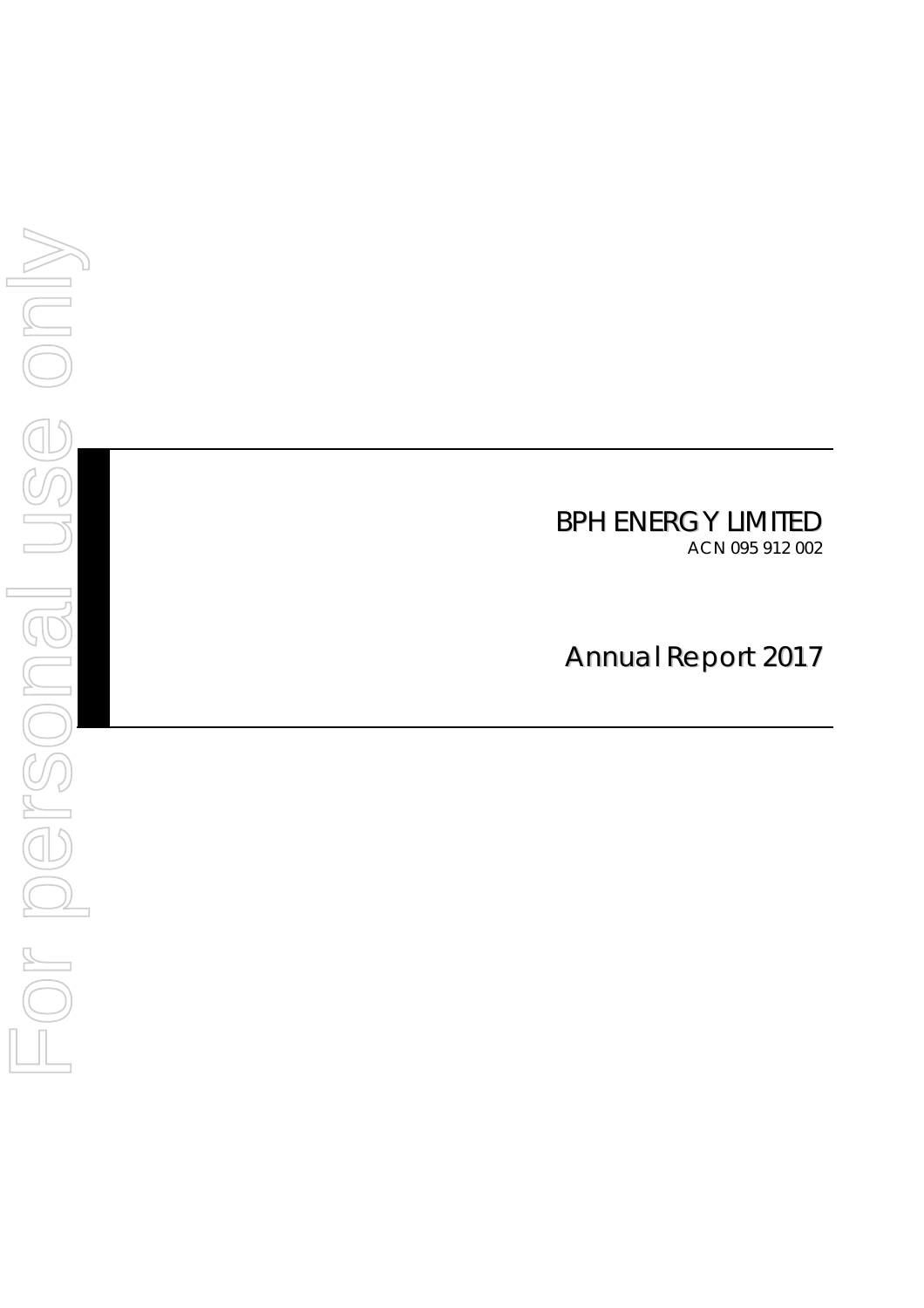# **Table of Contents**

BPH Energy Limited and its controlled entities

| Page Number |
|-------------|
|             |
|             |
|             |
|             |
|             |
|             |
|             |
|             |
|             |
|             |
|             |
|             |

# **Company Information**

#### **Directors**

David Breeze – Chairman/Managing Director Thomas Fontaine – Non Executive Director Anthony Huston - Non Executive Director

**Scientific Advisors**  Professor David Liley

**Registered Office**  14 View Street, NORTH PERTH WA 6006

**Principal Business Address**  14 View Street, NORTH PERTH WA 6006 Telephone: (08) 9328 8366 Facsimile: (08) 9328 8733 Website: www.bphenergy.com.au E-mail: admin@bphenergy.com.au

# **Auditor**

HLB Mann Judd Level 4 130 Stirling Street PERTH WA 6000

#### **Share Registry**

Advanced Share Registry Limited 110 Stirling Highway NEDLANDS WA 6009

# **Australian Securities**

**Exchange Listing** ASX Limited (Home Exchange: Perth, Western Australia) ASX Code: BPH

**Australian Business Number**  41 095 912 002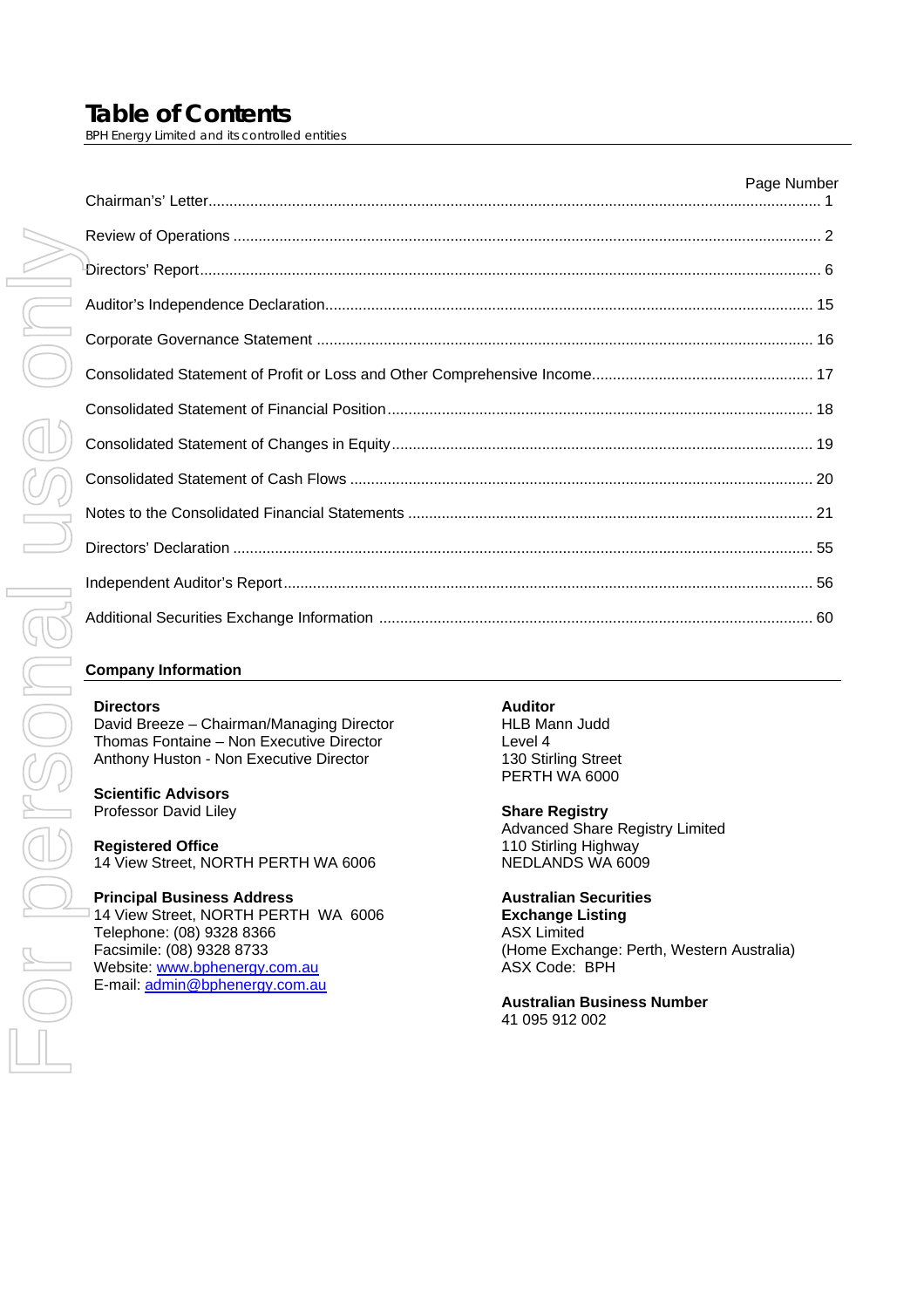#### Dear Shareholder,

I am pleased to be able to advise on a number of positive developments in what has been a challenging year for your company.

In November 2016 investee Cortical Dynamics Ltd ("Cortical") was announced as the winner of the Australian Technologies Competition ("ATC") Advanced Manufacturing category, runner up in the Australian Technology Company of the Year, and runner up in the Med Tech and Pharma category. ATC has established itself as Australia's premier technology accelerator. The competition recognizes those companies which are best positioned to become global success stories .Over the last five years the competition has generated over \$250 million dollars in investment and project opportunities for Australian SMEs.

Cortical was also invited by Austrade to attend and present at the Austrade Med Tech Innovation Showcase 2016 held in Korea in September 2016. The showcase was for Australia's key industry experts and innovative Med Tech companies with senior executives from leading Korean pharma and medical device companies.

Discussions were initiated with a Korean medical device distribution company who approached Cortical seeking the Korean distribution rights. Organised by Austrade, with the support of the Department of Foreign Affairs and Trade ("DFAT") and the Korean Health Innovation Development Institute ("KHIDI"), the showcase provided a platform for Australian medical technology organisations to meet with Korean businesses that are interested in partnering with Australian technology and solutions providers.

In February 2017, the European Patent Office granted Cortical a further patent titled, 'Brain function monitoring and display system' for the Brain Anaesthesia Response ("BAR") monitoring system. Europe has been estimated to hold over one third of the worldwide electroencephalogram ("EEG") / EMG / brain function monitoring market.

BPH is of the opinion that the current structure of the board of MEC Resources Limited ("MEC") has been adverse to ongoing developments in Advent Energy Limited ("Advent"). In July 2017 Advent announced it had submitted its Environmental Plan for approval to NOPSEMA prior to commencement of seismic acquisition activities in PEP11. Advent initially expected to commence its 2D seismic program in the third quarter of 2017, pending regulatory approvals, and has recently announced that this may not occur until as late as the first quarter of 2018.

In February 2017, Advent announced it had received conditional regulatory approval for suspension of the permit work commitments and extension of the term of EP386. The approval from the Western Australian Department of Mines & Petroleum ("DMP") allows the current EP386 work commitments to be completed by 31 March 2018, subject to regulatory approval. This work appears unlikely to be able to be completed by this time given the likely near term onset of the wet season.

BPH has been involved in discussions and proposals to fund the operations of Advent and continues to do so and has attempted to do so despite ongoing legal actions by MEC and has only taken such steps as it considers necessary to protect its position. In particular, its proposals involve funding initiatives for each of Advent's projects. BPH is focussed on enabling the drilling of a further well at the Baleen drilling target in PEP11 at the earliest possible opportunity with an objective of doing so as early as 2018 given significantly reduced rig rates and the availability of rigs to achieve this.

The gas prices and gas supply crisis in the east coast market have created a significant market opportunity to raise the funding to drill with the objective of developing the PEP11 project to meet the gas supply shortfall. BPH is committed to do so at the earliest opportunity and is prepared to commit that all supplies from the successful development of this project will be committed to meet only the domestic market.

Yours Sincerely David Breeze Chairman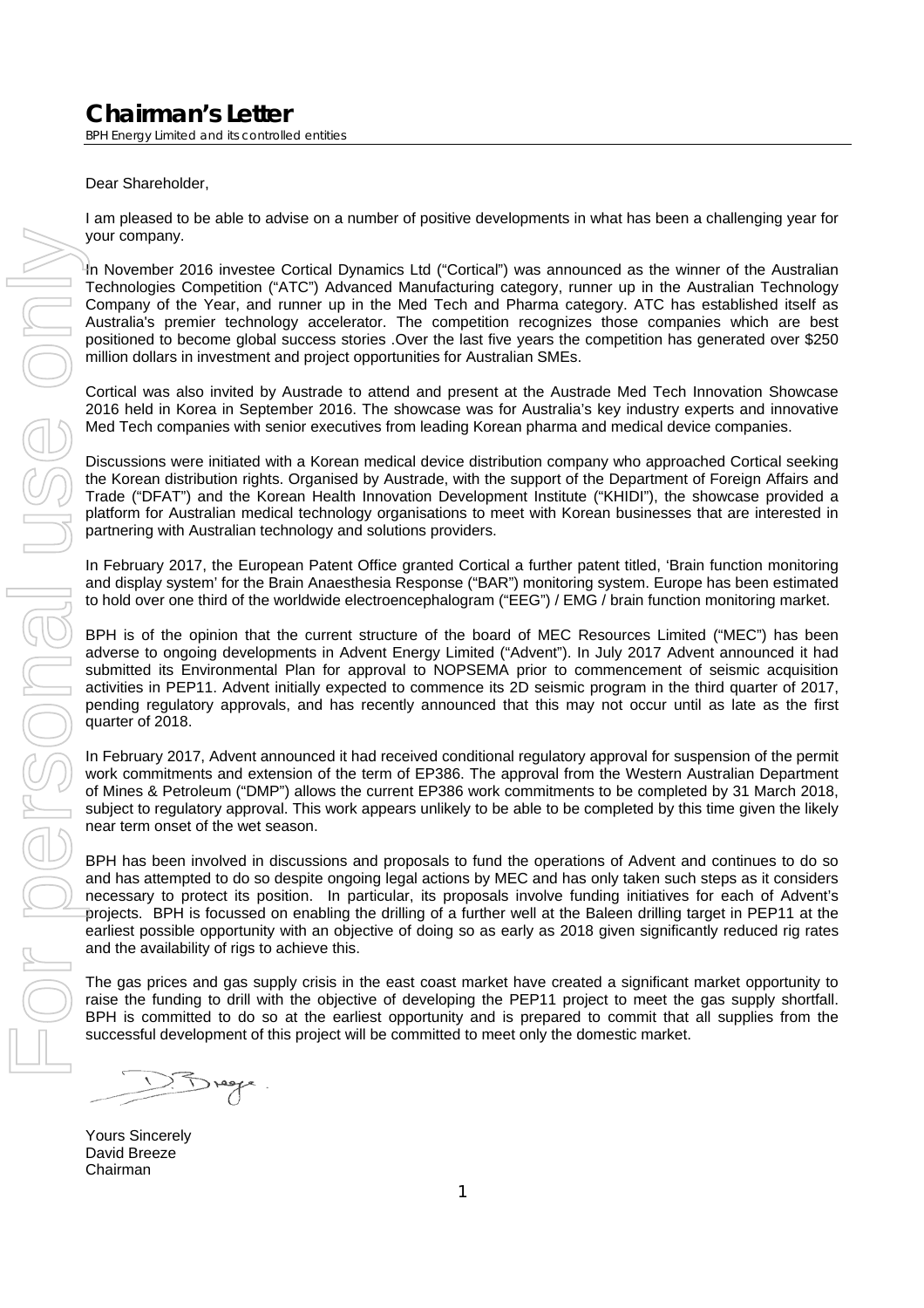# **Investment in Oil and Gas Exploration Company**

#### Advent Energy Ltd ("Advent"):

BPH Energy currently holds an interest of 27% in unlisted Australian exploration company Advent Energy Ltd ("Advent").

Advent has assembled a range of hydrocarbon permits which contain near term production opportunities with pre-existing infrastructure and exploration upside.

Advent's assets include EP386 and RL1 (100%) in the onshore Bonaparte Basin in the north of Western Australia and Northern Territory and PEP11 (85%) in the offshore Sydney Basin.

The Sydney Basin is a proven petroleum basin with excellent potential for the discovery of gas. Advent has demonstrated an active hydrocarbon system with seeps reported in the offshore area and sampling has indicated the presence of thermogenic hydrocarbon gas. This is considered to occur in basins actively generating hydrocarbons and/or that contain excellent migration pathways. Previous drilling has shown that the early Permian geological sequence is mature for hydrocarbons.

Undiscovered gross prospective recoverable gas resources for structural targets within the PEP11 offshore permit have been estimated at 5.7 Tcf (at the Best Estimate level). A Low Estimate of 0.3 Tcf and High Estimate of 67.8 Tcf has been assessed by Pangean Resources in 2010. PEP 11 lies adjacent to the most populous region of Australia and the major industrial hub and port of Newcastle. A high resolution 2D seismic survey is planned to assist in the drilling of the Baleen target approximately 30 km south of Newcastle.

Advent is investigating a considerable potential shale gas resource within EP386 and RL1. Studies indicate significant potential upside in prospective shale gas resources with an estimated (Best Estimate) prospective recoverable resource of 9.8 Tcf (Low Estimate is 1.9 Tcf and High Estimate is 25.4 Tcf).

A 2C Contingent Resource of 11.5 Bcf (1C is 0.3 Bcf and 3C is 45.8 Bcf) for the Weaber Gas Field (RL1) has been assessed by an independent third party as a component of Advent's drive to commercialise its 100% owned onshore Bonaparte Basin assets. The rapid development of the Kununurra region in northern Western Australia, including the Ord Irrigation Expansion Project and numerous resource projects, provides an exceptional opportunity for Advent to potentially develop its nearby gas resources for the benefit of the region along with Advent and its shareholders.

#### **Investment in Biotechnology Companies**

BPH Energy's existing Biotechnology investments include its 3.89% interest in Cortical Dynamics Limited (and its 20% interest in Molecular Discovery Systems Limited. BPH also has a right to convert debt and increase its shareholding in Cortical to approximately 14 % by a conversion of its loan facilities.

#### Cortical Dynamics Limited ("Cortical"):

Cortical is working with BPH Energy and the Swinburne University of Technology ("SUT") to develop and commercialise a unique depth of anaesthesia monitoring system for use during major surgery. The core technology is based on real time analysis of the patients electroencephalograph (EEG) using a proprietary algorithm based on a mathematically and physiologically detailed understanding of the brain's rhythmic electrical activity.

Cortical has achieved a major milestone in the commercialisation of its Brain Anaesthesia Response Monitor (BAR). Cortical received notification from the Therapeutic Goods Administration ("TGA) that a decision was made to issue a conformity assessment certificate to Cortical under section 41EC of the Therapeutic Goods Act 1989. In addition to this Cortical also received notification that to it would be issued MRA EC certificates ("CE Mark") under the Mutual Recognition Agreement (MRA) with the European Union therefore allowing the CE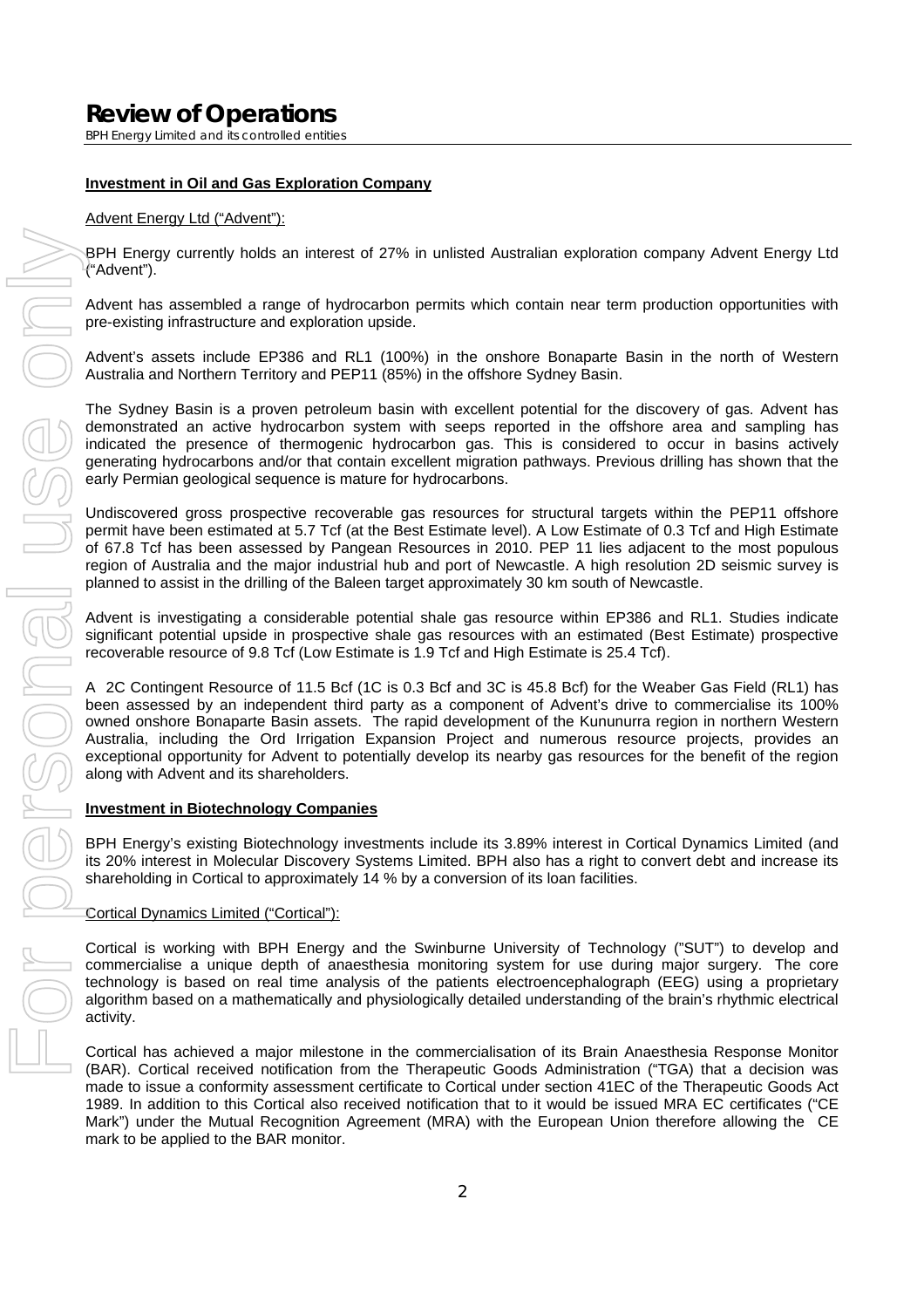Having achieved TGA certification and the CE Mark, Cortical is now able to market the BAR monitor within Australia and Europe.

Molecular Discovery Systems Limited ("MDSystems") - HLS5 Project:

 $\overline{\phantom{0}}$ MDSystems has been working with the Molecular Cancer Research Group at the Harry Perkins Institute of Medical Research to validate HLS5 as a novel tumour suppressor gene, particularly for liver cancer.

The researchers at the Perkins Institute originally identified HLS5 (TRIM35) as a tumour suppressor associated with leukemia. However, in a separate study conducted in China, low levels of HLS5 (TRIM35) was found to correlate with human liver cancer development, and that reduced HLS5 (TRIM35) expression could potentially be used as prognostic marker for the disease.

In a significant further phase of this research the Perkins Institute researchers have developed a pre-clinical model of liver cancer and have demonstrated, in this model that removing the expression of HLS5 (TRIM35) can accelerate the development of liver disease.

Research undertaken by the Perkins Institute team, and laboratories in China, has revealed that HLS5 (TRIM35) is capable of slowing the growth of tumour cells in culture, including suppression of liver cancer cells.

Liver cancer ranks as the second leading cause of cancer-related deaths in developing countries. An estimated 782,500 new cases of liver cancer and 745,500 deaths occurred worldwide in 2012, of which China alone accounted for almost 50% of cases. While survival rates for many cancers have improved over the past two decades, there has been no major improvement in liver cancer prognosis.

Liver cancer also looms as one of Australia's greatest cancer challenges, with new analyses predicting increased mortality from the disease in the future. At present, limited treatment options exist for patients with liver cancer.

It is anticipated that the work of the Perkins Institute researchers will be prepared for publication. The development of this pre-clinical model may enable MDS to pursue research and partnering relationships with a significant new range of collaborators and investors.

Developments in the Company's investments include:

#### *Cortical Dynamics Ltd (BPH 4.56% with a right to move to approximately 14%)*

In November 2016 Cortical Dynamics Ltd ("Cortical") was announced as the winner of the Australian Technologies Competition ("ATC") Advanced Manufacturing category, runner up in the Australian Technology Company of the Year, and runner up in the Med Tech and Pharma category. ATC has established itself as Australia's premier technology accelerator.

Over 130 of Australia's best technology companies were considered for these awards. Australian and international government partners of the ATC include the Australian Department of Industry, Innovation and Science, Hong Kong Trade & Development Council and UK Trade & Investment.

Cortical was also invited by Austrade to attend and present at the Austrade Med Tech Innovation Showcase 2016 held in Korea in September 2016. The showcase was for Australia's key industry experts and innovative Med Tech companies with senior executives from leading Korean pharma and medical device companies.

Cortical Chairman, Mr David Breeze, presented Cortical's Brain Function Monitor and met with four of the leading Korean teaching and research hospitals, all of whom expressed interest in using the technology when it became available in Korea.

Having achieved Therapeutic Goods Administration ("TGA") certification and the CE Mark, Cortical is now able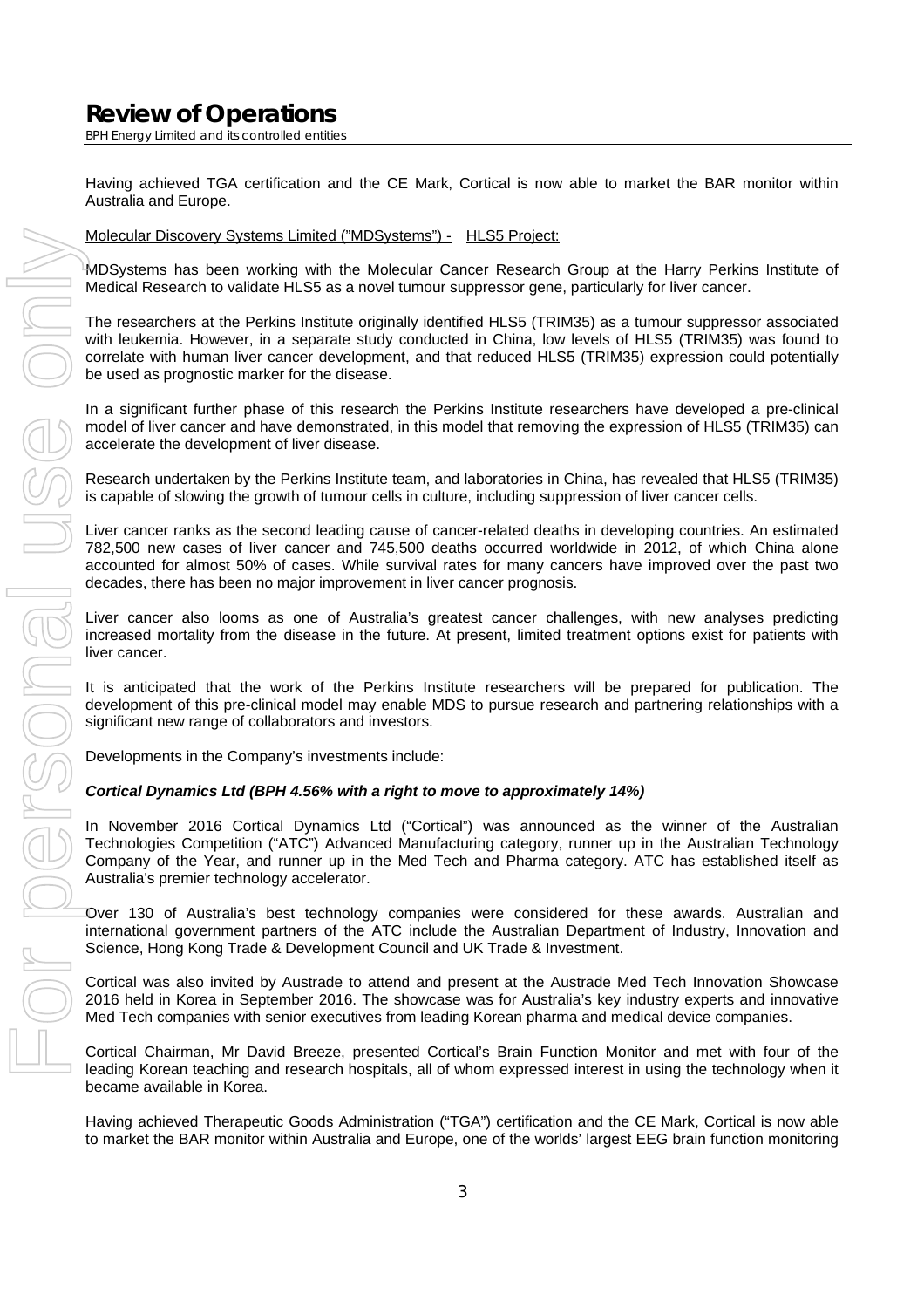equipment markets. Cortical has signed an initial agreement in Australia and is now negotiating its first distribution agreement for Europe and is receiving distribution enquiries from other international centres.

The BAR monitor is designed to assist anaesthetists and intensive care staff in ensuring patients do not wake unexpectedly, as well as reducing the incidence of side effects associated with the anaesthetic.

During the reporting period Cortical issued 5,400,000 fully paid ordinary shares (including 650,000 issued in July 2017) at an issue price of \$0.10 per share to fund its ongoing activities.

# *Advent Energy Ltd (BPH 27.04%)*

The information in this section has been extracted from the ASX announcements of MEC Resources Limited (ASX: MMR), the major shareholder in Advent Energy Ltd.

#### (i) PEP 11

PEP11**,** offshore Sydney Basin adjacent to Newcastle-Sydney offshore New South Wales, is held 85% and operated by Asset Energy Pty Ltd ("Asset"), a wholly owned subsidiary of Advent Energy Ltd ("Advent").

Gas prices on the east coast have risen to extreme levels in the last year as cold weather and rising demand from the Queensland LNG projects has resulted in short-term wholesale gas prices in Sydney up to nearly \$29 per gigajoule (GJ). This price spike means that industrial gas buyers relying on the spot market for gas supplies will be paying more than three times as much as Japan is paying for importing LNG. With the NSW onshore gas industry in turmoil and the declining reserves in the Bass Strait and Cooper Basin, Advent Energy is pushing ahead with a focussed seismic campaign around a key potential drilling prospect in PEP11 in the offshore Sydney Basin.

PEP11 holds significant structural targets potentially capable of comprising multi-Tcf natural gas resources. The offshore Sydney Basin has been lightly explored to date, including a multi-vintage 2D seismic data coverage and a single exploration well, New Seaclem-1 (2010). Its position as the only petroleum title offshore New South Wales provides a significant opportunity should natural gas be discovered in commercial quantities in this petroleum title. It lies adjacent to the Sydney-Newcastle region and the existing natural gas network servicing the east coast gas market.

Advent's two core prospects in PEP11 have previously been calculated via external assessment to have the potential for un-risked (P50) prospective gas resources of 472 and 2,131 billion cubic feet ("BCF") respectively, with multi-trillion cubic feet upside ("multi-TCF", Pmean). This resource assessment was originally comprised within the independent expert report disclosed to the ASX on 22 December 2010 and has not materially changed since that date.

In July 2017 Advent submitted its Environmental Plan ("EP") for approval to the National Offshore Petroleum Safety and Environment Management Authority ("NOPSEMA") prior to commencement of seismic acquisition activities in PEP11. Advent expects to commence its 2D seismic program in the third quarter of 2017 or early 2018, pending regulatory approvals. The survey will acquire high resolution 2D seismic data over the Baleen prospect, and will evaluate (amongst other things) shallow geohazard indications including shallow gas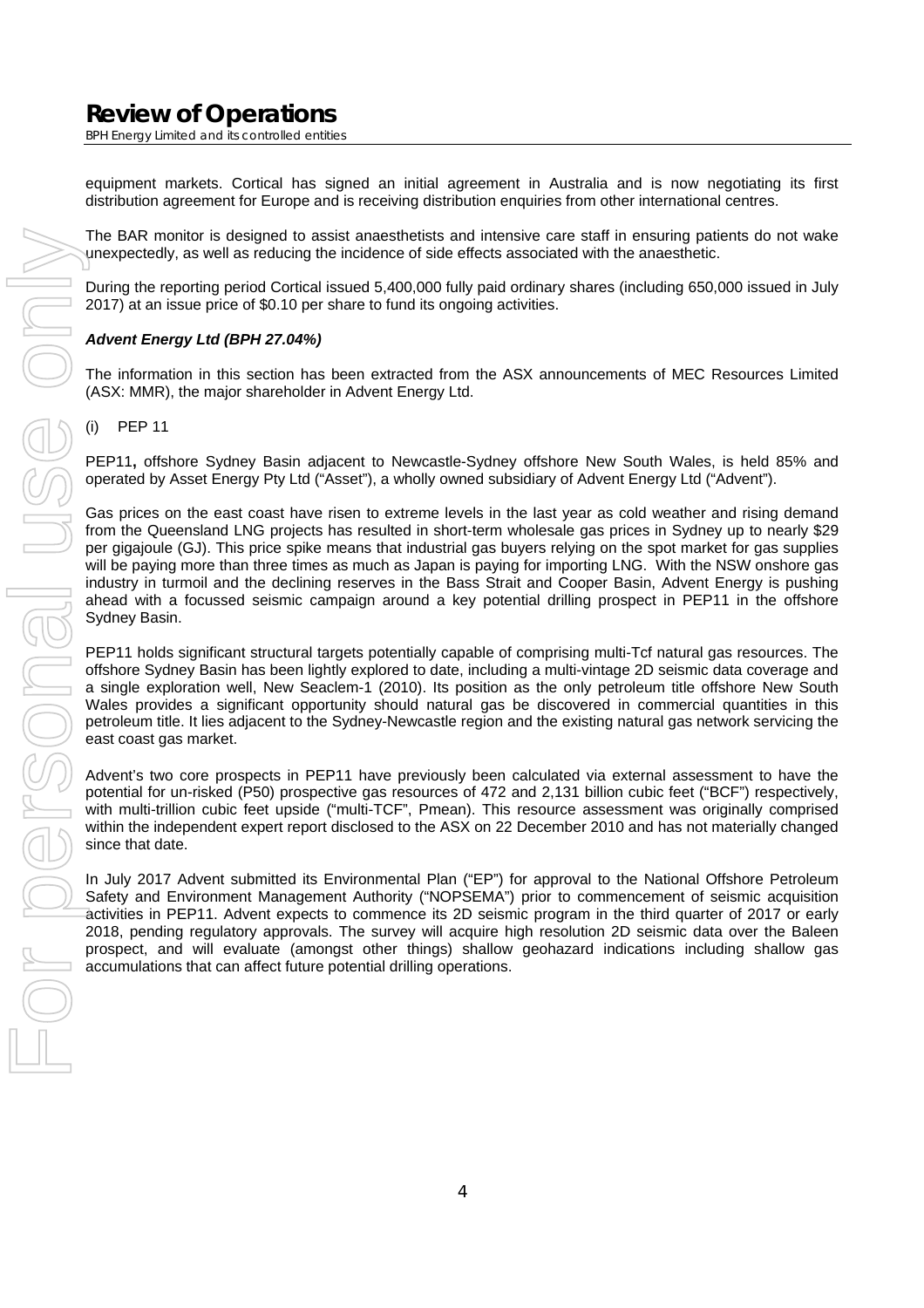#### (ii) EP386 and RL1

EP386 and RL1 are held by Advent's 100% subsidiary Onshore Energy Pty Ltd. The petroleum titles lie in the onshore Bonaparte Basin, one of Australia's most prolific hydrocarbon producing basins. This field lies immediately adjacent to the Project Sea Dragon aquaculture project proposed by the Seafarms Group which is planned to potentially grow to a 100,000 tonne export project. This project has Major Project Status across multiple jurisdictions, and Advent Energy has previously signed a letter of intent for the potential supply of natural gas to Project Sea Dragon. . The petroleum wells Waggon Creek-1, Vienta-1 (EP386) and Weaber-4 (RL1) are cased and suspended as future producers.

In February 2017 Advent received conditional regulatory approval for suspension of the permit work commitments and extension of the term of EP386. Advent has submitted a preliminary proposed well intervention program to the designated authority for consideration. .

#### *Molecular Discover Systems Ltd (BPH 20%)*

The Molecular Cancer Research Group at the Harry Perkins Institute of Medical Research continued with their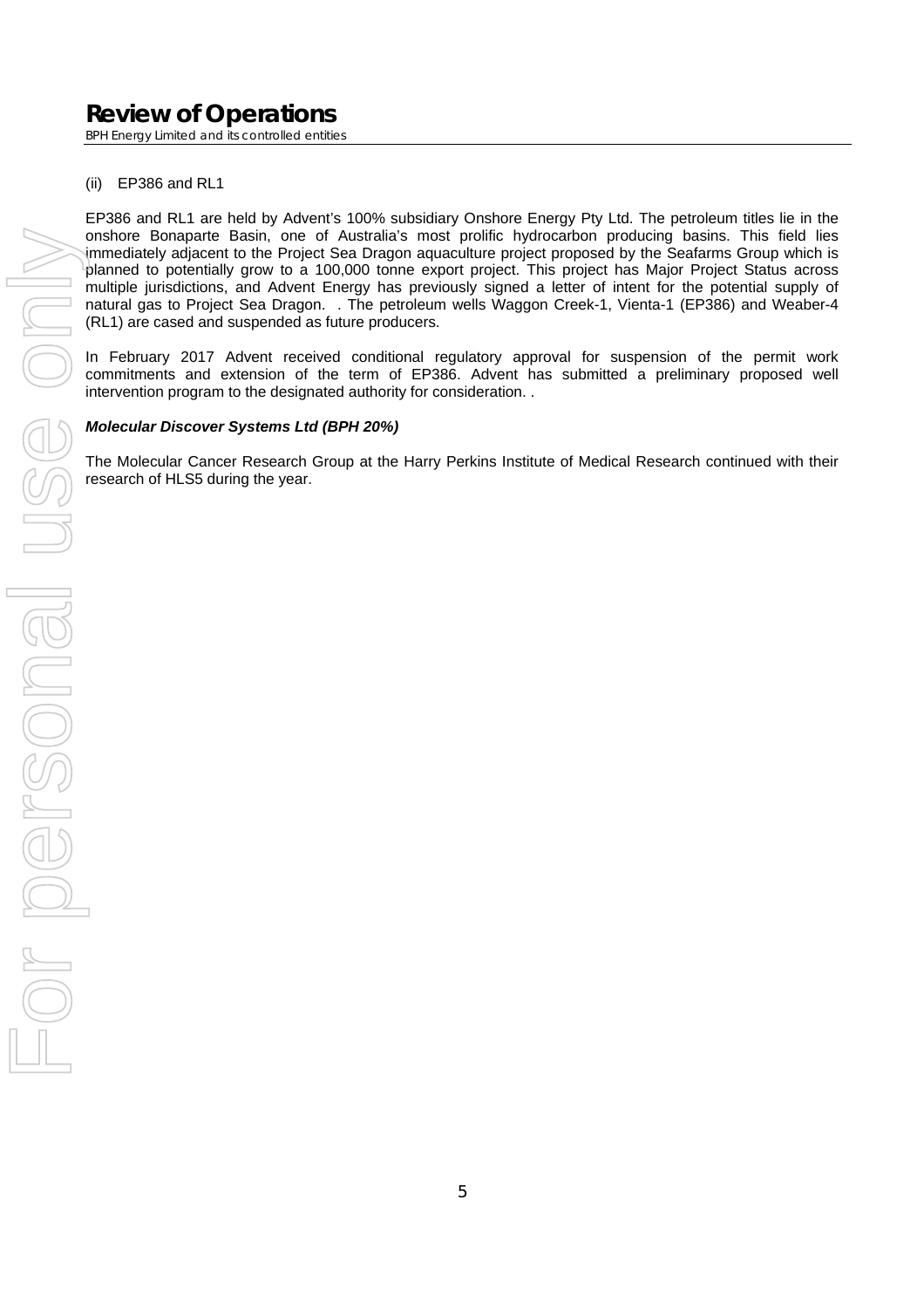The directors of BPH Energy Ltd ("BPH Energy" or "the Company") present their report on the Company and its controlled entities ("consolidated entity" or "Group") for the financial year ended 30 June 2017.

# **Directors**

The names of directors in office at any time during or since the end of the year are:

#### D L Breeze

T Fontaine

A Huston (appointed 26 June 2017) B Whan (resigned 26 June 2017) G Gilbert (resigned 1 June 2017)

# **Company Secretary**

Mr David Breeze was appointed Company Secretary on 23 November 2016. He has many years' experience in the management of listed entities. Ms Deborah Ambrosini resigned as Company Secretary on 23 November 2016.

#### **Principal Activities**

The principal activities of the consolidated entity during the financial year were investments in biotechnology entities and an oil and gas exploration entity.

#### **Operating Results**

The consolidated entity has reported a total comprehensive loss after tax for the year ended 30 June 2017 of \$2,544,301 (2016: loss of \$511,446) and has a net cash outflow from operating activities of \$517,680 (2016: outflow of \$218,606). The loss for the period is after recognising (i) a fair value loss on reclassification of an associate, Advent Energy Limited, of \$1,308,563 after accounting for the extinguishment of the related asset revaluation reserve (ii) an impairment charge of \$72,454 (2016: \$Nil) (iii) consulting and legal expenses of \$285,065 (2016: \$140,188). Directors<br>
The names of directors in office at any line during or since the end of the year are:<br>
The dimension of the directors as a papel of Corear 2017,<br>
Company Secretary and 2017 and their case and 2017<br>
A Collibert (

#### **Dividends**

The directors recommend that no dividend be paid in respect of the current period and no dividends have been paid or declared since the commencement of the period.

# **Financial Position**

The consolidated entity has reported a loss after tax for the year ended 30 June 2017 of \$2,544,301 (2016: loss of \$511,446) and has a net cash outflow from operating activities of \$517,680 (2016: outflow of \$218,606). The consolidated entity has a working capital deficit of \$1,084,626 (2016: deficit \$1,963,721). The net assets of the consolidated entity decreased by \$15,927,700 to \$4,386,329 at 30 June 2017.

The consolidated entity has a working capital deficit of \$1,084,626 as at 30 June 2017 (30 June 2016: deficit of \$1,963,721) which includes cash assets of \$613,658 (30 June 2016: \$111,648) and trade creditors and other payables of \$1,284,910 (30 June 2016: \$1,217,748).

Included in trade creditors and payables is director fee accruals of \$760,176. The directors have reviewed their expenditure and commitments for the consolidated entity and have implemented methods of costs reduction. fees to conserve cash resources.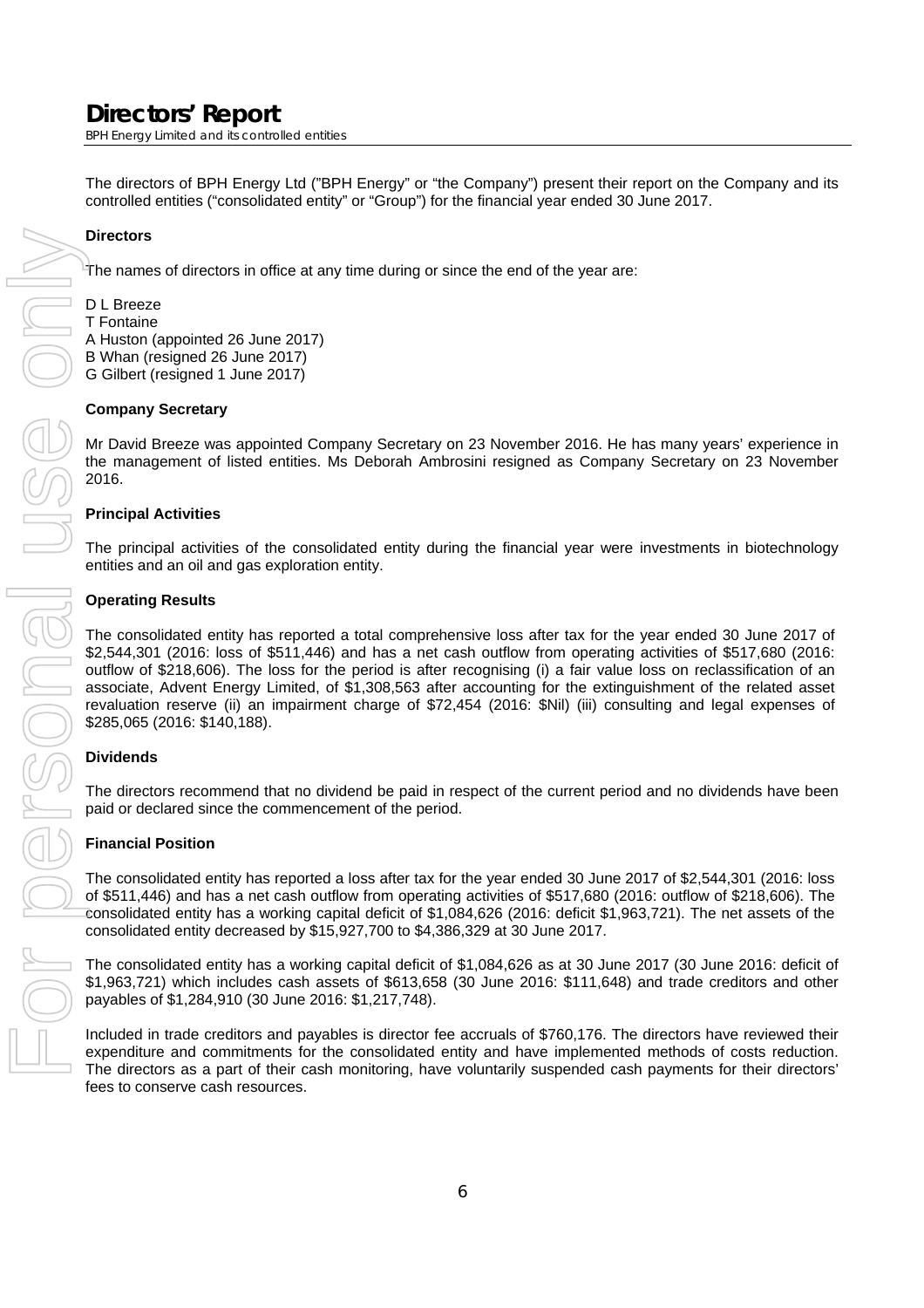# **Review of Operations**

A Review of Operations is set out on pages 2 to 5 and forms part of this Directors' Report.

# **Significant Changes in State Of Affairs**

#### *Capital raisings*

On 5 July 2016 the Company issued 70,730,318 shares under a share placement plan at a price of \$0.00533 per share to raise \$376,993, being the maximum 30% of its share capital it could issue. Applications in excess of \$800,000 were received. A private placement of shares to sophisticated and professional investors was announced on 8th July 2016 at the same price. A total of 45,966,214 shares were issued under this placement which raised \$245,000 from existing shareholders of the Company. **profile and Transpos in State Of Affairs**<br>
Copies Jusy 2016 the Company issued 70,730,318 shorts under a shorte placement plan at a precious of the Company is a party for the purpose and the placement with responsibility

In March and April 2017 the Company issued 219,701,468 shares under a share purchase plan at \$0.005 per share for \$1,098,507. Of these subscription monies, \$803,469 was received in cash and \$295,038 set off against related party payables.

During the year the Company issued 16,537,290 shares at an average price of \$0.00526 per share in lieu of \$87,000 third party fees.

#### **Subsequent Events**

On 1 September 2017 the Company announced that it had received a writ from MEC in the amount of \$270,000 plus interest and costs. The Company had previously announced on 4 July 2017 that BPH is entitled to payment on demand of \$338,050 from MEC and intends to defend the claim from MEC and counterclaim to recover \$338,050 plus interest and costs from MEC.

There are no matters or circumstances that have arisen since the end of the financial year other than outlined elsewhere in this financial report that have significantly affected, or may significantly affect, the operations of the company, the results of those operations, or the state of affairs of the company in future financial years.

#### **Environmental Issues**

The consolidated entity's operations are not regulated by any significant environmental regulation under law of the Commonwealth or of a state or territory.

#### **Non-Audit Services**

No fees for non-audit services were paid/payable to the external auditors during the year ended 30 June 2017 (2016: Nil).

#### **Future Developments**

The Company will continue its investment in energy resources and to assist its investee companies to commercialise breakthrough biomedical research developed in universities, medical institutes and hospitals.

# **Proceedings on Behalf of Company**

No person has applied for leave of Court to bring proceedings on behalf of the Company or intervene in any for all or any part of those proceedings. The Company was not a party to any such proceedings during the year.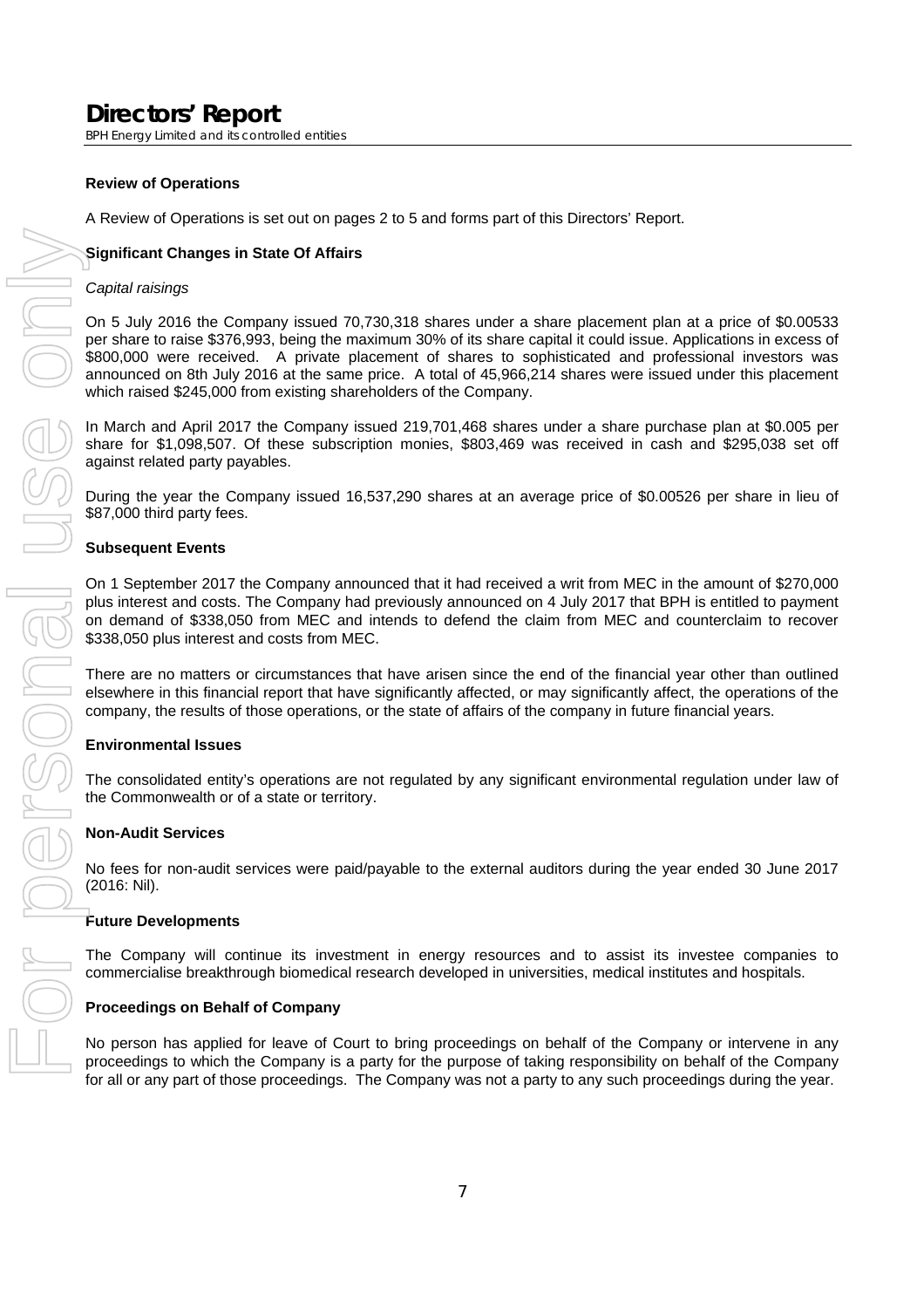#### **Information on Directors**

#### **D L Breeze**

*Managing Director and Executive Chairman – Age 63*  Shares held – 77,669,486 Unlisted options held – Nil

David is a Corporate Finance Specialist with extensive experience in the stock broking industry and capital markets. He has been a corporate consultant to Daiwa Securities; and held executive and director positions in the stock broking industry. David has a Bachelor of Economics and a Masters of Business Administration, and is a Fellow of the Financial Services Institute of Australasia, and a Fellow of the Institute of Company Directors of Australia. He has published in the Journal of Securities Institute of Australia and has also acted as an Independent Expert under the Corporations Act. He has worked on the structuring, capital raising and public listing of over 70 companies involving in excess of \$250M. These capital raisings covered a diverse range of areas including oil and gas, gold, food, manufacturing and technology. **Montage Constraine the mass of the matter of Constraine Constraine in the section of the matter of the matter or ignores the matter of the matter of the matter of the matter or ignores the been particle to the matter of** 

During the last 3 years David has held the following listed company directorships:

Grandbridge Limited (from December 1999 to present) MEC Resources Limited (from April 2005)\*

\*David Breeze was a Director of MEC and Advent from April 2005 and November 2005 respectively and was removed from the ASIC register by MEC and Advent directors from MEC on 23 November 2016 and Advent on 26 November 2016 .He has neither resigned or nor removed by shareholders and disputes the actions taken by the Directors of each company.

David is also a director of Cortical Dynamics Limited, Molecular Discovery Systems Limited and Diagnostic Array Systems Limited.

#### **T Fontaine**

*Non-Executive Director – Age 53*  Shares held – 4,384,446 Unlisted options held – 2,000,000

Tom is a reservoir engineer with over 25 years of experience in project evaluation management, development and capital raising. Tom has been part owner of petroleum engineering companies Epic Consulting in Canada and Focal Petroleum in Australia and has provided technical services to many companies worldwide. He is also primarily responsible for the startup and subsequent listing on ASX of Bounty Oil & Gas NL in 2002, and Coal Bed Methane Company Pure Energy Resources Pty Ltd in 2006 which was acquired in 2009 by BG Group PLc in a \$1 billion takeover. Tom is also currently involved with several small exploration companies in Canada, Russia, Cuba, Nepal, Timor Leste and Africa. During the last 3 years Tom has held the following listed company directorships.

Magnum Gas and Power Limited (from August 2010 to December 2016)

#### **A Huston (appointed 26 June 2017)**

*Non-Executive Director – Age 62*  Shares held – Nil Unlisted options held – Nil

Tony Huston has been involved for over 35 years in engineering and hydrocarbon industries for both on and off shore exploration/development. Early career experience commenced with Fitzroy Engineering Ltd, primarily working on development of onshore oil fields. In 1996 Tony formed his own E&P Company on re-entry of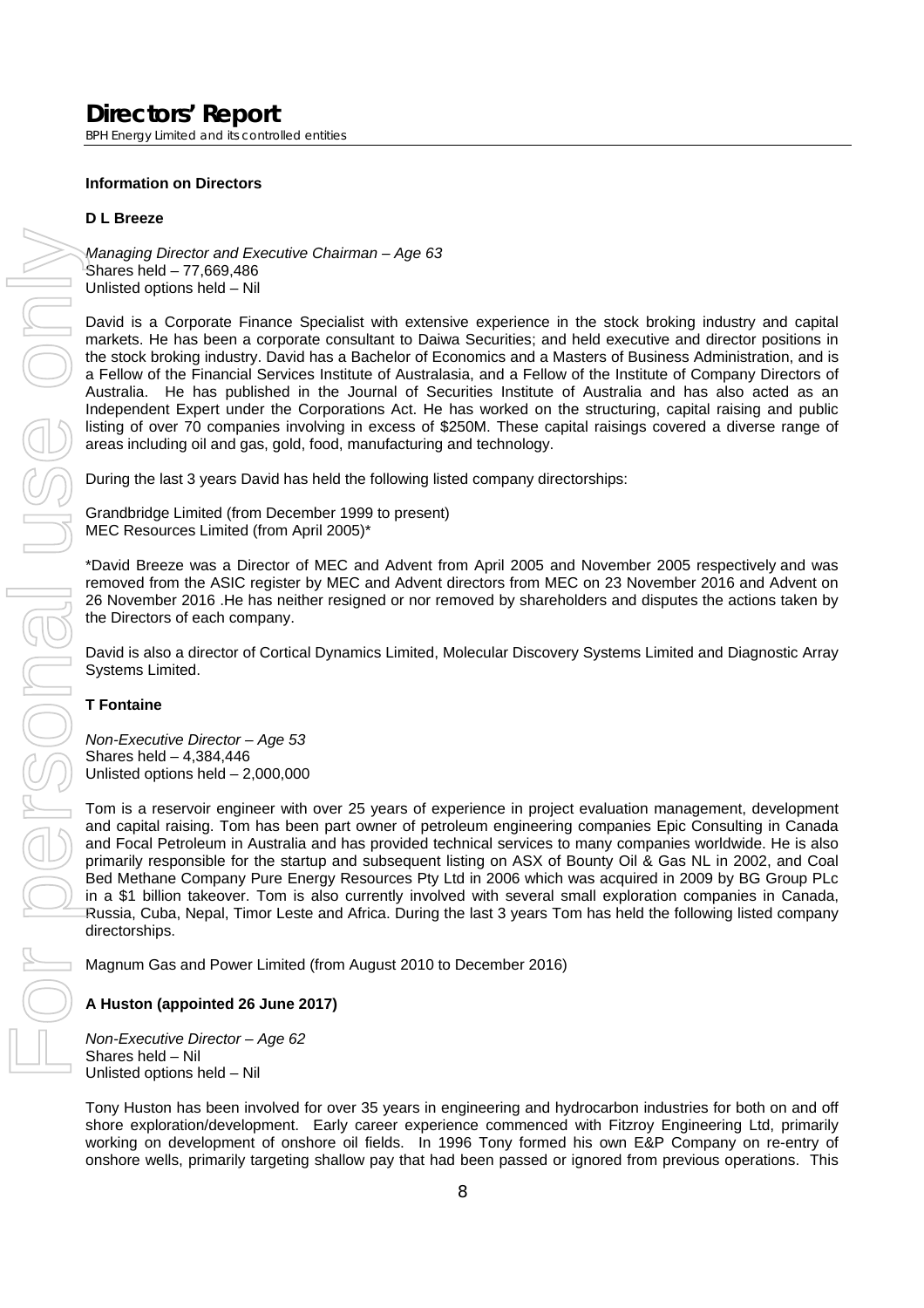# **Directors' Report**

BPH Energy Limited and its controlled entities

was successful and the two plays opened up 15 years ago are still in operation. Recent focus (10 years) has been to utilise new technology for enhanced resource recovery and has been demonstrated in various fields, including US, Mexico, Oman, Italy and Turkmenistan. During the last 3 years Tony has not held any other listed company directorships.

# **B Whan (resigned 26 June 2017)**

# *Non-Executive Director – Age 68*

Shares held at date of resignation – Nil Unlisted options held at date of resignation – 2,000,000

Bruce Whan, BEng, PhD, FAICD, has a background in industry covering a range of research, operations and management positions, followed by a long career in the management of innovation and commercialisation of R&D, in particular from the public research sector.

For 12 years he was a Director of Swinburne Knowledge and CEO of Swinburne Ventures Limited, Swinburne University's commercialisation Company. Bruce was a member of the Commercialisation Australia board and has been director of several companies, mostly start-ups out of Swinburne, and for 10 years was Chairman of the Victorian Innovation Centre Limited (INNOVIC), a non-profit Company assisting innovators at all levels. He is also a Director of one Cooperative Research Centre. Bruce has in-depth knowledge and working experience of the challenges of the innovation process and of bringing the outputs of R&D through the commercialisation process to successful market entry. ompany directorships.<br> **Banking mode 30 June 2017)**<br>
Mon-Encetive Director - Age 68<br>
Shitted options held at date of resignation - Nii<br>
Unities held at date of resignation - Niii<br>
Unities per liberations , followed by a lo

During the last 3 years Bruce has not held any other listed company directorships.

Bruce is also a Director of Molecular Discovery Systems Limited and Cortical Dynamics Limited.

# **G Gilbert (resigned 1 June 2017)**

*Executive Director – Age 69*  Shares held at date of resignation – 961,538 Unlisted options held at date of resignation– 2,000,000

Greg is a specialist in strategy and planning and most recently was the Science Adviser to the Federal Minister for Industry and Science. He has a Masters in Science from Cranfield University in the UK and, in addition, has a Masters in Health Administration from La Trobe University, an MBA from Deakin University, a BA from the University of Queensland, and a Dip.App Sc from the Royal Military College Duntroon. He is currently undertaking a doctorate with a research interest in productivity efficiency.

Greg has an extensive background in the health and aged care sector as well as in merchant banking and banking, having held the positions in global strategy and finance with the National Australia Bank, as well as having worked in executive roles with Capel Court Investment Bank, and CIBC Australia Limited.

Greg has also worked with the National Australia Bank as an Internal Consultant on strategic operational reviews with Mckinsey and Company and Booz Allen and Hamilton consultants.

A former Lieutenant Colonel in the Australian Defence Force, he has extensive senior management experience in strategic planning, financial management, change management and project management as well as merchant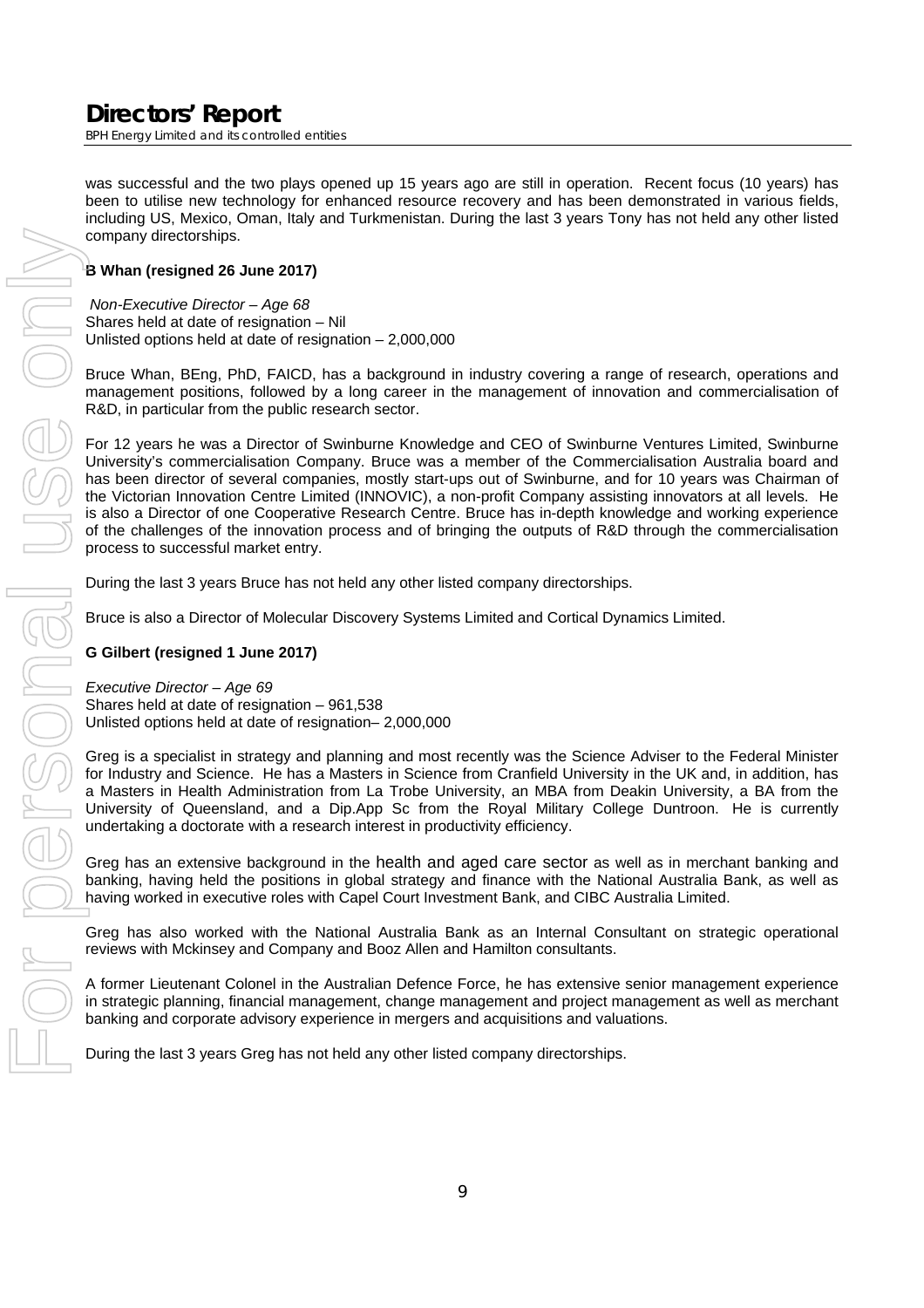# **Remuneration Report (Audited)**

This report details the nature and amount of remuneration for key management personnel of BPH Energy. The Remuneration Report details the remuneration arrangements for KMP who are defined as those persons having authority and responsibility for planning, directing and controlling the major activities of the consolidated entity, directly or indirectly, including any Director (whether executive or otherwise) of the consolidated entity. The information provided in the Remuneration Report has been audited as a required by Section 308(3C) of the Corporations Act 2001.

#### *Key Management Personnel*

The Directors and other key management personnel of the Group during or since the end of the financial year were:

| D L Breeze -     | <b>Executive Chairman and Managing Director</b> |
|------------------|-------------------------------------------------|
|                  | Company Secretary (appointed 23 November 2016)  |
| $T$ Fontaine $-$ | Non Executive Director                          |
| A Huston -       | Non Executive Director (appointed 26 June 2017) |
| $G$ Gilbert $-$  | Non Executive Director (resigned 1 June 2017)   |
| $B$ Whan $-$     | Non-Executive Director (resigned 26 June 2017)  |
| D Ambrosini -    | Company Secretary (resigned 23 November 2016)   |

All the parties have held their current position for the whole of the financial year and since the end of the financial year unless otherwise stated.

#### *Remuneration Policy*

The remuneration policy of BPH Energy Limited has been designed to align director and executive objectives with shareholder and business objectives by providing a fixed remuneration component and offering specific long-term incentives as determined by the board and/or shareholders. The remuneration report as contained in the 2016 financial accounts was adopted at the Company's 2016 annual general meeting. The board believes the remuneration policy to be appropriate and effective in its ability to attract and retain the best executives and directors to run and manage the Company, as well as create goal congruence between directors, executives and shareholders. Frequencial responses the government of MeD with the government) and the government of the government of the government of the government of the government of the government of the government of the government benefits. Fo

The board's policy for determining the nature and amount of remuneration for board members and senior executives of the Company is as follows:

- The remuneration policy, setting the terms and conditions for the executive directors and other senior executives, was developed and approved by the board.
- All executives receive a base salary (which is based on factors such as length of service and experience), superannuation, fringe benefits and options.
- The board reviews executive packages annually by reference to the Company's performance, executive performance and comparable information from industry sectors and other listed companies in similar industries.

The performance of executives is measured against criteria agreed with each executive and is based predominantly on the amount of their workloads and responsibilities for the Company. The board may, however, exercise its discretion in relation to approving incentives, bonuses and options, and can recommend changes to recommendations. Any changes must be justified by reference to measurable performance criteria. The policy is designed to attract the highest calibre of executives and reward them for performance that results in long-term growth in shareholder wealth. Executives are also entitled to participate in the employee share and option arrangements.

The executive directors and executives which receive salaries receive a superannuation guarantee contribution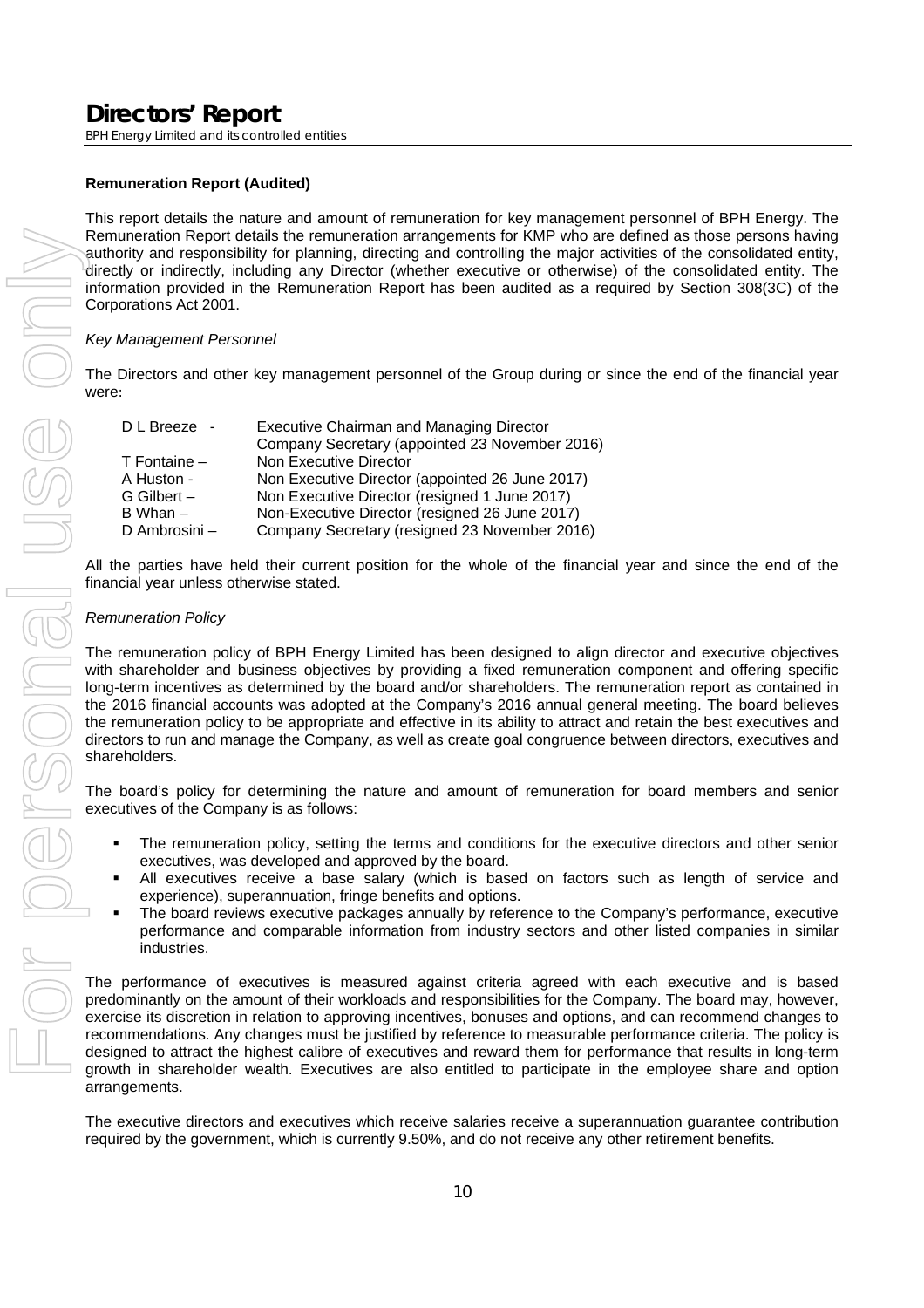Shares given to directors and executives are valued as the difference between the market price of those shares and the amount paid by the director or executive. Options are valued using an appropriate valuation methodology.

# *Employment Contracts of Directors and Senior Executives*

#### *Details of Remuneration for the year ended 30 June 2017*

| 2017                         |                    |                            |                                 |                          |                       |
|------------------------------|--------------------|----------------------------|---------------------------------|--------------------------|-----------------------|
| <b>Key Management Person</b> |                    | <b>Short-term Benefits</b> | <b>Post-employment Benefits</b> |                          |                       |
|                              | Salary and<br>fees | <b>Bonus</b>               | Non-cash<br>benefit             | Other                    | <b>Superannuation</b> |
| D L Breeze                   | 148,000            | -                          | $\,$                            | $\blacksquare$           |                       |
| T Fontaine                   | 25,000             | -                          | -                               | $\blacksquare$           | -                     |
| <b>B</b> Whan                | 24,728             | -                          | ۰                               | $\blacksquare$           |                       |
| <b>G</b> Gilbert             | 22,913             | -                          | $\,$                            | $\blacksquare$           | -                     |
| A Huston                     | 411                | -                          |                                 | $\blacksquare$           |                       |
| D Ambrosini                  | ۰                  | -                          |                                 | $\overline{\phantom{a}}$ |                       |

| The board policy is to remunerate non-executive directors at market rates for comparable companies for time,<br>commitment and responsibilities. The maximum pool of non-executive director fees approved by shareholders is<br>\$250,000. Payments to non-executive directors are based on market practice, duties and accountability.<br>Independent external advice is sought when required on payments to non-executive directors. The maximum<br>aggregate amount of fees that can be paid to non-executive directors is subject to approval by shareholders at<br>the Annual General Meeting. Fees for non-executive directors are not linked to the performance of the<br>Company. However, to align directors' interests with shareholder interests, the directors are encouraged to hold<br>shares in the Company and are able to participate in the employee option plan. The board does not have a<br>policy in relation to the limiting of risk to directors and executives in relation to the shares and options provided.<br><b>Employment Contracts of Directors and Senior Executives</b><br>The employment conditions of the Managing Director, David Breeze, is formalised in a Product Development<br>Agreement. The engagement is automatically extended for a period of 2 years at each anniversary date unless<br>the Managing Director or the Company give notice of termination prior to the expiry of each term. The agreement<br>stipulates the Managing Director may terminate the engagement with a six month notice period. The company<br>may terminate the agreement without cause by providing six months written notice or making payment in lieu of<br>notice, based on the individual's annual salary component together with a redundancy payment of up to twelve<br>months of the individual's fixed salary component. Termination payments are generally not payable on<br>resignation or dismissal for serious misconduct. In the instance of serious misconduct the company can |                                  |                    |                                            |                |                               |                                                   |
|-------------------------------------------------------------------------------------------------------------------------------------------------------------------------------------------------------------------------------------------------------------------------------------------------------------------------------------------------------------------------------------------------------------------------------------------------------------------------------------------------------------------------------------------------------------------------------------------------------------------------------------------------------------------------------------------------------------------------------------------------------------------------------------------------------------------------------------------------------------------------------------------------------------------------------------------------------------------------------------------------------------------------------------------------------------------------------------------------------------------------------------------------------------------------------------------------------------------------------------------------------------------------------------------------------------------------------------------------------------------------------------------------------------------------------------------------------------------------------------------------------------------------------------------------------------------------------------------------------------------------------------------------------------------------------------------------------------------------------------------------------------------------------------------------------------------------------------------------------------------------------------------------------------------------------------------------------------------------------------------------------------------------|----------------------------------|--------------------|--------------------------------------------|----------------|-------------------------------|---------------------------------------------------|
| terminate employment at any time. Any options not exercised before or on the date of termination will lapse.<br>Details of Remuneration for the year ended 30 June 2017<br>The remuneration for each key management personnel of the consolidated entity during the year was as follows:                                                                                                                                                                                                                                                                                                                                                                                                                                                                                                                                                                                                                                                                                                                                                                                                                                                                                                                                                                                                                                                                                                                                                                                                                                                                                                                                                                                                                                                                                                                                                                                                                                                                                                                                |                                  |                    |                                            |                |                               |                                                   |
| 2017                                                                                                                                                                                                                                                                                                                                                                                                                                                                                                                                                                                                                                                                                                                                                                                                                                                                                                                                                                                                                                                                                                                                                                                                                                                                                                                                                                                                                                                                                                                                                                                                                                                                                                                                                                                                                                                                                                                                                                                                                    |                                  |                    |                                            |                |                               |                                                   |
| <b>Key Management Person</b>                                                                                                                                                                                                                                                                                                                                                                                                                                                                                                                                                                                                                                                                                                                                                                                                                                                                                                                                                                                                                                                                                                                                                                                                                                                                                                                                                                                                                                                                                                                                                                                                                                                                                                                                                                                                                                                                                                                                                                                            |                                  |                    | <b>Short-term Benefits</b><br><b>Bonus</b> | Non-cash       | Other                         | <b>Post-employment Benefits</b><br>Superannuation |
|                                                                                                                                                                                                                                                                                                                                                                                                                                                                                                                                                                                                                                                                                                                                                                                                                                                                                                                                                                                                                                                                                                                                                                                                                                                                                                                                                                                                                                                                                                                                                                                                                                                                                                                                                                                                                                                                                                                                                                                                                         |                                  | Salary and<br>fees |                                            | benefit        |                               |                                                   |
| D L Breeze                                                                                                                                                                                                                                                                                                                                                                                                                                                                                                                                                                                                                                                                                                                                                                                                                                                                                                                                                                                                                                                                                                                                                                                                                                                                                                                                                                                                                                                                                                                                                                                                                                                                                                                                                                                                                                                                                                                                                                                                              |                                  | 148,000            |                                            |                |                               |                                                   |
| T Fontaine                                                                                                                                                                                                                                                                                                                                                                                                                                                                                                                                                                                                                                                                                                                                                                                                                                                                                                                                                                                                                                                                                                                                                                                                                                                                                                                                                                                                                                                                                                                                                                                                                                                                                                                                                                                                                                                                                                                                                                                                              |                                  | 25,000             |                                            |                |                               |                                                   |
| <b>B</b> Whan                                                                                                                                                                                                                                                                                                                                                                                                                                                                                                                                                                                                                                                                                                                                                                                                                                                                                                                                                                                                                                                                                                                                                                                                                                                                                                                                                                                                                                                                                                                                                                                                                                                                                                                                                                                                                                                                                                                                                                                                           |                                  | 24,728             |                                            |                |                               |                                                   |
| <b>G</b> Gilbert                                                                                                                                                                                                                                                                                                                                                                                                                                                                                                                                                                                                                                                                                                                                                                                                                                                                                                                                                                                                                                                                                                                                                                                                                                                                                                                                                                                                                                                                                                                                                                                                                                                                                                                                                                                                                                                                                                                                                                                                        |                                  | 22,913             |                                            |                |                               |                                                   |
| A Huston                                                                                                                                                                                                                                                                                                                                                                                                                                                                                                                                                                                                                                                                                                                                                                                                                                                                                                                                                                                                                                                                                                                                                                                                                                                                                                                                                                                                                                                                                                                                                                                                                                                                                                                                                                                                                                                                                                                                                                                                                |                                  | 411                |                                            |                |                               |                                                   |
| <b>D</b> Ambrosini                                                                                                                                                                                                                                                                                                                                                                                                                                                                                                                                                                                                                                                                                                                                                                                                                                                                                                                                                                                                                                                                                                                                                                                                                                                                                                                                                                                                                                                                                                                                                                                                                                                                                                                                                                                                                                                                                                                                                                                                      |                                  |                    |                                            |                |                               |                                                   |
| Key<br><b>Management</b><br>Person                                                                                                                                                                                                                                                                                                                                                                                                                                                                                                                                                                                                                                                                                                                                                                                                                                                                                                                                                                                                                                                                                                                                                                                                                                                                                                                                                                                                                                                                                                                                                                                                                                                                                                                                                                                                                                                                                                                                                                                      | Long-<br>term<br><b>Benefits</b> |                    | <b>Share-based</b><br>payment              | <b>Total</b>   | Performance<br><b>Related</b> | Compensation<br><b>Relating to Options</b>        |
|                                                                                                                                                                                                                                                                                                                                                                                                                                                                                                                                                                                                                                                                                                                                                                                                                                                                                                                                                                                                                                                                                                                                                                                                                                                                                                                                                                                                                                                                                                                                                                                                                                                                                                                                                                                                                                                                                                                                                                                                                         | Other                            | <b>Equity</b>      | <b>Options</b>                             | \$             | $\%$                          | $\%$                                              |
| D L Breeze                                                                                                                                                                                                                                                                                                                                                                                                                                                                                                                                                                                                                                                                                                                                                                                                                                                                                                                                                                                                                                                                                                                                                                                                                                                                                                                                                                                                                                                                                                                                                                                                                                                                                                                                                                                                                                                                                                                                                                                                              |                                  |                    |                                            | 148,000        |                               |                                                   |
| T Fontaine                                                                                                                                                                                                                                                                                                                                                                                                                                                                                                                                                                                                                                                                                                                                                                                                                                                                                                                                                                                                                                                                                                                                                                                                                                                                                                                                                                                                                                                                                                                                                                                                                                                                                                                                                                                                                                                                                                                                                                                                              |                                  |                    |                                            | 25,000         |                               |                                                   |
| <b>B</b> Whan                                                                                                                                                                                                                                                                                                                                                                                                                                                                                                                                                                                                                                                                                                                                                                                                                                                                                                                                                                                                                                                                                                                                                                                                                                                                                                                                                                                                                                                                                                                                                                                                                                                                                                                                                                                                                                                                                                                                                                                                           |                                  |                    |                                            | 24,728         |                               |                                                   |
| <b>G</b> Gilbert                                                                                                                                                                                                                                                                                                                                                                                                                                                                                                                                                                                                                                                                                                                                                                                                                                                                                                                                                                                                                                                                                                                                                                                                                                                                                                                                                                                                                                                                                                                                                                                                                                                                                                                                                                                                                                                                                                                                                                                                        |                                  |                    | 5,680                                      | 28,593         |                               | 19.9%                                             |
| A Huston                                                                                                                                                                                                                                                                                                                                                                                                                                                                                                                                                                                                                                                                                                                                                                                                                                                                                                                                                                                                                                                                                                                                                                                                                                                                                                                                                                                                                                                                                                                                                                                                                                                                                                                                                                                                                                                                                                                                                                                                                |                                  |                    |                                            | 411            |                               |                                                   |
| D Ambrosini                                                                                                                                                                                                                                                                                                                                                                                                                                                                                                                                                                                                                                                                                                                                                                                                                                                                                                                                                                                                                                                                                                                                                                                                                                                                                                                                                                                                                                                                                                                                                                                                                                                                                                                                                                                                                                                                                                                                                                                                             |                                  |                    | ۰                                          | $\blacksquare$ |                               |                                                   |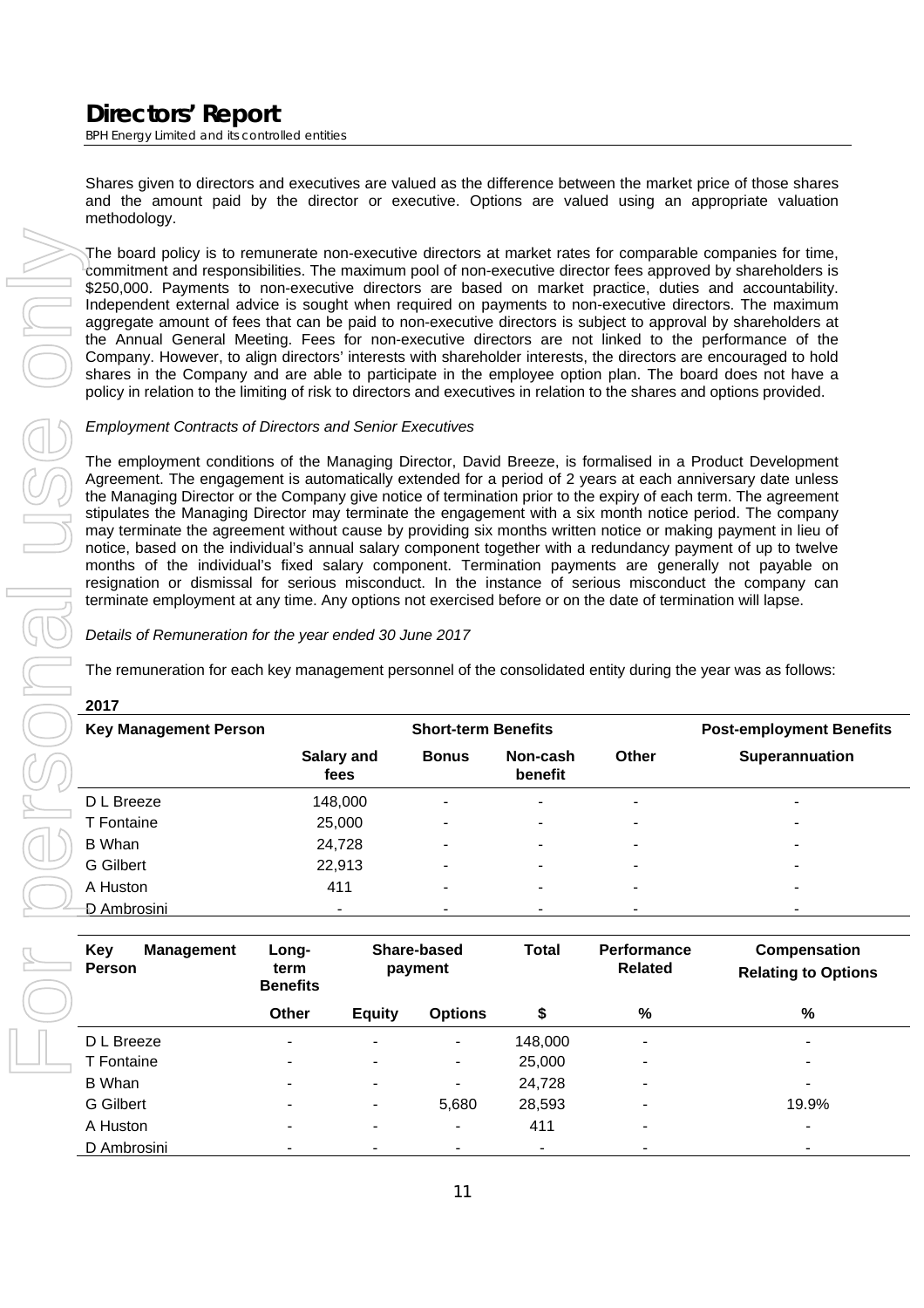# **Directors' Report**

BPH Energy Limited and its controlled entities

# **2016**

| <b>Key Management Person</b> |                                                           | <b>Post-employment</b><br><b>Benefits</b> |                |                          |  |
|------------------------------|-----------------------------------------------------------|-------------------------------------------|----------------|--------------------------|--|
|                              | Salary and<br>Non-cash<br><b>Bonus</b><br>fees<br>benefit |                                           | <b>Other</b>   | Superannuation           |  |
| D L Breeze                   | 148,000                                                   | ۰                                         | $\blacksquare$ | $\,$                     |  |
| T Fontaine                   | 25,000                                                    | ۰                                         | -              | $\blacksquare$           |  |
| B Whan                       | 25,000                                                    | ۰                                         | ۰              | $\overline{\phantom{a}}$ |  |
| G Gilbert                    | 8,333                                                     | -                                         | $\blacksquare$ | $\overline{\phantom{a}}$ |  |
| D Ambrosini                  | -                                                         | ۰                                         | -              | $\,$                     |  |

| Key<br><b>Management</b><br><b>Person</b> | Long-term<br><b>Benefits</b> |                          | Share-based<br>payment   | <b>Total</b>             | <b>Performance</b><br><b>Related</b> | <b>Compensation</b><br><b>Relating to</b><br><b>Options</b> |
|-------------------------------------------|------------------------------|--------------------------|--------------------------|--------------------------|--------------------------------------|-------------------------------------------------------------|
|                                           | <b>Other</b>                 | <b>Equity</b>            | <b>Options</b>           | \$                       | $\%$                                 | %                                                           |
| D L Breeze                                | ۰                            | ۰                        | $\blacksquare$           | 148,000                  | $\blacksquare$                       | $\,$                                                        |
| T Fontaine                                | -                            | $\overline{\phantom{a}}$ | 14,000                   | 39,000                   | $\blacksquare$                       | 36                                                          |
| B Whan                                    | ۰                            | $\overline{\phantom{a}}$ | $\overline{\phantom{a}}$ | 25,000                   | $\blacksquare$                       | $\blacksquare$                                              |
| <b>G</b> Gilbert                          | ۰                            | $\overline{\phantom{a}}$ | $\overline{\phantom{0}}$ | 8,333                    | $\overline{\phantom{a}}$             | -                                                           |
| D Ambrosini                               | $\,$                         | $\blacksquare$           |                          | $\overline{\phantom{0}}$ | $\,$                                 | $\,$                                                        |

# *Option holdings*

| в wnan           |                               |                                   |                                    | 25,000                                                 |                                     |                                                                                                    |                                                                                                                |
|------------------|-------------------------------|-----------------------------------|------------------------------------|--------------------------------------------------------|-------------------------------------|----------------------------------------------------------------------------------------------------|----------------------------------------------------------------------------------------------------------------|
| <b>G</b> Gilbert |                               |                                   |                                    |                                                        |                                     |                                                                                                    |                                                                                                                |
| D Ambrosini      |                               |                                   |                                    |                                                        |                                     |                                                                                                    |                                                                                                                |
|                  |                               |                                   |                                    |                                                        |                                     |                                                                                                    |                                                                                                                |
|                  |                               |                                   |                                    |                                                        |                                     |                                                                                                    |                                                                                                                |
|                  |                               |                                   |                                    |                                                        |                                     |                                                                                                    |                                                                                                                |
|                  | <b>Balance</b><br>1.7.2016 or | <b>Granted as</b><br>Compensation | <b>Options</b><br><b>Exercised</b> | <b>Balance</b><br>30.6.2017 or                         | <b>Total Vested</b><br>30.6.2017 or | <b>Total</b><br><b>Exercisable and</b><br><b>Vested</b>                                            | <b>Total</b><br><b>Unexercisable</b><br>30.6.2017                                                              |
|                  | appointment                   |                                   |                                    | resignation                                            | resignation                         | 30.6.2017                                                                                          |                                                                                                                |
| D L Breeze       |                               |                                   |                                    |                                                        |                                     |                                                                                                    |                                                                                                                |
| T Fontaine       | 2,000,000                     |                                   |                                    | 2,000,000                                              | 2,000,000                           | 2,000,000                                                                                          |                                                                                                                |
| A Huston         |                               |                                   |                                    |                                                        |                                     |                                                                                                    |                                                                                                                |
| <b>B</b> Whan    | 2,000,000                     |                                   |                                    | 2,000,000                                              | 2,000,000                           | 2,000,000                                                                                          |                                                                                                                |
| <b>G</b> Gilbert |                               | 2,000,000                         |                                    | 2,000,000                                              | 2,000,000                           | 2,000,000                                                                                          |                                                                                                                |
| D Ambrosini      | 5,000,000                     |                                   |                                    | 5,000,000                                              | 5,000,000                           | 5,000,000                                                                                          |                                                                                                                |
|                  |                               | Option holdings<br>date of        |                                    | key management personnel as at the date of this report | date of                             | 8,333<br>Interest in the shares and options of the Company and related bodies corporate<br>date of | The following relevant interests in shares and options of the Company or a related body corporate were held by |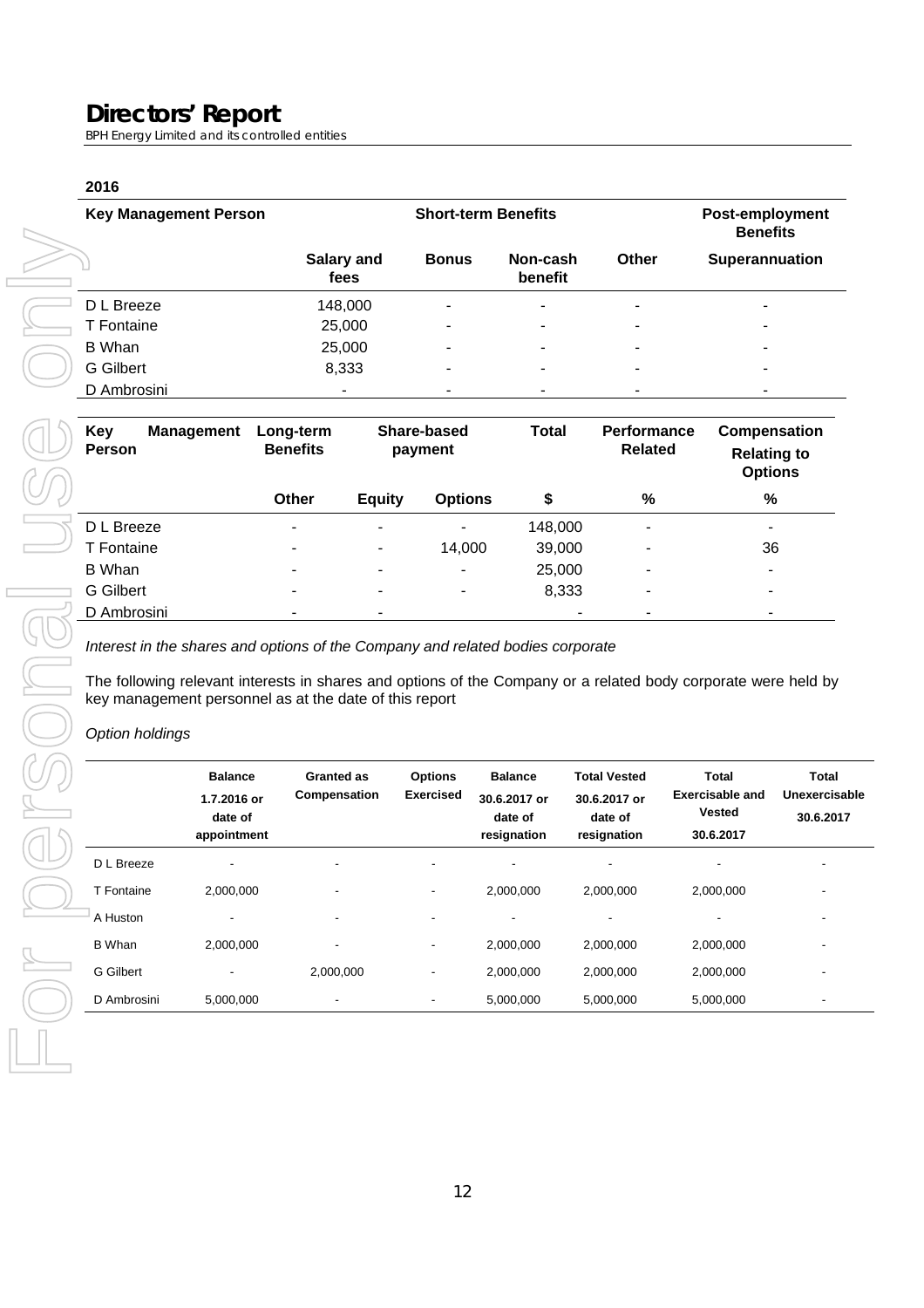# *Shareholdings*

Number of shares held directly or indirectly by key management personnel:

|                                                                                                                                                                                                                                                                                 |                      | <b>Balance</b><br>1.7.2016 or date of<br>appointment | Received as<br>Compensation | <b>Options</b><br><b>Exercised</b>                                                                        |                            | <b>Acquired</b> | <b>Balance</b><br>30.6.2017 or date<br>of resignation   |
|---------------------------------------------------------------------------------------------------------------------------------------------------------------------------------------------------------------------------------------------------------------------------------|----------------------|------------------------------------------------------|-----------------------------|-----------------------------------------------------------------------------------------------------------|----------------------------|-----------------|---------------------------------------------------------|
| D L Breeze                                                                                                                                                                                                                                                                      |                      | 21,334,743                                           |                             |                                                                                                           |                            | 56,334,743      | 77,669,486                                              |
| T Fontaine                                                                                                                                                                                                                                                                      |                      | 2,192,223                                            |                             |                                                                                                           |                            | 2,192,223       | 4,384,446                                               |
| A Huston                                                                                                                                                                                                                                                                        |                      |                                                      |                             |                                                                                                           |                            |                 |                                                         |
| <b>G</b> Gilbert                                                                                                                                                                                                                                                                |                      | 480,769                                              |                             |                                                                                                           |                            | 480,769         | 961,538                                                 |
| <b>B</b> Whan                                                                                                                                                                                                                                                                   |                      |                                                      |                             |                                                                                                           |                            |                 |                                                         |
| D Ambrosini                                                                                                                                                                                                                                                                     |                      |                                                      |                             |                                                                                                           |                            |                 |                                                         |
| <b>Share based payments:</b><br>The following are the share based payment arrangements in existence for those key management personnel at<br>year end:                                                                                                                          |                      |                                                      |                             |                                                                                                           |                            |                 |                                                         |
| <b>Grant Date</b>                                                                                                                                                                                                                                                               |                      | Date of Expiry                                       |                             | <b>Fair Value at Grant Date</b>                                                                           | <b>Exercise Price</b>      |                 | <b>Vesting Date</b>                                     |
| 20 April 2015                                                                                                                                                                                                                                                                   |                      | 31 March 2020                                        |                             | \$0.0030                                                                                                  | \$0.020                    |                 | At grant date                                           |
| 27 November 2015                                                                                                                                                                                                                                                                |                      | 30 November 2020                                     |                             | \$0.0070                                                                                                  | \$0.020                    |                 | At grant date                                           |
| 23 November 2016                                                                                                                                                                                                                                                                |                      | 30 November 2021                                     |                             | \$0.0028                                                                                                  | \$0.020                    |                 | At grant date                                           |
| There are no further service or performance criteria that need to be met in relation to options granted.                                                                                                                                                                        |                      |                                                      |                             |                                                                                                           |                            |                 |                                                         |
|                                                                                                                                                                                                                                                                                 |                      |                                                      |                             | The following grants of share based payment compensation to directors and senior management relate to the |                            |                 |                                                         |
|                                                                                                                                                                                                                                                                                 |                      |                                                      |                             |                                                                                                           |                            |                 |                                                         |
| Name                                                                                                                                                                                                                                                                            | <b>Option Series</b> | No.<br>Granted                                       | No. vested                  | % of grant<br>vested                                                                                      | %<br>of grant<br>forfeited |                 |                                                         |
| G Gilbert                                                                                                                                                                                                                                                                       | 23 November 2016     | 2,000,000                                            | 2,000,000                   | 100%                                                                                                      |                            |                 | 19.9%                                                   |
|                                                                                                                                                                                                                                                                                 |                      |                                                      |                             |                                                                                                           |                            |                 | % of compensation for the<br>year consisting of options |
| Name                                                                                                                                                                                                                                                                            |                      | Value of options granted at<br>grant date (i)        |                             | Value of options exercised at<br>the exercise date                                                        |                            | date of lapse   | Value of options lapsed at the                          |
| G Gilbert                                                                                                                                                                                                                                                                       |                      | \$5,680                                              |                             | Not applicable                                                                                            |                            |                 | Not applicable                                          |
| current financial year:<br>The following table summarises the value of options granted, exercised or lapsed during the year to directors<br>and senior management:<br>No options were exercised during the year (2016: Nil), and no options lapsed during the year (2016: Nil). |                      |                                                      |                             |                                                                                                           |                            |                 |                                                         |

#### **Share based payments:**

| <b>Grant Date</b> | Date of Expiry   | <b>Fair Value at Grant Date</b> | <b>Exercise Price</b> | <b>Vesting Date</b> |
|-------------------|------------------|---------------------------------|-----------------------|---------------------|
| 20 April 2015     | 31 March 2020    | \$0.0030                        | \$0.020               | At grant date       |
| 27 November 2015  | 30 November 2020 | \$0,0070                        | \$0.020               | At grant date       |
| 23 November 2016  | 30 November 2021 | \$0.0028                        | \$0.020               | At grant date       |

| Name      | <b>Option Series</b> | No.<br>Granted | No. vested | % of grant l<br>vested | %<br>arant I<br>of<br>forfeited | % of compensation for the<br>year consisting of options |
|-----------|----------------------|----------------|------------|------------------------|---------------------------------|---------------------------------------------------------|
| G Gilbert | 23 November 2016     | 2,000,000      | 2.000.000  | 100%                   |                                 | 19.9%                                                   |

| Name             | arant date (i) | Value of options granted at   Value of options exercised at  <br>the exercise date | Value of options lapsed at the<br>date of lapse |
|------------------|----------------|------------------------------------------------------------------------------------|-------------------------------------------------|
| <b>G</b> Gilbert | \$5,680        | Not applicable                                                                     | Not applicable                                  |

# **Underwiting fees**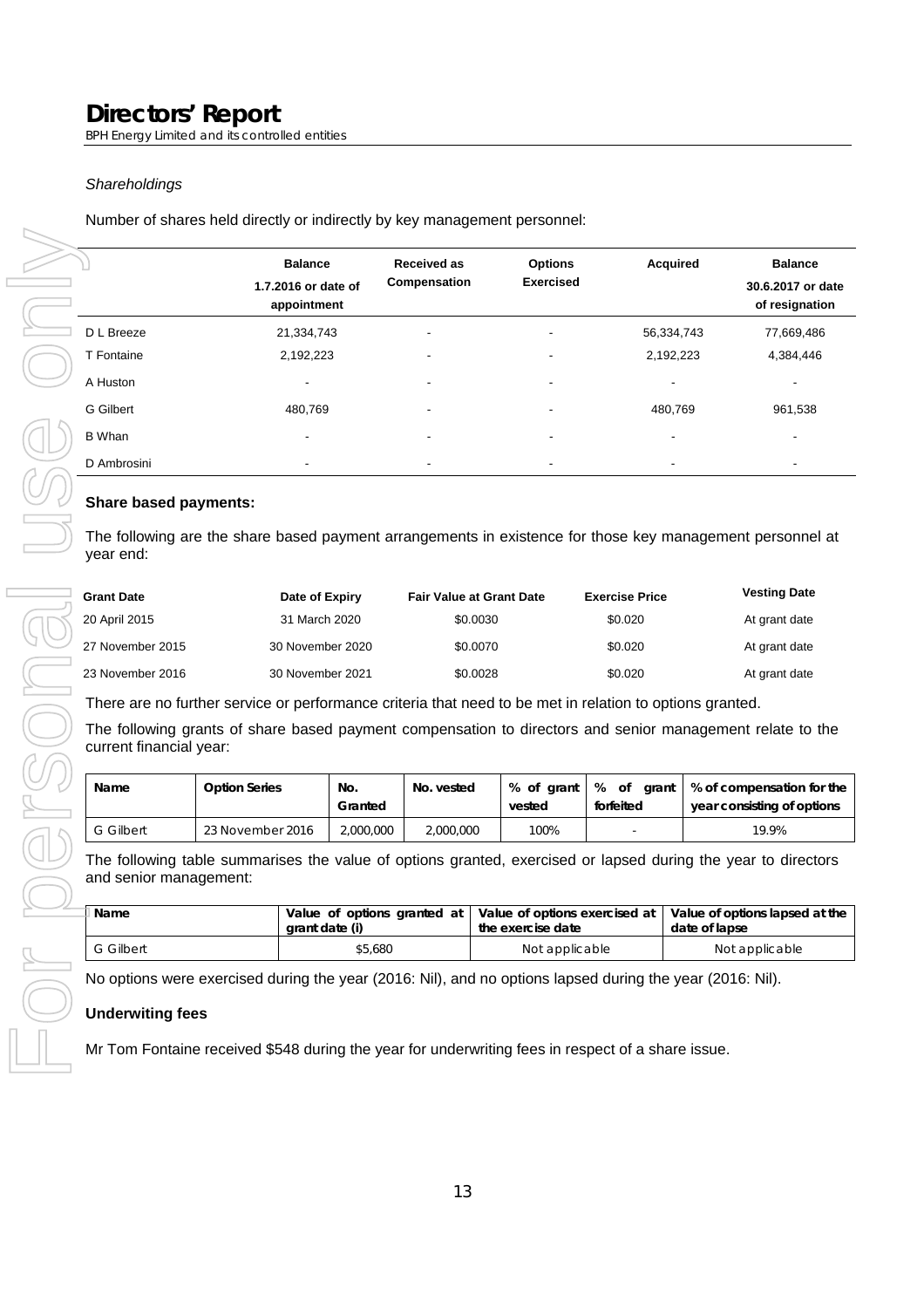# **Meetings of Directors**

The board consults regularly by phone on matters relating to the Company's operations. Resolutions are passed by circulatory resolution. The Company did not hold any meetings of directors during the financial year.

#### **Indemnifying Officers or Auditors**

During or since the end of the financial year the Company has given an indemnity or entered an agreement to indemnify, or paid or agreed to pay insurance premiums as follows:

The Company has paid premiums to insure directors and officers against liabilities for costs and expenses incurred by them in defending any legal proceedings arising out of their conduct while acting in the capacity of director or officer of the Company, other than conduct involving a wilful breach of duty in relation to the Company. The amount of the premium was \$15,995. The Company has not indemnified the current or former auditor of the Company.

#### **Options**

At the date of this report, the unissued ordinary shares of BPH Energy Ltd under option are as follows:

| <b>Grant Date</b> | Date of Expiry   | <b>Exercise Price</b> | <b>Number Under Option</b> |
|-------------------|------------------|-----------------------|----------------------------|
| 1 July 2013       | 30 June 2018     | \$0.08                | 1,075,000                  |
| 2 April 2015      | 31 March 2020    | \$0.02                | 967,500                    |
| 20 April 2015     | 31 March 2020    | \$0.02                | 9,000,000                  |
| 27 November 2015  | 30 November 2020 | \$0.02                | 2,000,000                  |
| 23 November 2016  | 30 November 2021 | \$0.02                | 2,000,000                  |

During the year ended 30 June 2017 no ordinary shares of BPH Energy Ltd were issued on the exercise of options granted under the BPH Energy Ltd Incentive Option Scheme (2016: Nil). No person entitled to exercise the option had or has any right by virtue of the option to participate in any share issue of any other body corporate. No shares or interest have been issued during or since the end of the financial year as a result of exercise of an option.

#### **Auditor's Independence Declaration**

The lead auditor's independence declaration for the year ended 30 June 2017 has been received and can be found on page 15.

The directors' report is signed in accordance with a resolution of directors made pursuant to S298(2) of the Corporations Act 2001.

**David Breeze**  Dated this 29 September 2017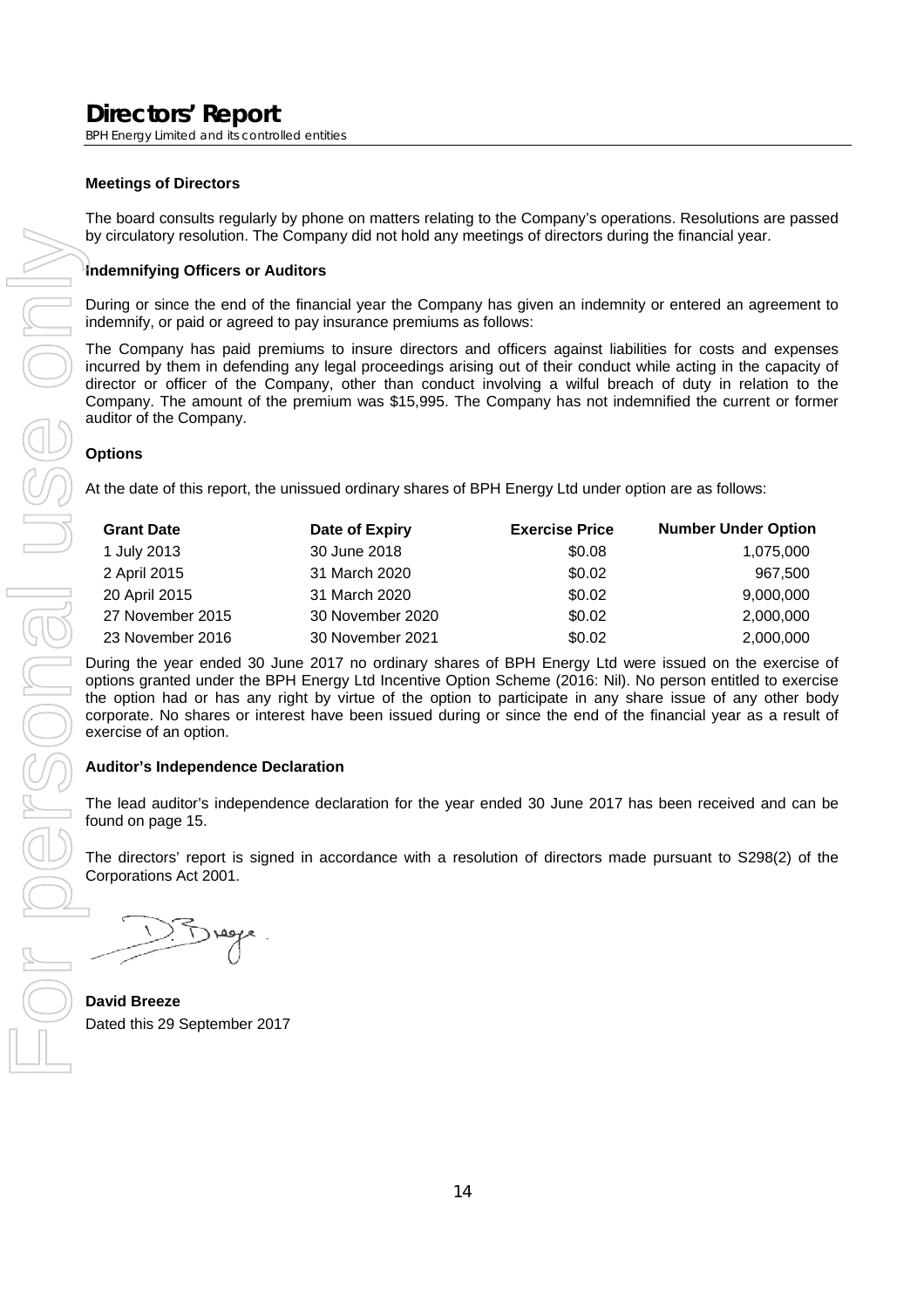

Accountants | Business and Financial Advisers

# **AUDITOR'S INDEPENDENCE DECLARATION**

As lead auditor for the audit of the consolidated financial report of BPH Energy Limited for the year ended 30 June 2017, I declare that to the best of my knowledge and belief, there have been no contraventions of:

- a) the auditor independence requirements of the *Corporations Act 2001* in relation to the audit; and
- b) any applicable code of professional conduct in relation to the audit.

**Perth, Western Australia 29 September 2017**

 $B$ M $V_{\gamma}$ /.

**B G McVeigh Partner**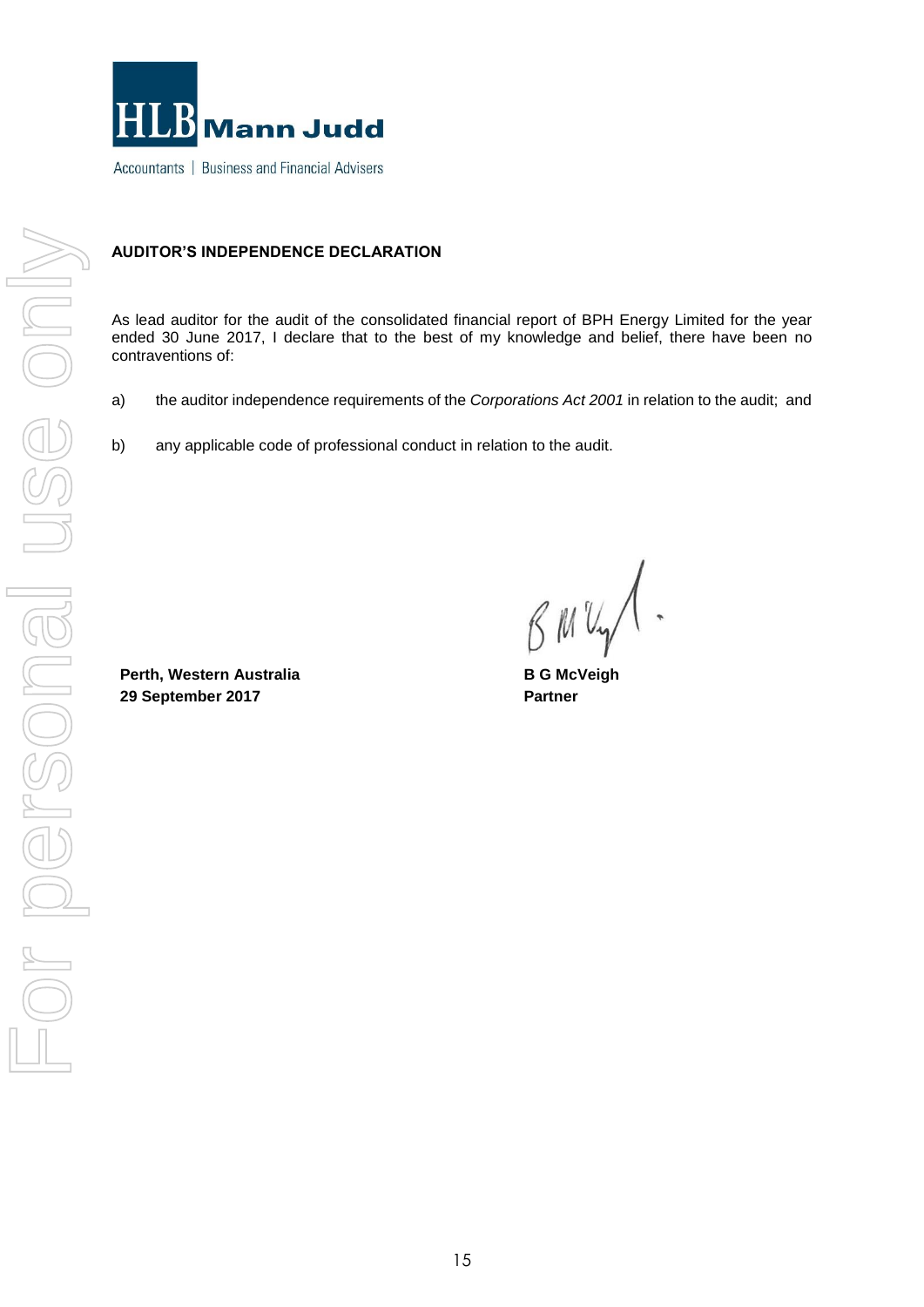The Board of Directors of BPH Energy Limited is responsible for the corporate governance of the economic entity. The Board guides and monitors the business and affairs of the Company on behalf of the shareholders by whom they are elected and to whom they are accountable.

To ensure that the Board is well equipped to discharge its responsibilities, it has established guidelines and accountability as the basis for the administration of corporate governance.

A copy of the Company's Corporate Governance Statement can be found on the Company's website at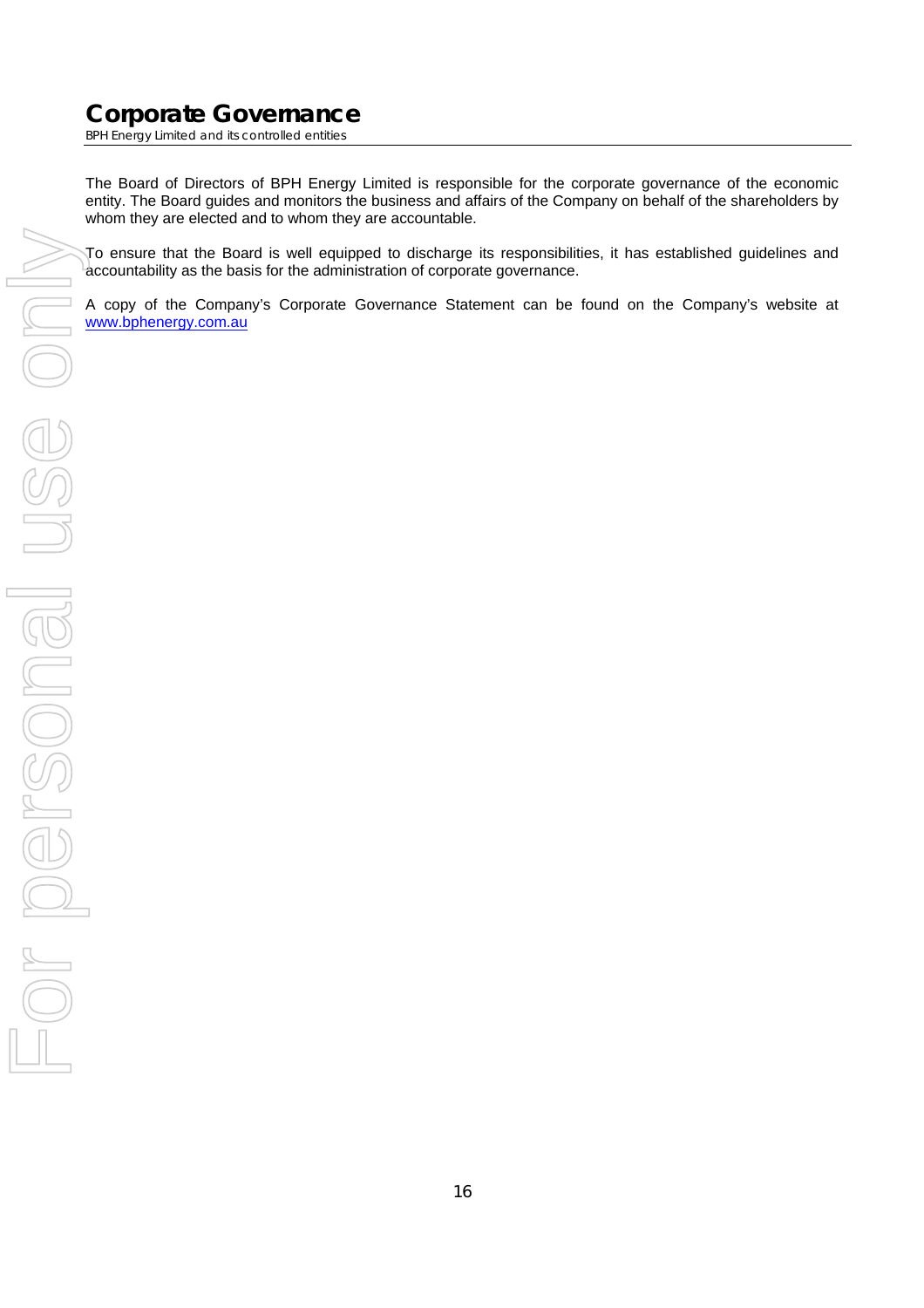# **Statement of Profit or Loss and Other Comprehensive Income**

**for the year ended 30 June 2017**

BPH Energy Limited and its controlled entities

|                                                                                                        |                |                | <b>Consolidated</b> |
|--------------------------------------------------------------------------------------------------------|----------------|----------------|---------------------|
|                                                                                                        | <b>Note</b>    | 2017<br>S      | 2016                |
| Revenue from ordinary activities                                                                       | $\overline{2}$ | 216,925        | 181,758             |
| Other income                                                                                           | 2              |                | 3,000               |
| Share of associates' loss                                                                              | 13             | (90, 355)      | (161, 787)          |
| Impairment charge                                                                                      | 3              | (72, 454)      |                     |
| Write back of loan                                                                                     | 2              | 61,312         |                     |
| Interest expense                                                                                       |                | (28, 726)      | (14, 321)           |
| Fair value loss on reclassification of associate                                                       | 3              | (1,308,563)    |                     |
| Administration expenses                                                                                |                | (191, 584)     | (116, 932)          |
| Provision against loans                                                                                |                | (551, 167)     |                     |
| Consulting and legal expenses                                                                          |                | (285,065)      | (140, 188)          |
| Depreciation                                                                                           | 3              | (22)           | (72)                |
| Employee expenses                                                                                      | 3              | (128, 931)     | (123, 303)          |
| Insurance expenses                                                                                     |                | (18, 593)      | (21, 151)           |
| <b>Service Fees</b>                                                                                    |                | (140, 335)     | (116, 945)          |
| Other expenses                                                                                         |                | (6, 743)       | (1, 505)            |
| Loss before income tax                                                                                 |                | (2,544,301)    | (511, 446)          |
| Income tax expense                                                                                     | 14             |                |                     |
| Loss for the year                                                                                      |                | (2,544,301)    | (511, 446)          |
| Other comprehensive income:                                                                            |                |                |                     |
| Items that will not be reclassified subsequently to profit and loss                                    |                |                |                     |
| Reclassification of revaluation reserve (net of tax)                                                   |                | (15,015,000)   |                     |
| Other comprehensive loss (net of tax)                                                                  | 3              | (15,015,000)   |                     |
| Total comprehensive loss for the period                                                                |                | (17, 559, 301) | (511, 446)          |
| Loss attributable to non-controlling interests                                                         |                | (35, 655)      | (1,988)             |
| Loss attributable to members of the parent entity                                                      |                | (2,508,646)    | (509, 458)          |
| Total comprehensive loss attributable to owners of the Company                                         |                | (17, 523, 646) | (509, 458)          |
| Total comprehensive loss attributable to non-controlling interests                                     |                | (35, 655)      | (1,988)             |
| Earnings per share                                                                                     |                |                |                     |
| Basic and diluted loss per share (cents per share)                                                     | 6              | (0.59)         | (0.22)              |
| The accompanying notes form part of and should be read in conjunction with these financial statements. |                |                |                     |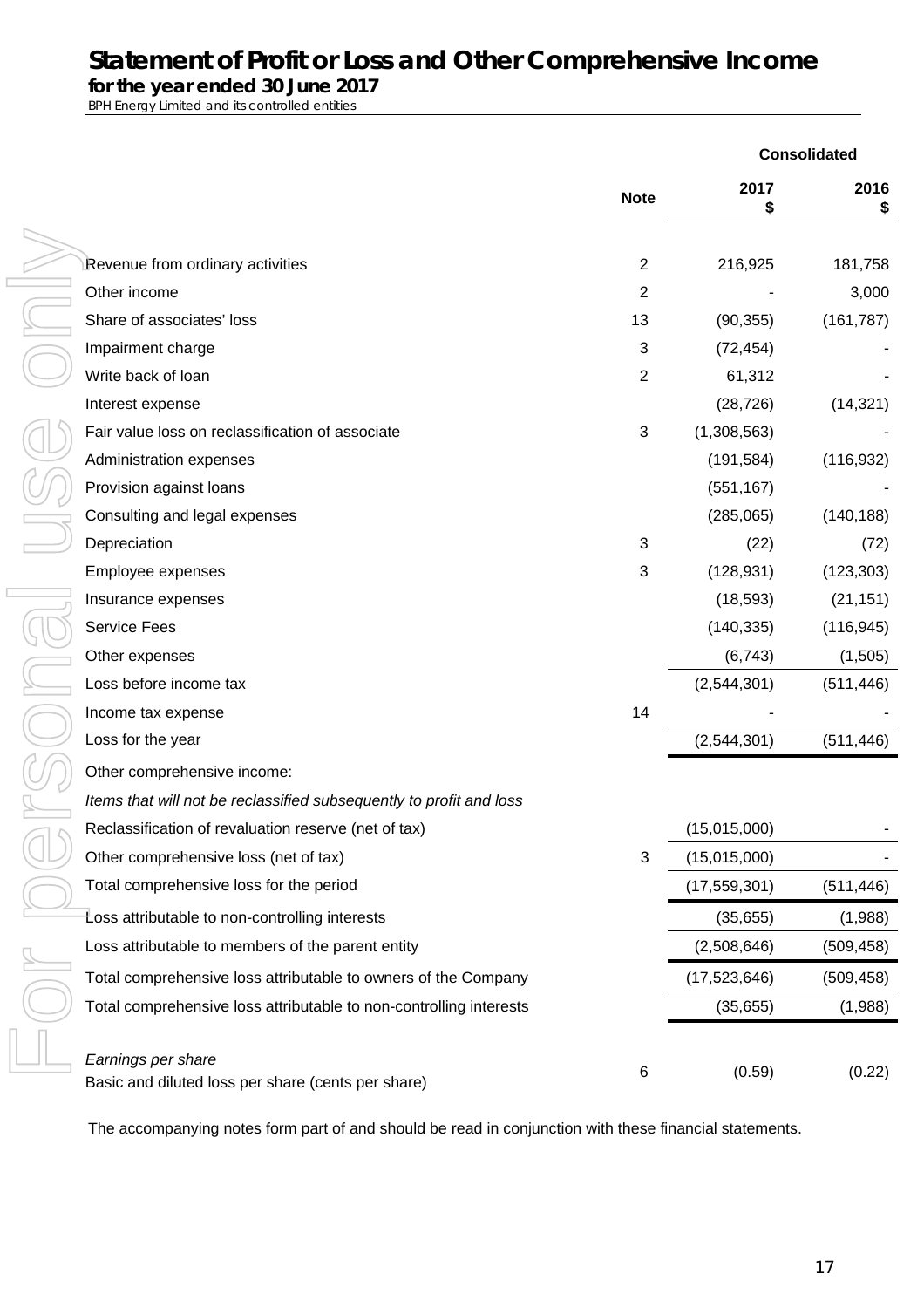# **Statement of Financial Position**

**as at 30 June 2017**

BPH Energy Limited and its controlled entities

|                                      |                | <b>Consolidated</b> |                |
|--------------------------------------|----------------|---------------------|----------------|
|                                      | <b>Note</b>    | 2017<br>S           | 2016<br>\$     |
| <b>Current Assets</b>                |                |                     |                |
| Cash and cash equivalents            | $\overline{7}$ | 613,658             | 111,648        |
| Trade and other receivables          | 8              | 25,059              | 8,155          |
| <b>Financial assets</b>              | 10             | 165,058             | 97,625         |
| Other current assets                 | 9              | 17,960              | 24,417         |
| <b>Total Current Assets</b>          |                | 821,735             | 241,845        |
| <b>Non-Current Assets</b>            |                |                     |                |
| <b>Financial assets</b>              | 10             | 5,064,359           | 2,289,308      |
| Investments in associates            | 13             | 493,047             | 19,915,966     |
| Intangible assets                    | 11             |                     | 72,454         |
| Property, plant and equipment        | 12             |                     | 22             |
| <b>Total Non-Current Assets</b>      |                | 5,557,406           | 22,277,750     |
| <b>Total Assets</b>                  |                | 6,379,141           | 22,519,595     |
| <b>Current Liabilities</b>           |                |                     |                |
| Trade and other payables             | 15             | 1,284,910           | 1,217,748      |
| <b>Financial liabilities</b>         | 16             | 621,451             | 987,818        |
| <b>Total Current Liabilities</b>     |                | 1,906,361           | 2,205,566      |
| <b>Non-Current Liabilities</b>       |                |                     |                |
| <b>Financial liabilities</b>         | 16             | 86,451              |                |
| <b>Total Non-Current Liabilities</b> |                | 86,451              |                |
| <b>Total Liabilities</b>             |                | 1,992,812           | 2,205,566      |
| <b>Net Assets</b>                    |                | 4,386,329           | 20,314,029     |
| <b>Equity</b>                        |                |                     |                |
| Issued capital                       | 17             | 43,454,632          | 41,828,904     |
| Reserves                             | 18             | 492,580             | 15,501,707     |
| <b>Accumulated losses</b>            |                | (39, 402, 226)      | (36, 893, 580) |
| Non-controlling interest             |                | (158, 657)          | (123,002)      |
| <b>Total Equity</b>                  |                | 4,386,329           | 20,314,029     |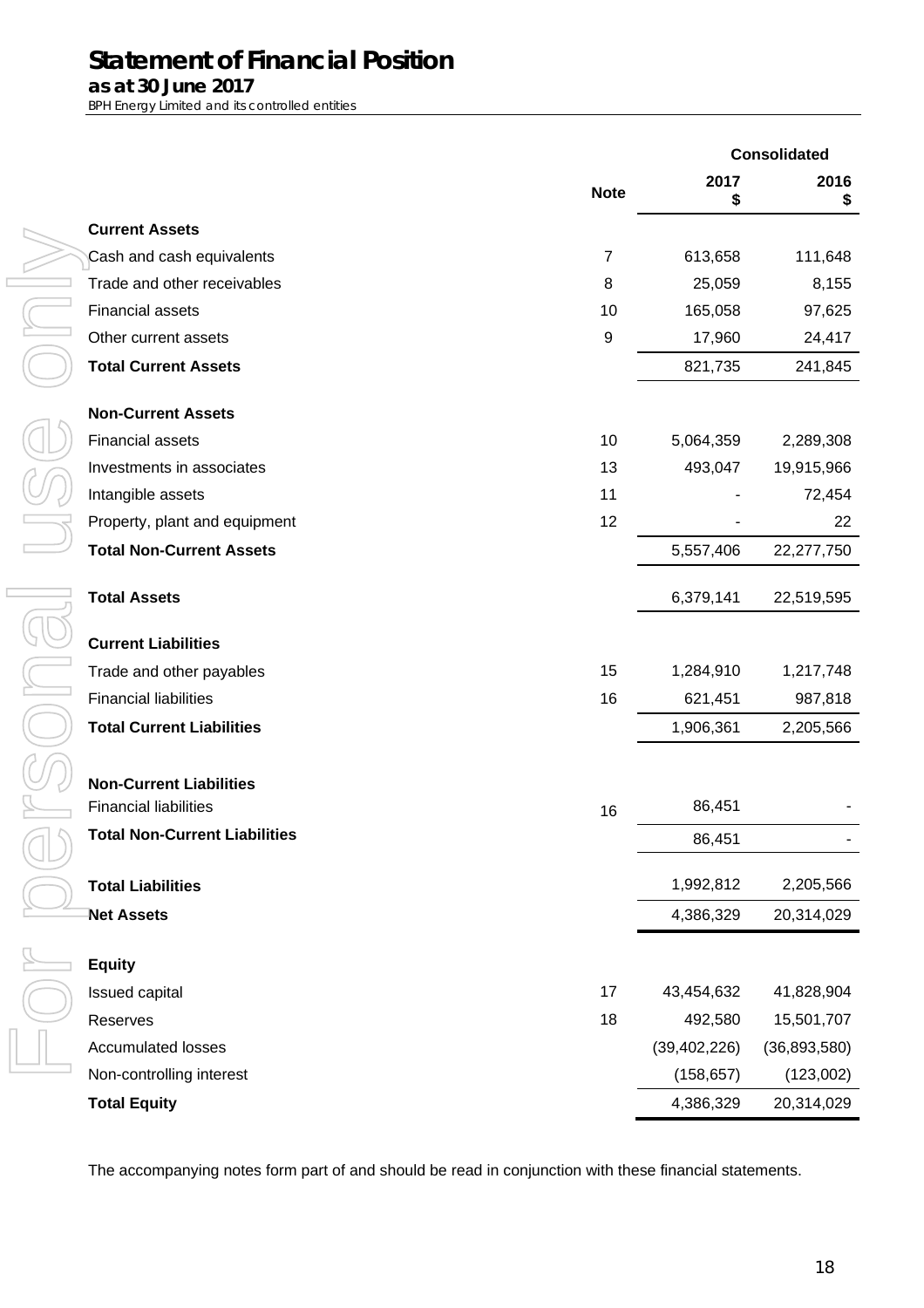# **Statement of Changes in Equity**

**for the year ended 30 June 2017**

BPH Energy Limited and its controlled entities

|                                                                | <b>Note</b> | Ordinary<br>share<br>capital<br>\$ | <b>Accumulated</b><br>losses | Option<br>reserve | <b>Revaluation</b><br>Reserve | <b>Total</b><br>attributable<br>to owners of<br>the parent<br>entity | Non-<br>controlling<br><b>Interest</b> | <b>Total</b>   |
|----------------------------------------------------------------|-------------|------------------------------------|------------------------------|-------------------|-------------------------------|----------------------------------------------------------------------|----------------------------------------|----------------|
|                                                                |             |                                    | \$                           | \$                | \$                            | \$                                                                   | \$                                     | \$             |
| Balance at 1 July 2015                                         |             | 41,759,904                         | (36, 384, 122)               | 469,650           | 15,015,000                    | 20,860,432                                                           | (121, 014)                             | 20,739,418     |
| Loss for the period                                            |             |                                    | (509, 458)                   | $\blacksquare$    | $\overline{\phantom{a}}$      | (509, 458)                                                           | (1,988)                                | (511, 446)     |
| Tetal comprehensive<br>income for the year                     |             |                                    | (509, 458)                   |                   |                               | (509, 458)                                                           | (1,988)                                | (511, 446)     |
| <b>Transactions with owners</b><br>in their capacity as owners |             |                                    |                              |                   |                               |                                                                      |                                        |                |
| Shares issued for cash                                         |             | 69,000                             |                              |                   |                               | 69,000                                                               |                                        | 69,000         |
| Share based payments<br>expense                                | 18(a)       |                                    |                              | 17,057            |                               | 17,057                                                               |                                        | 17,057         |
| Balance at 30 June 2016                                        |             | 41,828,904                         | (36,893,580)                 | 486,707           | 15,015,000                    | 20,437,031                                                           | (123,002)                              | 20,314,029     |
| Loss for the period                                            |             |                                    | (2,508,646)                  |                   |                               | (2,508,646)                                                          | (35,655)                               | (2,544,301)    |
| Other comprehensive loss<br>(net of tax)                       |             |                                    |                              |                   | (15,015,000)                  | (15,015,000)                                                         |                                        | (15,015,000)   |
| Total comprehensive loss<br>for the year                       |             |                                    | (2,508,646)                  |                   | (15,015,000)                  | (17,523,646)                                                         | (35, 655)                              | (17, 559, 301) |
| Transactions with owners<br>in their capacity as owners        |             |                                    |                              |                   |                               |                                                                      |                                        |                |
| Shares issued for cash                                         |             | 1,356,462                          |                              |                   |                               | 1,356,462                                                            |                                        | 1,356,462      |
| Shares issue costs                                             |             | (112, 772)                         |                              |                   |                               | (112, 772)                                                           |                                        | (112, 772)     |
| Shares issued in lieu of<br>consulting fees                    |             | 87,000                             |                              |                   |                               | 87,000                                                               |                                        | 87,000         |
| Shares issued as set-off<br>against loans payable              |             | 295,038                            |                              |                   |                               | 295,038                                                              |                                        | 295,038        |
| Share based payments                                           |             |                                    |                              |                   |                               |                                                                      |                                        |                |
| expense                                                        | 18(a)       |                                    |                              | 5,873             |                               | 5,873                                                                |                                        | 5,873          |
| Balance at 30 June 2017                                        |             | 43,454,632                         | (39, 402, 226)               | 492,580           |                               | 4,544,986                                                            | (158, 657)                             | 4,386,329      |
|                                                                |             |                                    |                              |                   |                               |                                                                      |                                        |                |

The accompanying notes form part of and should be read in conjunction with these financial statements.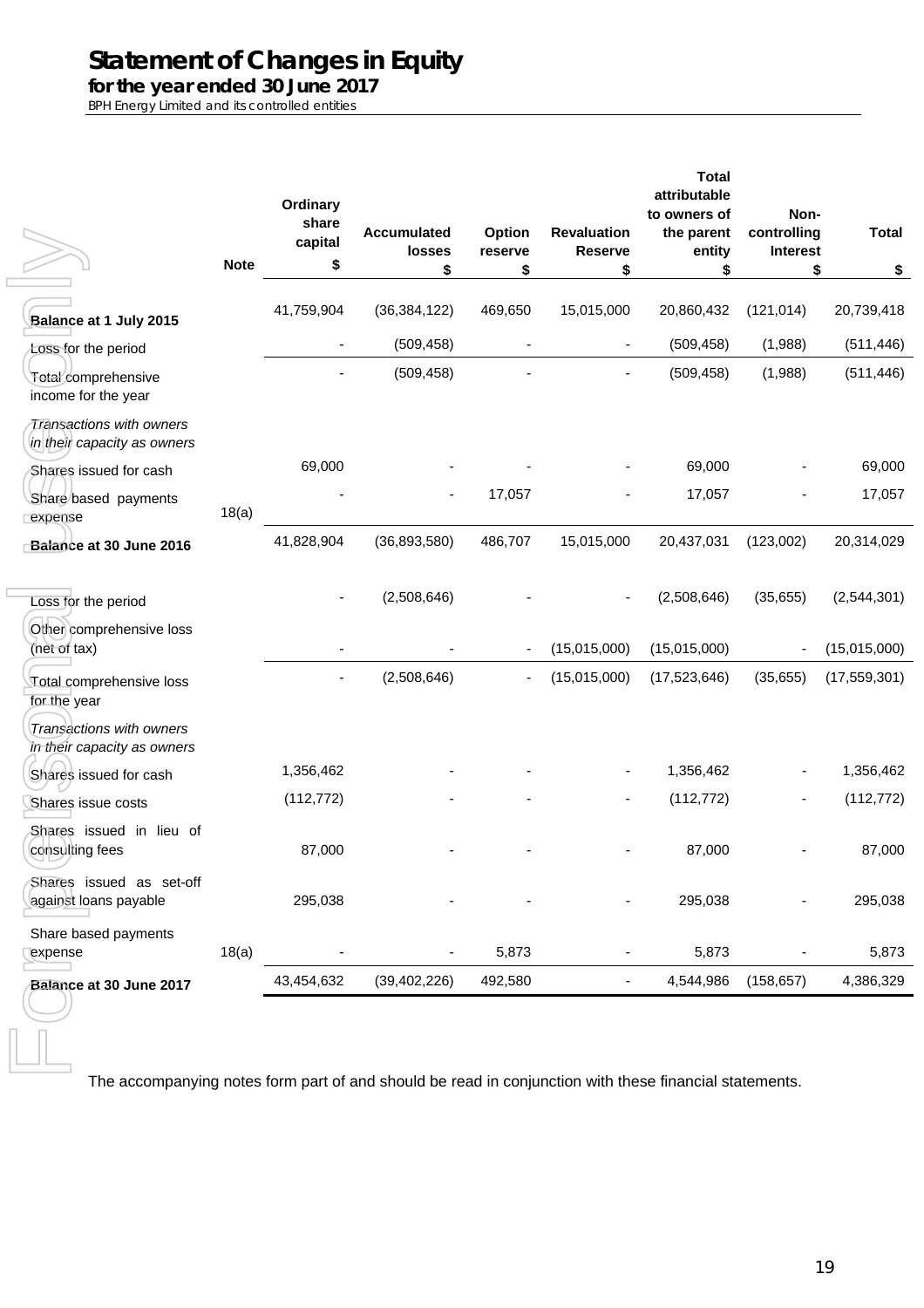**for the year ended 30 June 2017**

BPH Energy Limited and its controlled entities

# **Consolidated**

|                                                                                                        | <b>Note</b>    | 2017       | 2016<br>\$ |
|--------------------------------------------------------------------------------------------------------|----------------|------------|------------|
|                                                                                                        |                |            |            |
| Cash flows from operating activities                                                                   |                |            |            |
| Payments to suppliers and employees                                                                    |                | (519, 206) | (219,083)  |
| Interest received                                                                                      |                | 3,706      | 477        |
| Interest paid                                                                                          |                | (2, 180)   |            |
| Net cash (used in) operating activities                                                                | 20             | (517, 680) | (218, 606) |
| Cash flows from investing activities                                                                   |                |            |            |
| Loans (to) / from related parties                                                                      |                | (4,000)    | 2,692      |
| Investment in unlisted entity                                                                          |                | (100,000)  |            |
| Net cash (used in) / provided by investing activities                                                  |                | (104,000)  | 2,962      |
|                                                                                                        |                |            |            |
| <b>Cash flows from financing activities</b>                                                            |                |            |            |
| Proceeds from issue of securities (net of share<br>issue costs)                                        |                | 1,243,690  | 69,000     |
| Proceeds from borrowings                                                                               |                |            | 160,000    |
| Repayment of borrowings                                                                                |                | (120,000)  |            |
| Net cash provided by financing activities                                                              |                | 1,123,690  | 229,000    |
|                                                                                                        |                |            |            |
| Net increase in cash held                                                                              |                | 502,010    | 13,086     |
| Cash and cash equivalents at the beginning of the<br>financial year                                    |                | 111,648    | 98,562     |
| Cash and cash equivalents at the end of the<br>financial year                                          | $\overline{7}$ | 613,658    | 111,648    |
|                                                                                                        |                |            |            |
| The accompanying notes form part of and should be read in conjunction with these financial statements. |                |            |            |
|                                                                                                        |                |            |            |
|                                                                                                        |                |            |            |
|                                                                                                        |                |            |            |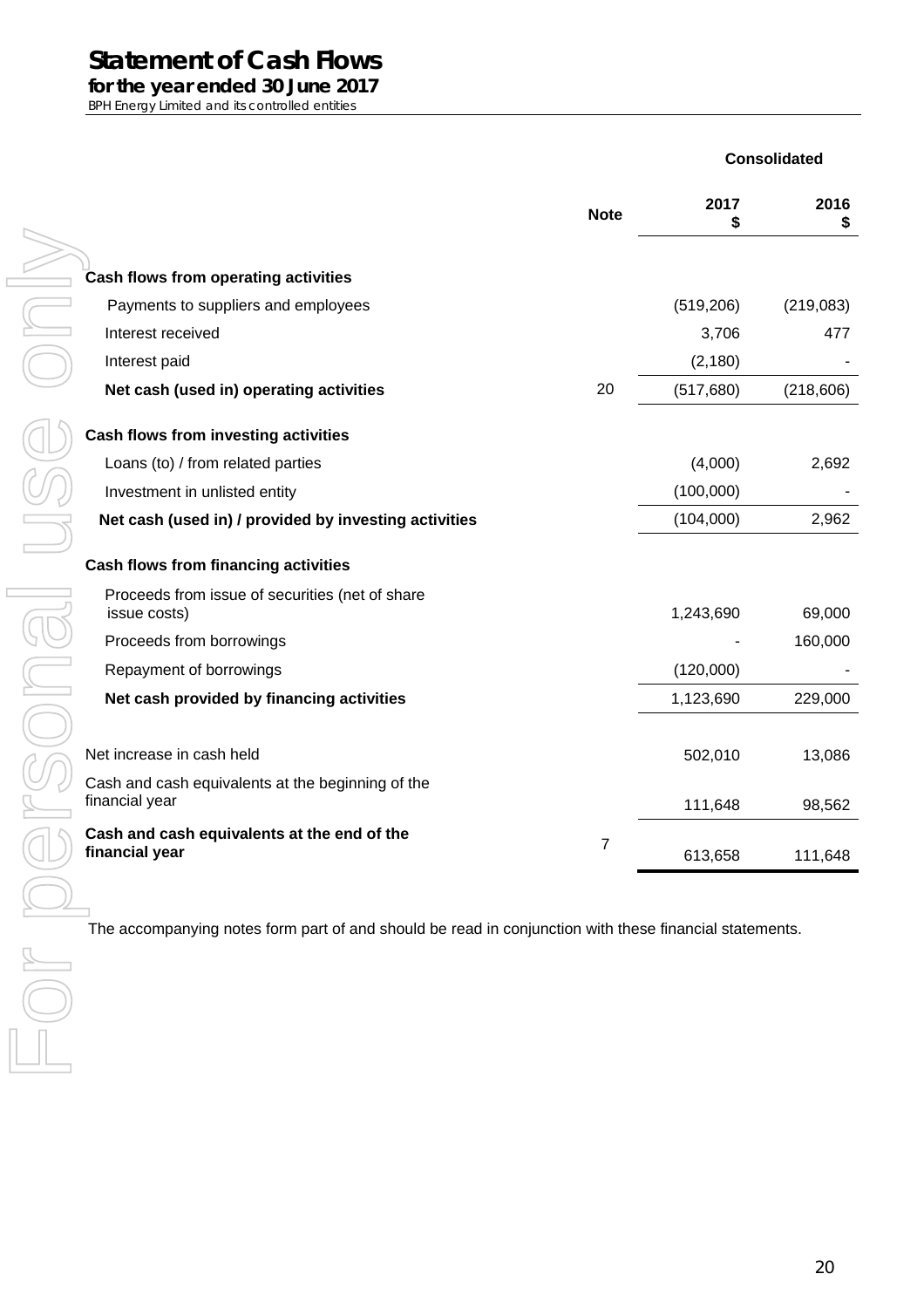# **1. Statement of Significant Accounting Policies**

# **Corporate Information**

The financial report includes the consolidated financial statements and the notes of BPH Energy Limited and its controlled entities ('consolidated entity' or 'Group').

BPH Energy Limited is a Company incorporated and domiciled in Australia and listed on the Australian Securities Exchange.

The financial report was authorised for issue on 29 September 2017 by the board of directors.

# **Basis of Preparation**

The financial report is a general purpose financial report that has been prepared in accordance with Australian Accounting Standards other authoritative pronouncements of the Australian Accounting Standards Board ("AASB") and the *Corporations Act 2001*. BPH Energy Ltd is a for-profit entity for the purpose of preparing the financial statements.

Australian Accounting Standards set out accounting policies that the AASB has concluded would result in a financial report containing relevant and reliable information about transactions, events and conditions to which they apply. Material accounting policies adopted in the preparation of this financial report are presented below. They have been consistently applied unless otherwise stated.

The financial report has been prepared on an accruals basis and is based on historical costs, modified, where stated below.

# **Financial Position**

The consolidated entity has reported a loss after tax for the year ended 30 June 2017 of \$2,544,301 (2016: loss of \$511,446) and has a net cash outflow from operating activities of \$517,680 (2016: outflow of \$218,606). The consolidated entity has a working capital deficit of \$1,084,626 (2016: deficit \$1,963,721). The net assets of the consolidated entity decreased by \$15,924,700 to \$4,386,329 at 30 June 2017.

Included in trade creditors and payables is director fee accruals of \$760,176. The directors have reviewed their expenditure and commitments for the consolidated entity and have implemented methods of costs reduction. The directors as a part of their cash monitoring, have voluntarily suspended cash payments for their directors' fees to conserve cash resources.

The directors have prepared cash flow forecasts, including potential capital raisings, which indicate that the consolidated entity should have sufficient cash flows for a period of at least 12 months from the date of this report. Based on the cash flow forecasts including directors voluntarily suspending cash payments for their director fees the directors are satisfied that, the going concern basis of preparation is appropriate. The financial report has therefore been prepared on a going concern basis, which assumes continuity of normal business activities and the realisation of assets and the settlement of liabilities in the ordinary course of business.

The consolidated entity is involved in a legal dispute with MEC Resources Ltd. Should the consolidated entity not be successful in raising additional funds through the issue of new equity, should the need arise, or should there be an unfavourable outcome in the legal dispute with MEC Resources Ltd, this may cast doubt as to whether or not the consolidated entity will be able to continue as a going concern and therefore, whether it will realise its assets and discharge its liabilities as and when they fall due and in the normal course of business and at the amounts stated in the financial report.

The financial statements do not include any adjustments relative to the recoverability and classification of recorded asset amounts or, to the amounts and classification of liabilities that might be necessary should the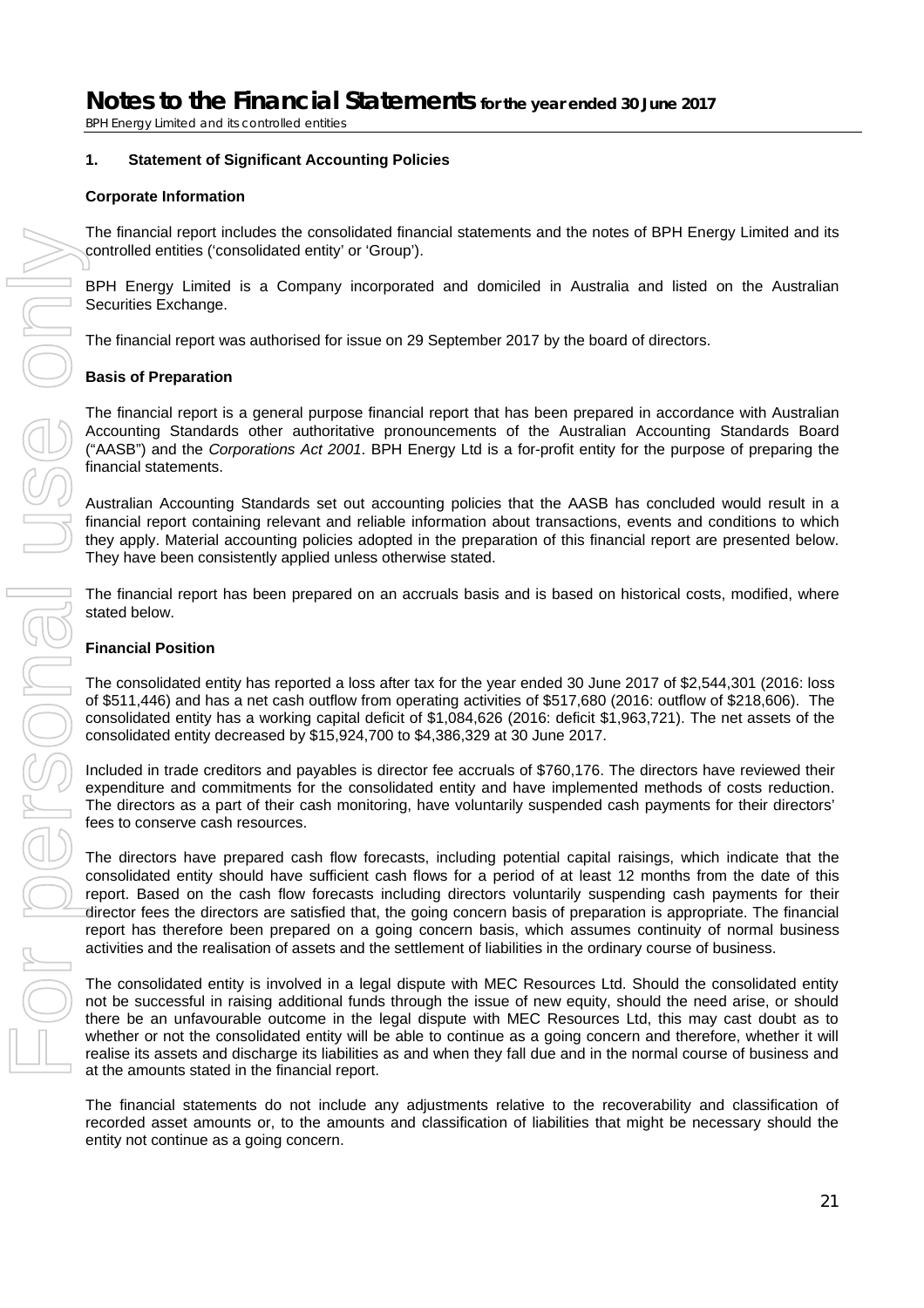#### 1. **Statement of Significant Accounting Policies (continued)**

#### **Compliance with IFRS**

The consolidated financial statements of BPH Energy Limited Group comply with International Financial Reporting Standards (IFRS) as issued by the International Accounting Standards Board (IASB).

#### **Accounting Policies**

#### **(a) Principles of Consolidation**

#### *(i) Subsidiaries*

 Subsidiaries are all entities (including structured entities) over which the Group has control. The Group controls an entity when the Group is exposed to, or has rights to, variable returns from its involvement with the entity and has the ability to affect those returns through its power to direct the activities of the entity. Subsidiaries are fully consolidated from the date on which control is transferred to the Group. They are deconsolidated from the date that control ceases.

 A list of controlled entities is contained in Note 19 to the financial statements. All controlled entities have a June financial year-end.

 As at reporting date, the assets and liabilities of all controlled entities have been incorporated into the consolidated financial statements as well as their results for the year then ended.

The results of subsidiaries acquired or disposed of during the year are included in the consolidated statement of profit or loss and other comprehensive income from the effective date of acquisition and up to the effective date of disposal, as appropriate. The acquisition method of accounting is used to account for business combinations by the Group.

Intercompany transactions, balances and unrealised gains on transactions between Group companies are eliminated. Unrealised losses are also eliminated unless the transaction provides evidence of an impairment of the transferred asset. Accounting policies of subsidiaries have been changed where necessary to ensure consistency with the policies adopted by the Group.

Non-controlling interests in the results and equity of subsidiaries are shown separately in the consolidated statement of profit or loss and other comprehensive income, statement of changes in equity and statement of financial position respectively.

#### *(ii) Changes in ownership interests*

Changes in the Group's interests in subsidiaries that do not result in a loss of control are accounted for as equity transactions. The carrying amounts of the Group's interests and the non-controlling interests are adjusted to reflect the changes in their relative interests in the subsidiaries. Any difference between the amount by which the non-controlling interests are adjusted and the fair value of the consideration paid or received is recognised directly in equity and attributed to owners of the Company.

When the Group loses control of a subsidiary, the profit or loss on disposal is calculated as the difference between (i) the aggregate of the fair value of the consideration received and the fair value of any retained interest and (ii) the previous carrying amount of the assets (including goodwill), and liabilities of the subsidiary and any non-controlling interests. Amounts previously recognised in other comprehensive income in relation to the subsidiary are accounted for (i.e. reclassified to profit or loss or transferred directly to retained earnings) in the same manner as would be required if the relevant assets or liabilities were disposed of. The fair value of any investment retained in the former subsidiary at the date when control is lost is regarded as the fair value on initial recognition for subsequent accounting under AASB 139 *Financial Instruments: Recognition and Measurement* or, when applicable, the cost on initial recognition of an investment in an associate or jointly controlled entity.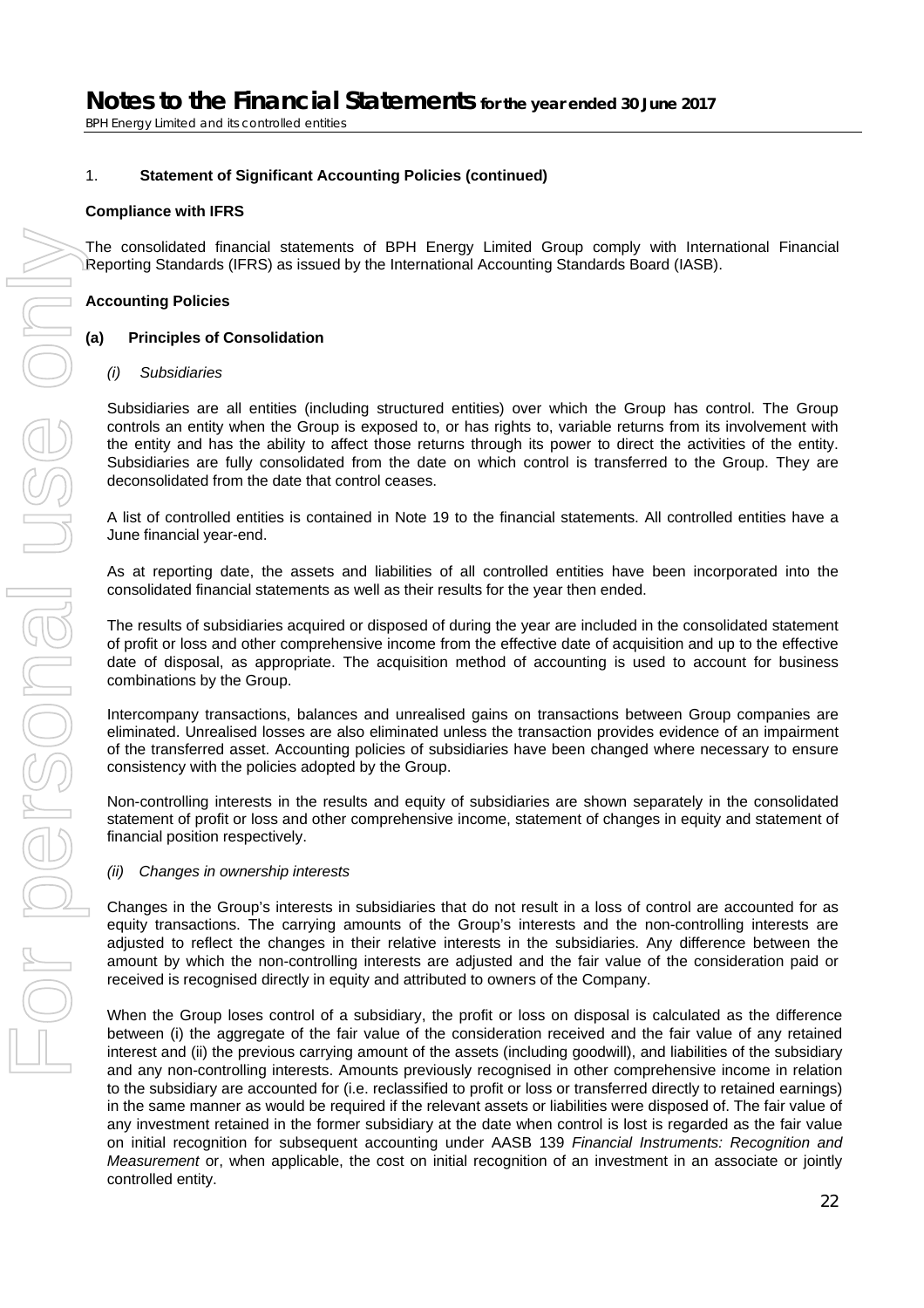# **1. Statement of Significant Accounting Policies (continued)**

# **(b) Income Tax**

The charge for current income tax expense is based on the profit for the year adjusted for any non-assessable or disallowed items. It is calculated using the tax rates that have been enacted or are substantially enacted by the statement of financial position date.

Deferred tax is accounted for using the statement of financial position liability method in respect of temporary differences arising between the tax bases of assets and liabilities and their carrying amounts in the financial statements. No deferred income tax will be recognised from the initial recognition of an asset or liability, excluding a business combination, where there is no effect on accounting or taxable profit or loss.

Deferred tax is calculated at the tax rates that are expected to apply to the period when the asset is realised or liability is settled. Deferred tax is recognised in the statement of profit or loss and other comprehensive income except where it relates to items that may be recognised directly to equity, in which case the deferred tax is adjusted directly against equity.

Deferred income tax assets are recognised to the extent that it is probable that future tax profits will be available against which deductible temporary differences or unused tax losses and tax credits can be utilised.

Deferred tax assets and liabilities are offset when there is a legally enforceable right to offset current tax assets and liabilities and when the deferred tax balances relate to the same taxation authority. Current tax assets and tax liabilities are offset where the Company has a legally enforceable right to offset and intends either to settle on a net basis, or to realise the asset and settle the liability simultaneously.

The amount of benefits brought to account or which may be realised in the future is based on the assumption that no adverse change will occur in income taxation legislation and the anticipation that the Company will derive sufficient future assessable income to enable the benefit to be realised and comply with the conditions of deductibility imposed by the law.

#### *Tax incentives*

The Company may be entitled to claim special tax deductions in relation to qualifying expenditure. As the Company is not in a position to recognise current income tax payable or current tax expense, a refundable tax offset will be received in cash and recognised as rebate revenue in the period the underlying expenses have been incurred.

# **(c) Property, Plant & Equipment**

Each class of property, plant and equipment is carried at cost less, where applicable, any accumulated depreciation and impairment losses.

# *Plant and equipment*

Plant and equipment are measured on the cost basis.

The carrying amount of plant and equipment is reviewed annually by directors to ensure it is not in excess of the recoverable amount from these assets. The recoverable amount is assessed on the basis of the expected net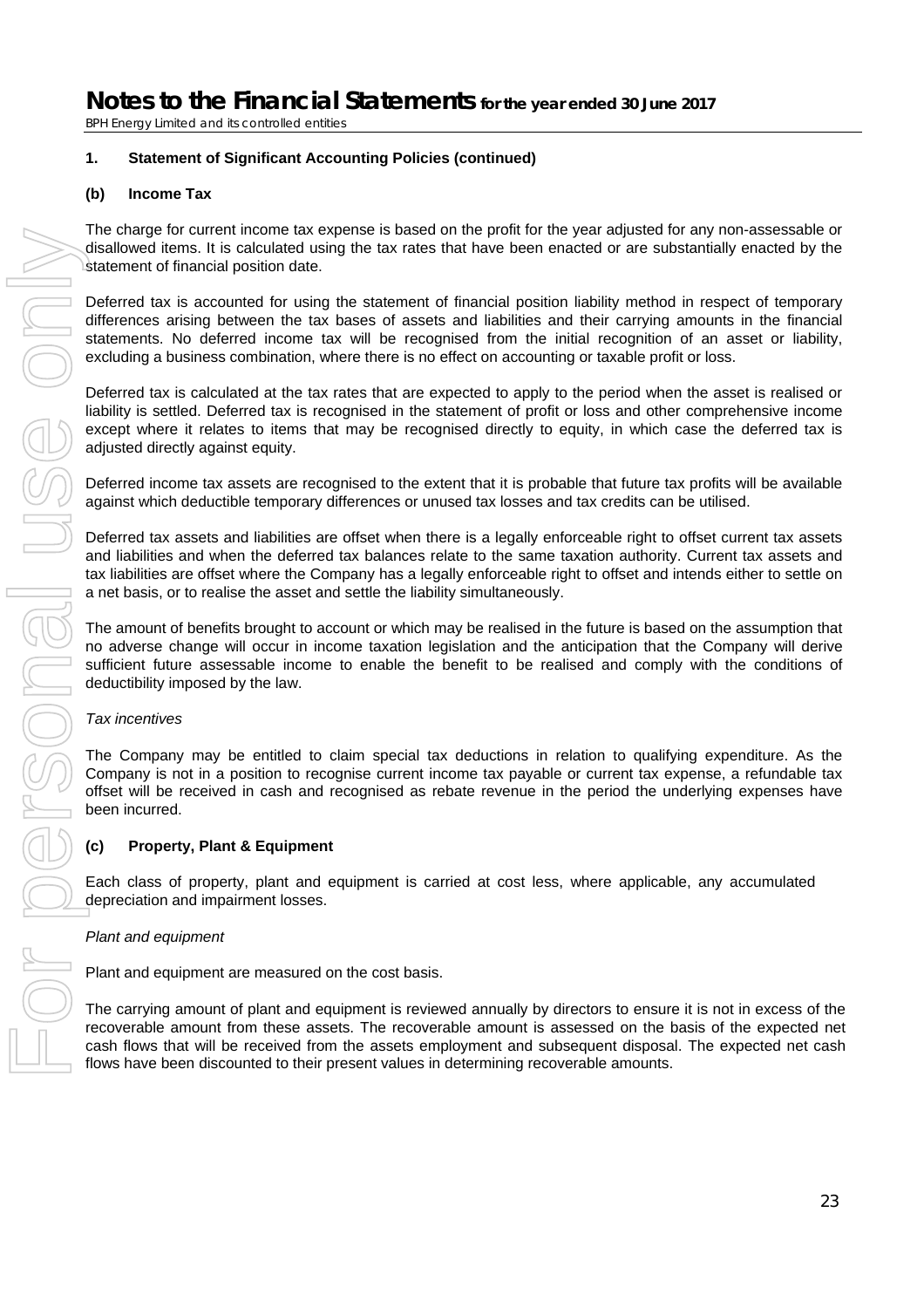# **1. Statement of Significant Accounting Policies (continued)**

# **(c) Property, Plant & Equipment (continued)**

The cost of fixed assets constructed within the Company includes the cost of materials, direct labour, borrowing costs and an appropriate proportion of fixed and variable overheads.

Subsequent costs are included in the asset's carrying amount or recognised as a separate asset, as appropriate, only when it is probable that future economic benefits associated with the item will flow to the Group and the cost of the item can be measured reliably. All other repairs and maintenance are charged to the statement of profit or loss and other comprehensive income during the financial period in which they are incurred.

#### *Depreciation*

The depreciable amount of fixed assets is depreciated on a straight-line basis over their useful lives.

The depreciation rates used for each class of depreciable assets are:

| Class of Fixed Asset | <b>Depreciation Rate</b> |
|----------------------|--------------------------|
| Plant and equipment  | $15 - 33 \%$             |

The assets' residual values and useful lives are reviewed, and adjusted if appropriate, at each statement of financial position date.

An asset's carrying amount is written down immediately to its recoverable amount if the asset's carrying amount is greater than its estimated recoverable amount.

Gains and losses on disposals are determined by comparing proceeds with the carrying amount. These gains and losses are included in the statement of profit or loss. When revalued assets are sold, amounts included in the revaluation reserve relating to that asset are transferred to retained earnings.

# **(d) Financial Instruments**

#### *Recognition and Initial Measurement*

Financial instruments, incorporating financial assets and financial liabilities, are recognised when the Company becomes a party to the contractual provisions of the instrument. Trade date accounting is adopted for financial assets that are delivered within timeframes established by marketplace convention.

Financial instruments are initially measured at fair value plus transactions costs where the instrument is not classified as at fair value through profit or loss. Transaction costs related to instruments classified as at fair value through profit or loss are expensed to profit or loss immediately. Financial instruments are classified and measured as set out below.

#### *Derecognition*

Financial assets are derecognised where the contractual rights to receipt of cash flows expires or the asset is transferred to another party whereby the Company is no longer has any significant continuing involvement in the risks and benefits associated with the asset. Financial liabilities are derecognised where the related obligations are either discharged, cancelled or expire. The difference between the carrying value of the financial liability non-cash assets or liabilities assumed, is recognised in profit or loss.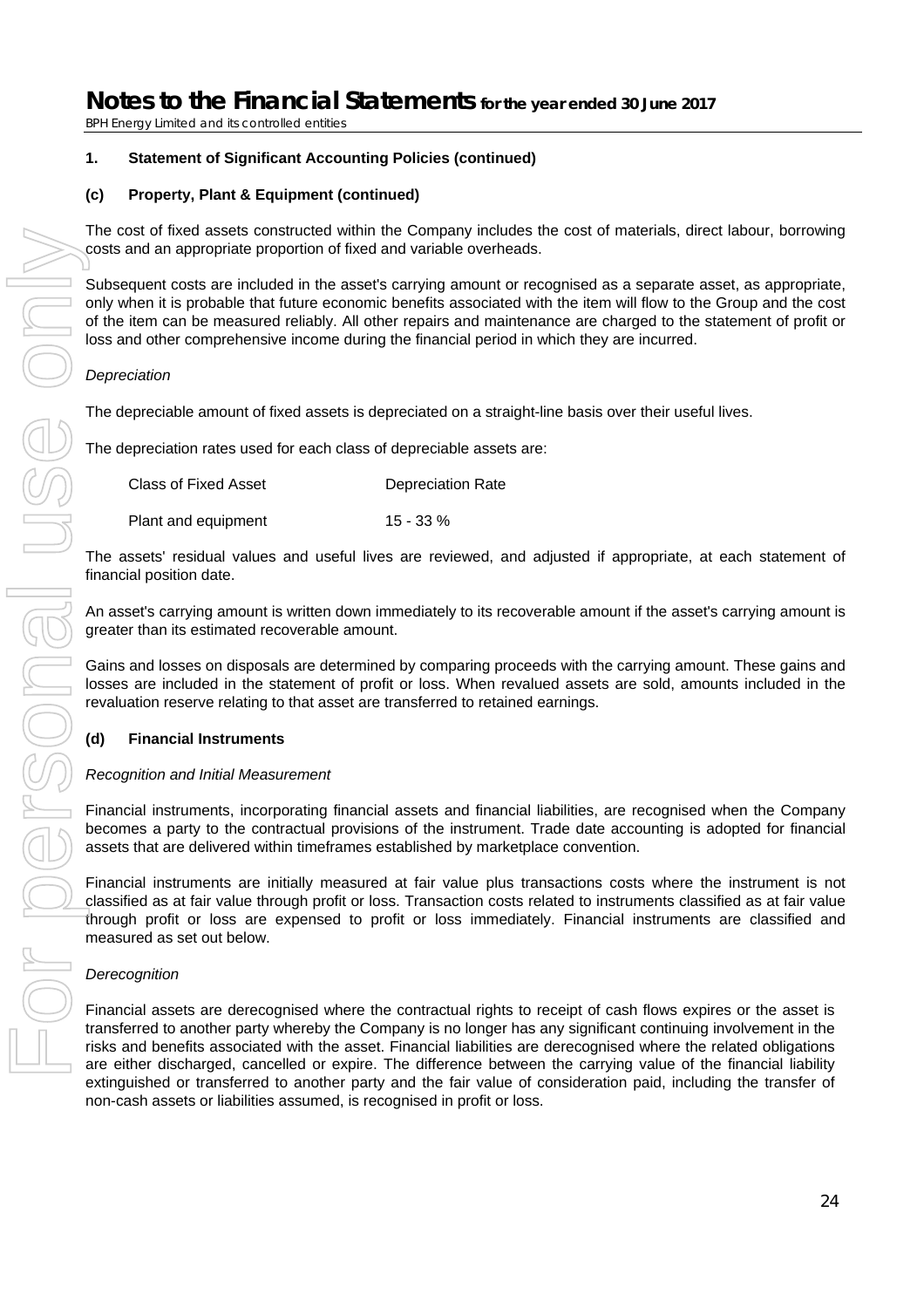# **1. Statement of Significant Accounting Policies (continued)**

# **(d) Financial Instruments (continued)**

*Classification and Subsequent Measurement* 

#### Financial assets at fair value through profit or loss

Financial assets are classified at fair value through profit or loss when they are held for trading for the purpose of profit taking, where they are derivatives not held for cash flow hedging purposes, or designated as such to avoid an accounting mismatch or to enable performance evaluation where a Group of financial assets is managed by key management personnel on a fair value basis in accordance with a documented risk management or investment strategy. Realised and unrealised gains and losses arising from changes in fair value are included in profit or loss in the period in which they arise.

#### (ii) Loans and receivables

Loans and receivables are non-derivative financial assets with fixed or determinable payments that are not quoted in an active market and are subsequently measured at amortised cost using the effective interest rate method.

#### (iii) Available-for-sale financial assets

Available-for-sale ("AFS") financial assets are non-derivative financial assets that are either designated as such or that are not classified in any of the other categories.

Listed shares held by the Group that are traded in an active market are classified as AFS and are stated at fair value. The Group also has investments in unlisted shares that are not traded in an active market but that are also classified as AFS financial assets and stated at fair value (because the directors consider that fair value can be reliably measured). Gains and losses arising from changes in fair value are recognised in other comprehensive income and accumulated in the investments revaluation reserve, with the exception of impairment losses, interest calculated using the effective interest method, and foreign exchange gains and losses on monetary assets, which are recognised in profit or loss. The matrix and soletic statement below cost is considered to the instrument below cost is considered to the instrument below cost is considered to determine an imposed to the instrument for personal use are instrument of t

# (iv) Financial liabilities

Non-derivative financial liabilities are subsequently measured at amortised cost using the effective interest rate method.

#### *Fair value*

Fair value is determined based on current bid prices for all quoted investments. Valuation techniques are applied to determine the fair value for all unlisted securities, including recent arm's length transactions, reference to similar instruments and valuation models using non-market inputs prepared by independent experts.

#### *Impairment*

At each reporting date, the Group assesses whether there is objective evidence that a financial instrument has been impaired. In the case of available-for-sale equity financial instruments, a significant or prolonged decline in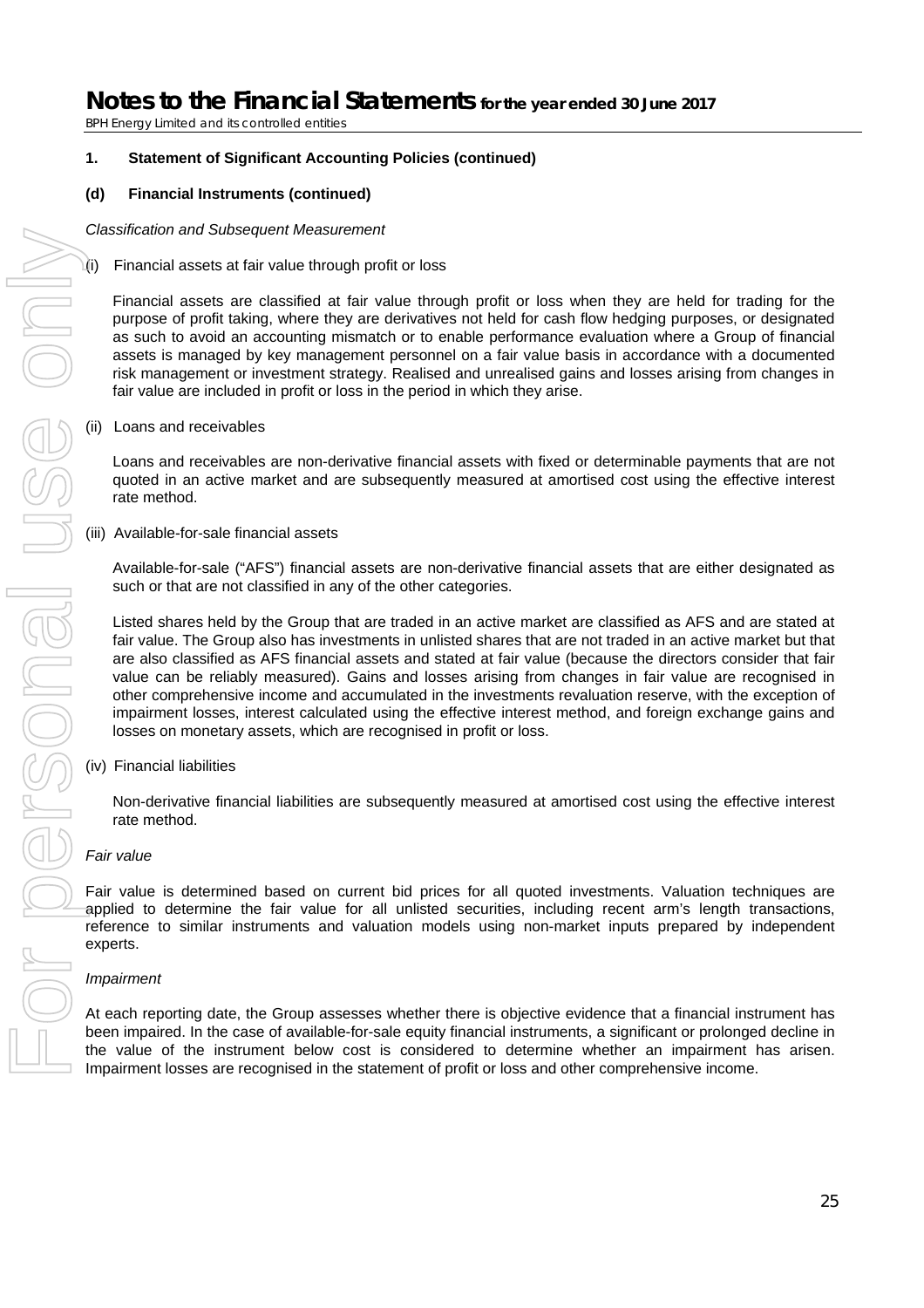# **1. Statement of Significant Accounting Policies (continued)**

# **(d) Financial Instruments (continued)**

#### *Assets carried at amortised cost*

For loans and receivables, the amount of the loss is measured as the difference between the asset's carrying amount and the present value of estimated future cash flows (excluding future credit losses that have not been incurred) discounted at the financial asset's original effective interest rate. The carrying amount of the asset is reduced and the amount of the loss is recognised in profit or loss. If a loan or held-to-maturity investment has a variable interest rate, the discount rate for measuring any impairment loss is the current effective interest rate determined under the contract. As a practical expedient, the Group may measure impairment on the basis of an instrument's fair value using an observable market price.

If, in a subsequent period, the amount of the impairment loss decreases and the decrease can be related objectively to an event occurring after the impairment was recognised (such as an improvement in the debtor's credit rating), the reversal of the previously recognised impairment loss is recognised in profit or loss.

#### *Assets classified as available-for-sale*

If there is objective evidence of impairment for available-for-sale financial assets, the cumulative loss – measured as the difference between the acquisition cost and the current fair value, less any impairment loss on that financial asset previously recognised in profit or loss – is removed from equity and recognised in profit or loss.

Impairment losses on equity instruments that were recognised in profit or loss are not reversed through profit or loss in a subsequent period.

If the fair value of a debt instrument classified as available-for-sale increases in a subsequent period and the increase can be objectively related to an event occurring after the impairment loss was recognised in profit or loss, the impairment loss is reversed through profit or loss.

# **(e) Impairment of Assets**

The Group reviews non-financial assets, other than deferred tax assets, are reviewed at each reporting date to determine whether there is any indication of impairment. If any such indication exists, then the asset's recoverable amount is estimated. For goodwill, and intangible assets that have indefinite useful lives or that are not yet available for use, the recoverable amount is estimated each year at the same time.

The recoverable amount of an asset or cash-generating unit is the greater of its value in use and its fair value less costs to sell. In assessing value in use, the estimated future cash flows are discounted to their present value using a pre-tax discount rate that reflects current market assessments of the time value of money and the risks specific to the asset. For the purpose of impairment testing, assets that cannot be tested individually are Grouped together into the smallest Group of assets that generates cash inflows from continuing use that are largely independent of the cash inflows of other assets or Groups of assets (the "cash-generating unit" or "CGU"). An impairment loss is recognised if the carrying amount of an asset or its CGU exceeds its estimated recoverable amount. Impairment losses are recognised in profit or loss. Impairment losses recognised in respect of CGUs are allocated first to reduce the carrying amount of any goodwill allocated to the units, and then to reduce the carrying amounts of the other assets in the unit (Group of units) on a pro rata basis. Assess carine at an interaction to destinated future cash for incomparison and the personal at the financial assests original effect the metal and the financial assess of iginal effect the metal of the destinated in the de

An impairment loss in respect of goodwill is not reversed. In respect of other assets, impairment losses recognised in prior periods are assessed at each reporting date for any indications that the loss has decreased or no longer exists. An impairment loss is reversed if there has been a change in the estimates used to determine the recoverable amount. An impairment loss is reversed only to the extent that the asset's carrying amount does not exceed the carrying amount that would have been determined, net of depreciation or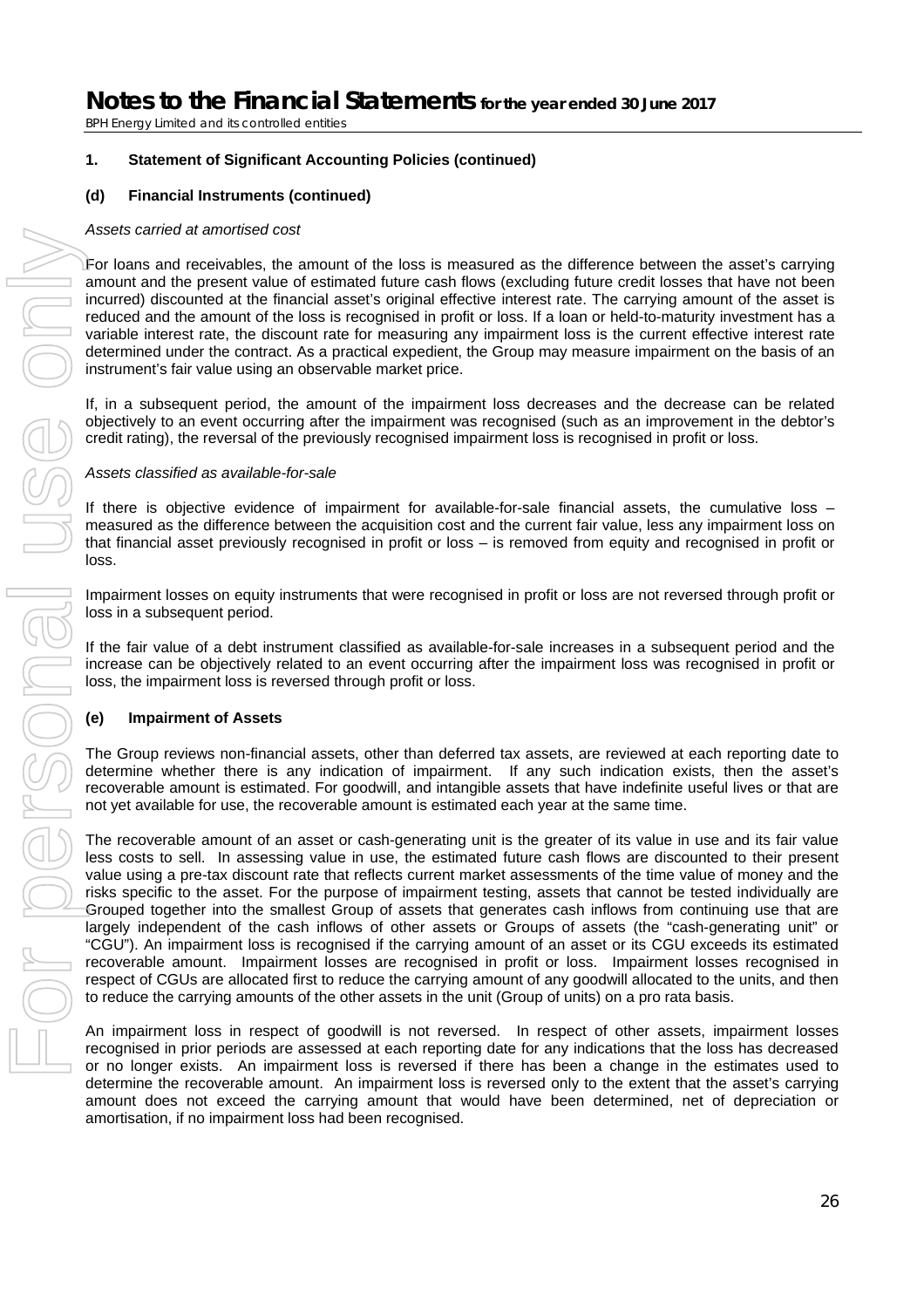#### **1. Statement of Significant Accounting Policies (continued)**

#### **(f) Investments in Associates**

Associates are all entities over which the Group has significant influence but not control or joint control, generally accompanying a shareholding of between 20% and 50% of the voting rights. Investments in  $\frac{1}{4}$  associates are accounted for in the parent entity financial statements using the cost method and in the consolidated financial statements using the equity method of accounting, after initially being recognised at cost. The equity method of accounting recognises the Group's share of post-acquisition reserves of its associates.

The Group's share of its associates' post-acquisition profits or losses is recognised in the profit or loss, and its share of post-acquisition movements in reserves is recognised in other comprehensive income. The cumulative post-acquisition movements are adjusted against the carrying amount of the investment.

Dividends receivable from associates are recognised in the parent entity's profit or loss, while in the consolidated financial statements they reduce the carrying amount of the investment. When the Group's share of losses in an associate equals or exceeds its interest in the associate, including any other unsecured longterm receivables, the Group does not recognise further losses, unless it has incurred obligations or made payments on behalf of the associate.

Unrealised gains on transactions between the Group and its associates are eliminated to the extent of the Group's interest in the associates. Unrealised losses are also eliminated unless the transaction provides evidence of an impairment of the asset transferred. Accounting policies of associates have been changed where necessary to ensure consistency with the policies adopted by the Group. Where an investment is classified as a financial asset in accordance with AASB 139, at the date significant influence is achieved, the fair value of the investment needs to be assessed. Any fair value gains are recognised in accordance with the treatment the classification the financial asset as required by AASB 139.

Any excess of the cost of acquisition over the Group's share of the net fair value of the identifiable assets, liabilities and contingent liabilities of the associate recognised at the date of acquisition is recognised as goodwill, which is included within the carrying amount of the investment. Any excess of the Group's share of the net fair value of the identifiable assets, liabilities and contingent liabilities over the cost of acquisition, after reassessment, is recognised immediately in profit or loss.

The consolidated entity discontinues the use of the equity method from the date when the investment ceases to be an associate or a joint venture, or when the investment is classified as held for sale. When the a consolidated entity retains an interest in the former associate or joint venture and the retained interest is a financial asset, the consolidated entity measures the retained interest at fair value at that date and the fair value is regarded as its fair value on initial recognition in accordance with AASB 139. The difference between the carrying amount of the associate or joint venture at the date the equity method was discontinued, and the fair value of any retained interest and any proceeds from disposing of a part interest in the associate or joint venture is included in the determination of the gains or loss on disposal of the associate or joint venture. In addition, the consolidated entity accounts for all amounts previously recognised other comprehensive income in relation to that associate or joint venture on the same basis as would be required if that associate or joint venture had directly disposed of the related assets or liabilities. Therefore, if a gain or loss recognised in other comprehensive income by that associate or joint venture would be reclassified to profit or loss on the disposal of the related assets or liabilities, the consolidated entity reclassifies the gain or loss from equity to profit or loss (as a reclassification adjustment) Associates are all entities over winch<br>sociates are accounted for in the pronentally accompanying a sharehold<br>in associates are accounted for in the promovideated financial statements using<br>the Group's share of this associ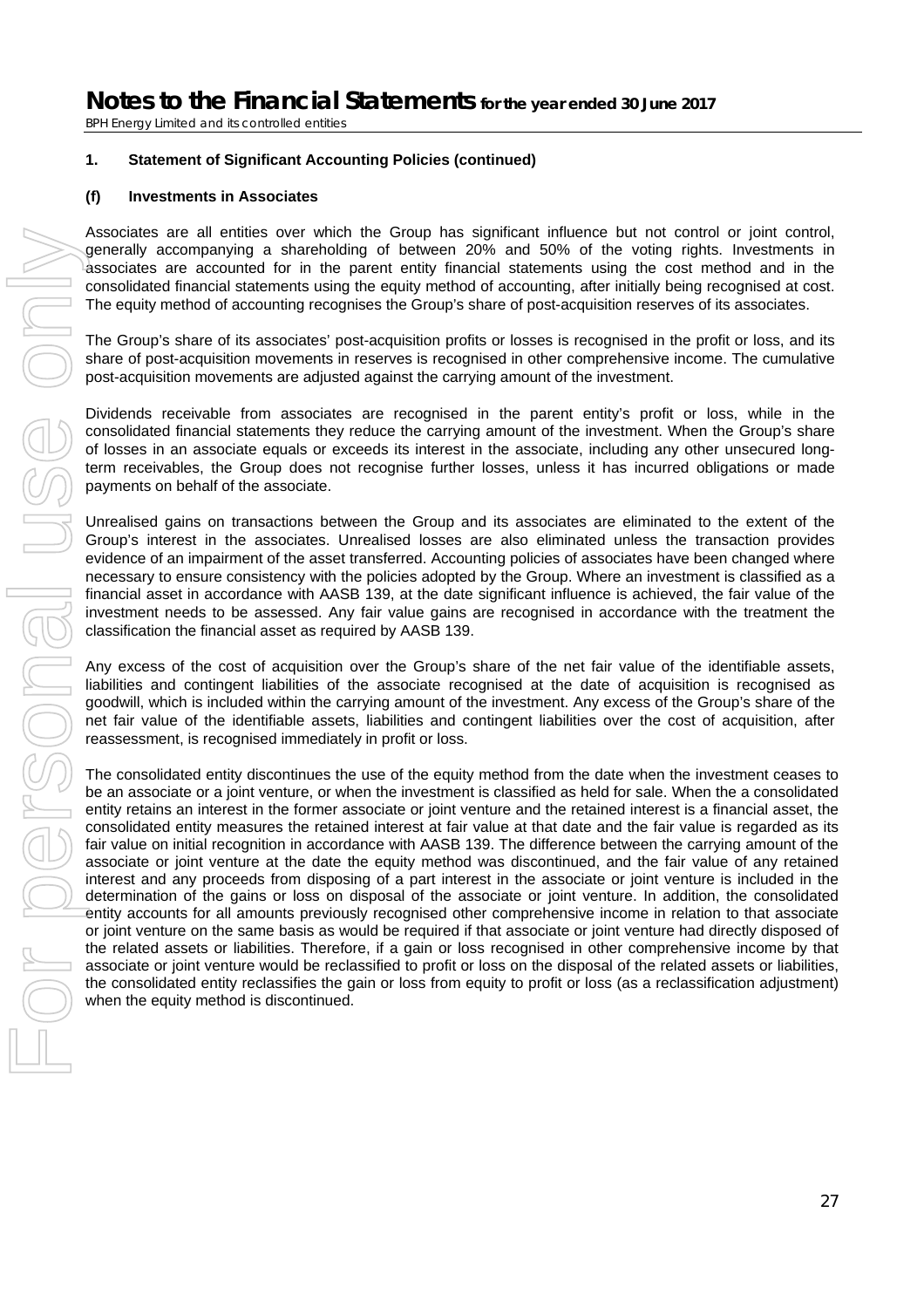# **1. Statement of Significant Accounting Policies (continued)**

# **(g) Intangibles**

# *Research*

Expenditure during the research phase of a project is recognised as an expense when incurred.

# *Patents and Trademarks*

Patents and trademarks are recognised at cost of acquisition. Patents and trademarks have a finite life and are carried at cost less any accumulated amortisation and any impairment losses. Patents and trademarks are amortised over their useful life of 10 years.

# **(h) Employee Benefits**

Provision is made for the Company's liability for employee benefits arising from services rendered by employees to balance date. Short term employee benefits have been measured at the amounts expected to be paid when the liability is settled, plus related on-costs. Long term employee benefits have been measured at the present value of the estimated future cash outflows to be made for those benefits using the corporate bond rate.

# **(i) Provisions**

Provisions are recognised when the Group has a legal or constructive obligation, as a result of past events, for which it is probable that an outflow of economic benefits will result and that outflow can be reliably measured.

# **(j) Cash and Cash Equivalents**

Cash and cash equivalents include cash on hand, deposits held at call with banks, other short-term highly liquid investments, and bank overdrafts. Bank overdrafts are shown within short-term borrowings in current liabilities on the statement of financial position.

# **(k) Revenue and Other Income**

Interest revenue is recognised when it is probable that the economic benefits will flow to the Group and the amount of revenue can be measured reliably. Interest revenue is accrued on a timely basis, by reference to the principal outstanding and at the effective interest rate applicable.

Dividend revenue is recognised when the right to receive a dividend has been established.

Revenue from the rendering of a service is recognised by reference to the stage of completion of the contract.

All revenue is stated net of the amount of goods and services tax ("GST").

# **(l) Goods and Services Tax**

Revenues, expenses and assets are recognised net of the amount of GST, except where the amount of GST incurred is not recoverable from the Australian Tax Office. In these circumstances the GST is recognised as part of the cost of acquisition of the asset or as part of an item of the expense. Receivables and payables in the statement of financial position are shown inclusive of GST. Cash flows are presented in the cash flow statement on a gross basis of the GST component of the GST component of the GST component of the GST component of the GST component of the GST component of the GST component of the GST component of the GST component of the GST compo operating cash flows.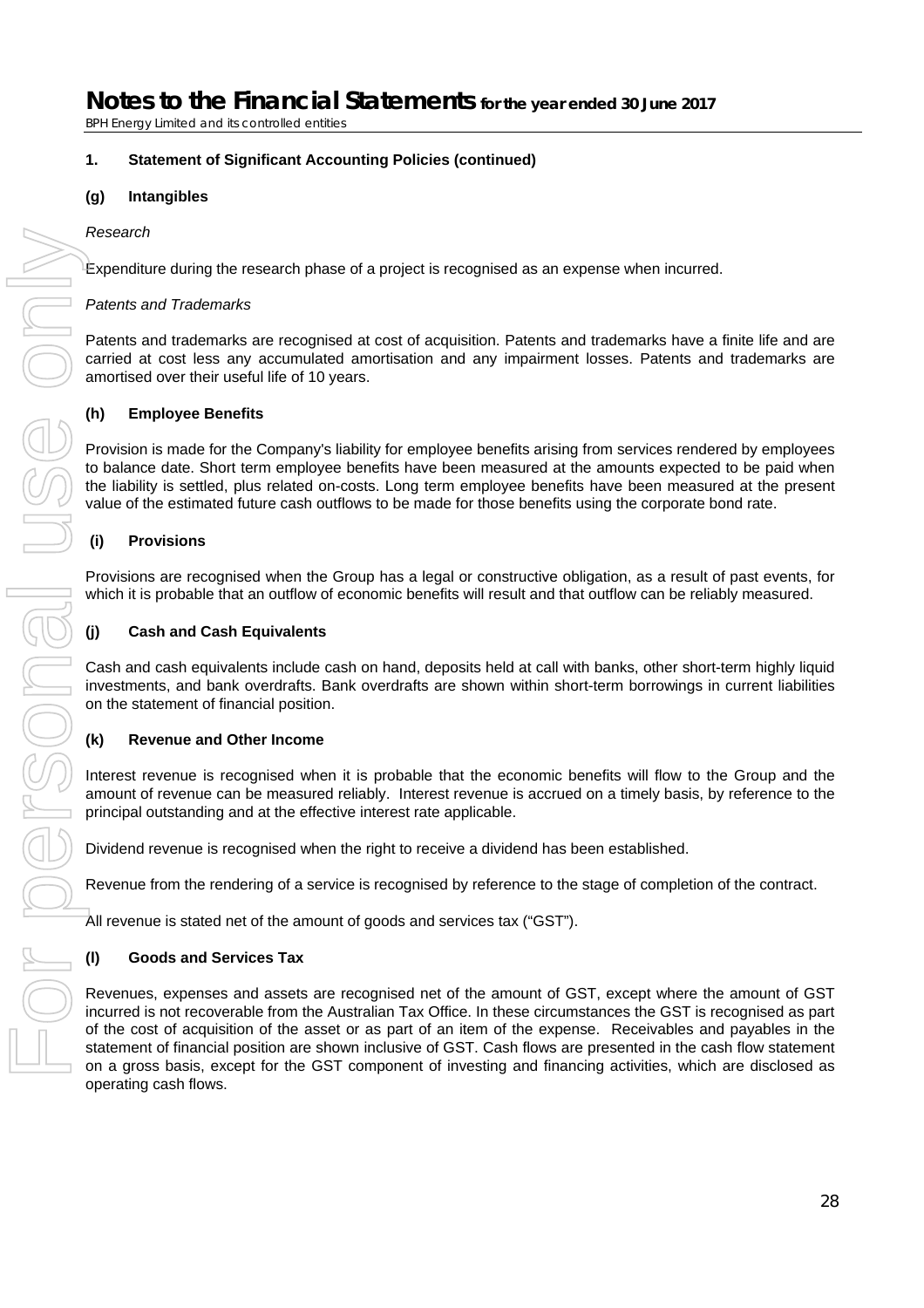# **1. Statement of Significant Accounting Policies (continued)**

# **(m) Trade and other payables**

Liabilities are recognised for amounts to be paid in the future for goods or services received, whether or not billed to the consolidated entity. The amounts are unsecured and are usually paid within 45 days.

# **(n) Share based payments**

The fair value of options granted under the Company's Employee Option Plan is recognised as an employee benefit expense with a corresponding increase in equity. The fair value is measured at grant date and recognized over the period during which the employees become unconditionally entitled to the options.

The fair value at grant date is independently determined using an appropriate option pricing model that takes into account the exercise price, the term of the option, the vesting and performance criteria, the impact of dilution, the share price at grant date and expected volatility of the underlying share, the expected dividend yield and risk free interest rate for the term of the option.

The fair value of the options granted excludes the impact of any non-market vesting conditions (for example, profitability and sales growth targets). Non-market vesting conditions are included in assumptions about the number of options that are expected to vest. At each statement of financial position date, the entity revises its estimate of the number of options that are expected to vest. The employee benefit expense recognised each period takes into account the most recent estimate. Upon the exercise of options, the balance of the sharebased payments reserve relating to those options is transferred to share capital.

# **(o) Segment reporting**

Operating segments are reported in a manner consistent with the internal reporting provided to the chief operating decision maker, the directors (see Note 27).

# **(p) Earnings per share**

Basic earnings per share ("EPS") is calculated as net profit / loss attributable to members, adjusted to exclude costs of servicing equity (other than dividends) and preference share dividends, divided by the weighted average number of ordinary shares, adjusted for any bonus element. Diluted earnings per share adjusts the figures used in the determination of basic earnings per share to take into account the after income tax effect of interest and other financing costs associated with dilutive potential ordinary shares, and the weighted average number of additional ordinary shares that would have been outstanding assuming the conversion of all dilutive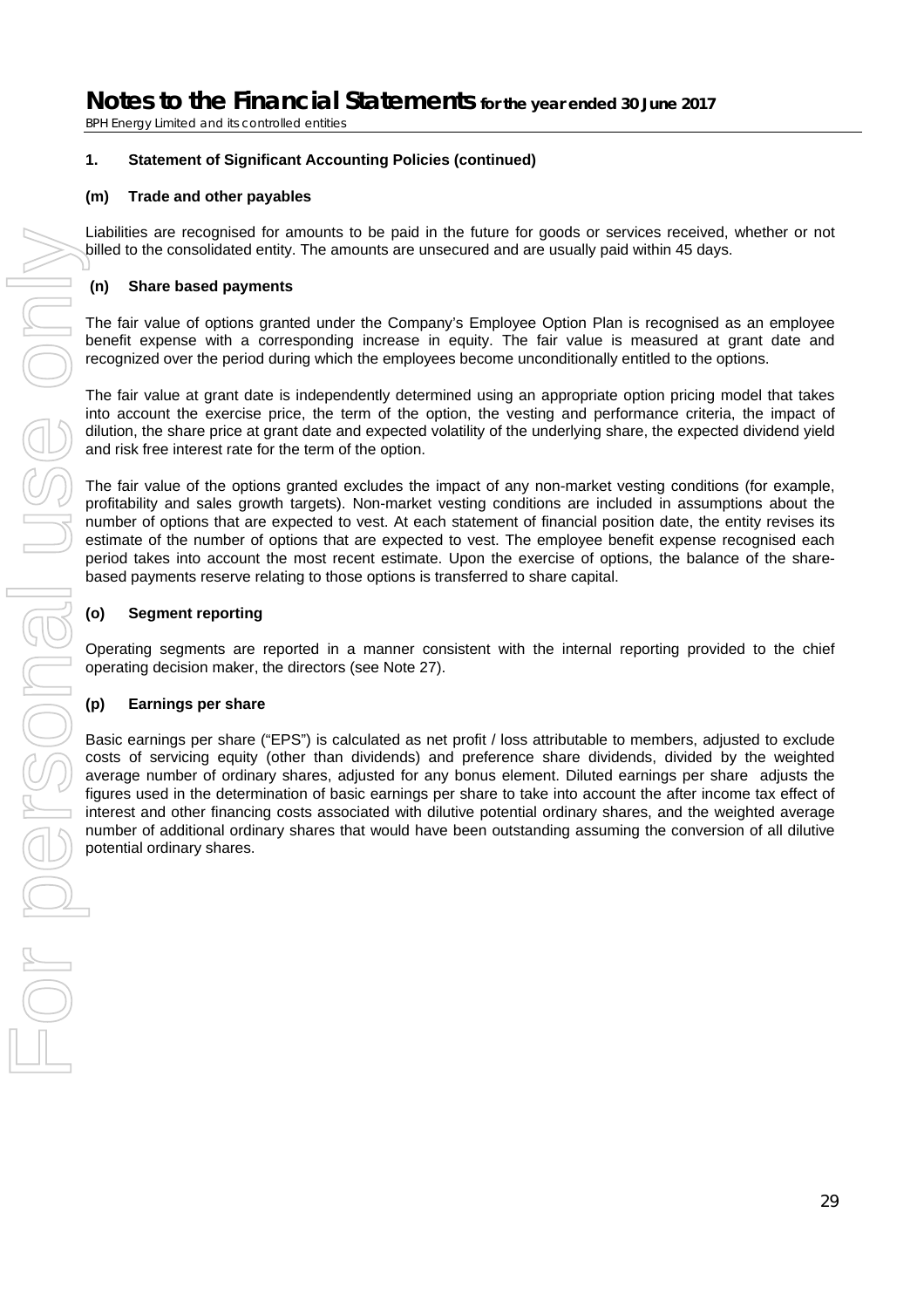# **1. Statement of Significant Accounting Policies (continued)**

# **(q) Critical accounting estimates and judgments**

The directors evaluate estimates and judgments incorporated into the financial report based on historical knowledge and best available current information. Estimates assume a reasonable expectation of future events  $\frac{1}{2}$ and are based on current trends and economic data, obtained both externally and within the Group.

# *Key judgements — Provision for Impairment of loan receivables*

Included in the accounts of the consolidated entity are secured and unsecured loan receivables of \$2,071,467 (2016: \$2,337,984). The Company raised a provision against its unsecured loans of \$551,167 in the reporting period (2016: \$Nil). This provision can be reversed upon payment of the loans.

# *Key judgements —Impairment of intangible assets*

An impairment charge of \$72,454 has been recognised by a subsidiary in respect of intangible assets (2016: \$Nil). The carrying value of intangibles at 30 June 2017 was \$Nil (2016: \$72,454).

# *Key judgements — Investment in Advent Energy Ltd ("Advent")*

As of 1 January 2017 a judgement was made that, despite owning 27% of Advent, the Company no longer exercised significant influence over Advent and it ceased to be treated as an associate entity from that date. In particular, the Company was not involved in the operational decision making of Advent and did not have access to its operational and financial records.

The discontinuation of equity accounting for this associate triggered a re-assessment of the fair value of the investment in Advent resulting in an expense of \$1,308,563 (2016: \$Nil).- refer to Note 13.

# *Key estimates - Investment in Molecular Discovery Systems*

The recoverable amount of the investment in Molecular Discovery Systems Limited is considered greater than the carrying amount of the investment and hence no impairment loss was recognised – refer to Note 13.

# *Key estimates - Investment in Cortical*

The recoverable amount of the investment in Cortical was considered greater than the carrying amount of the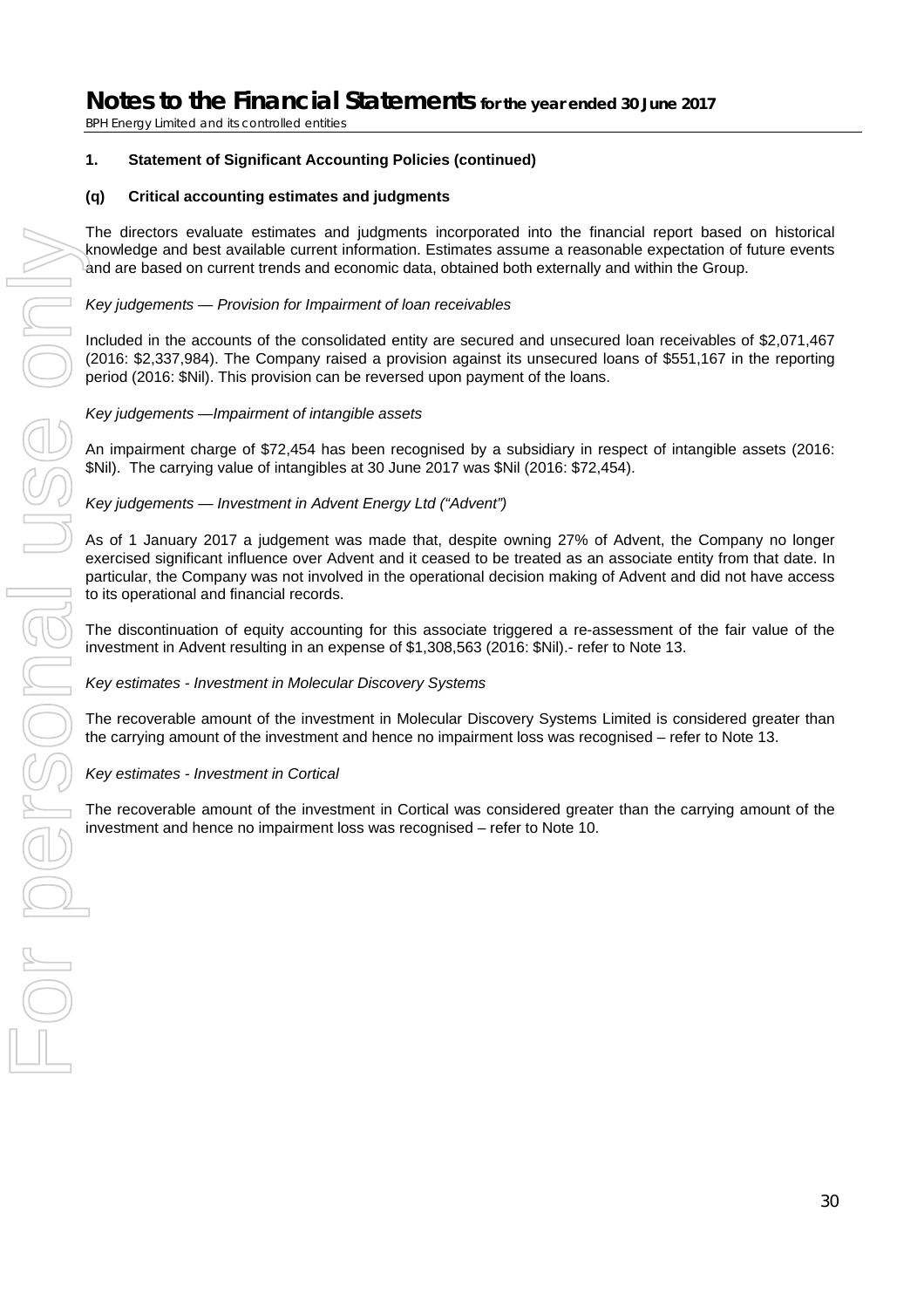# **1. Statement of Significant Accounting Policies (continued)**

# **(r) Application of New and Revised Accounting Standards**

#### *Standards and Interpretations applicable to 30 June 2017*

In the year ended 30 June 2017, the Directors have reviewed all of the new and revised Standards and Interpretations issued by the AASB that are relevant to the Company and effective for the current annual reporting period. As a result of this review, the Directors have determined that there is no material impact of the new and revised Standards and Interpretations on the Company and, therefore, no material change is necessary to Group accounting policies.

#### *Standards and Interpretations in issue not yet adopted*

Certain new accounting standards and interpretations have been publishes that are not mandatory for 30 June 2017 reporting periods. Those which may have a significant to the Group are set out below. The Group does not plan to adopt these standards early.

AASB 9 Financial Instruments (2014)

AASB 9 (2014), published in December 2014, replaces the existing guidance AASB 9 (2009), AASB 9 (2010) and AASB 139 *Financial Instruments: Recognition and Measurement* and is effective for annual reporting periods beginning on or after 1 January 2018, with early adoption permitted.

The new standard results in changes to accounting policies for financial assets and liabilities covering classification and measurement, hedge accounting and impairment. The Group has assessed these changes and determined that based on the current financial assets and liabilities held at reporting date, the Group will need to reconsider its accounting policies surrounding impairment recognition. The new impairment requirements for financial assets are based on a forward looking 'expected loss model' (rather than the current 'incurred loss model').

The Group does not expect a significant effect on the financial statements resulting from the change of this standard however the Group is in the process of evaluating the impact of the new financial instrument standard. The changes in the Group's accounting policies from the adoption of AASB 9 will be applied from 1 July 2018 onwards.

# AASB 15 Revenue from Contracts with Customers

AASB 15 establishes a comprehensive framework for determining whether, how much and when revenue is recognised, including in respect of multiple element arrangements. It replaces existing revenue recognition guidance, AASB 111 *Construction Contracts,* AASB 118 *Revenue* and AASB 1004 *Contributions.* AASB 15 is effective from annual reporting periods beginning on or after 1 January 2018, with early adoption permitted.

The core principle of AASB 15 is that it requires identification of discrete performance obligations within a transaction and associated transaction price allocation to these obligations. Revenue is recognised upon satisfaction of these performance obligations, which occur when control of goods or services is transferred, rather than on transfer of risks and rewards. Revenue received for a contract that includes a variable amount is subject to revised conditions for recognition, whereby it must be highly probable that no significant reversal of the variable component may occur when the uncertainties around its measurement are removed.

The Group's current income is interest income, therefore AASB 15 is not expected to have a material impact on the Group. This however may change depending on the income streams in place when the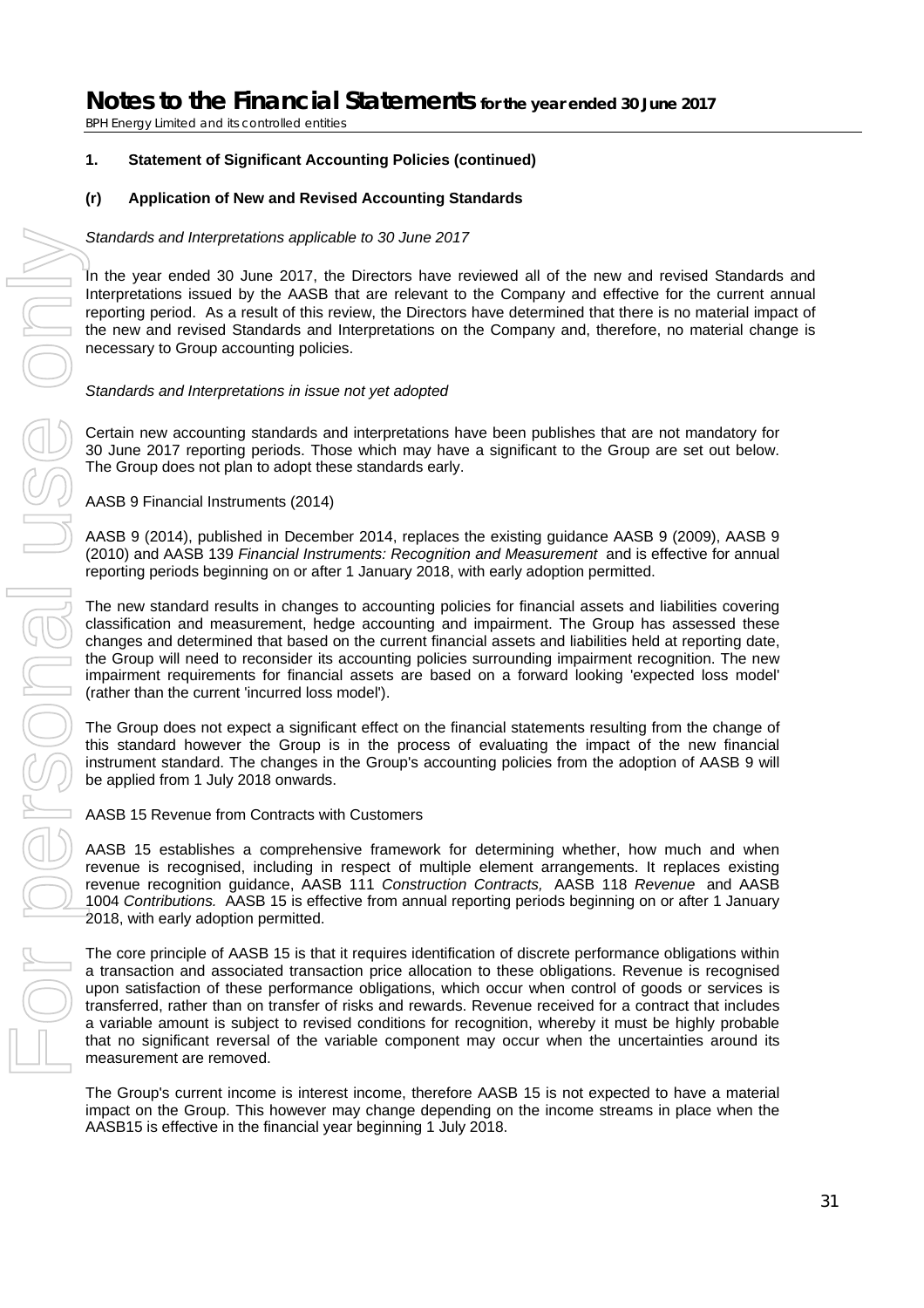# **1. Statement of Significant Accounting Policies (continued)**

# **(r) Application of New and Revised Accounting Standards (continued)**

#### AASB 16 Leases

AASB 16 replaces the current AASB 17 Leases standard. AASB 16 removes the classification of leases as either operating leases or finance leases- for the lessee - effectively treating all leases as finance leases. Most leases will be capitalised on the balance sheet by recognising a Vight-of-use' asset and a lease liability for the present value obligation. This will result in an increase in the recognised assets and liabilities in the statement of financial position as well as a change in expense recognition, with interest and deprecation replacing operating lease expense.

Lessor accounting remains similar to current practice, i.e. lessors continue to classify leases as finance and operating leases.

AASB 16 is effective from annual reporting periods beginning on or after 1 January 2019, with early adoption permitted for entities that also adopt AASB 15.

This standard will primarily affect the accounting for the operating leases. As at 30 June 2017, the Group did not have any non-cancellable operating lease commitments, however the potential impact will be dependent on the lease arrangements in place when the new standard is effective. The Group has commenced the process of evaluating the impact of the new lease standard.

No other new standards, amendments to standards and interpretations are expected to affect the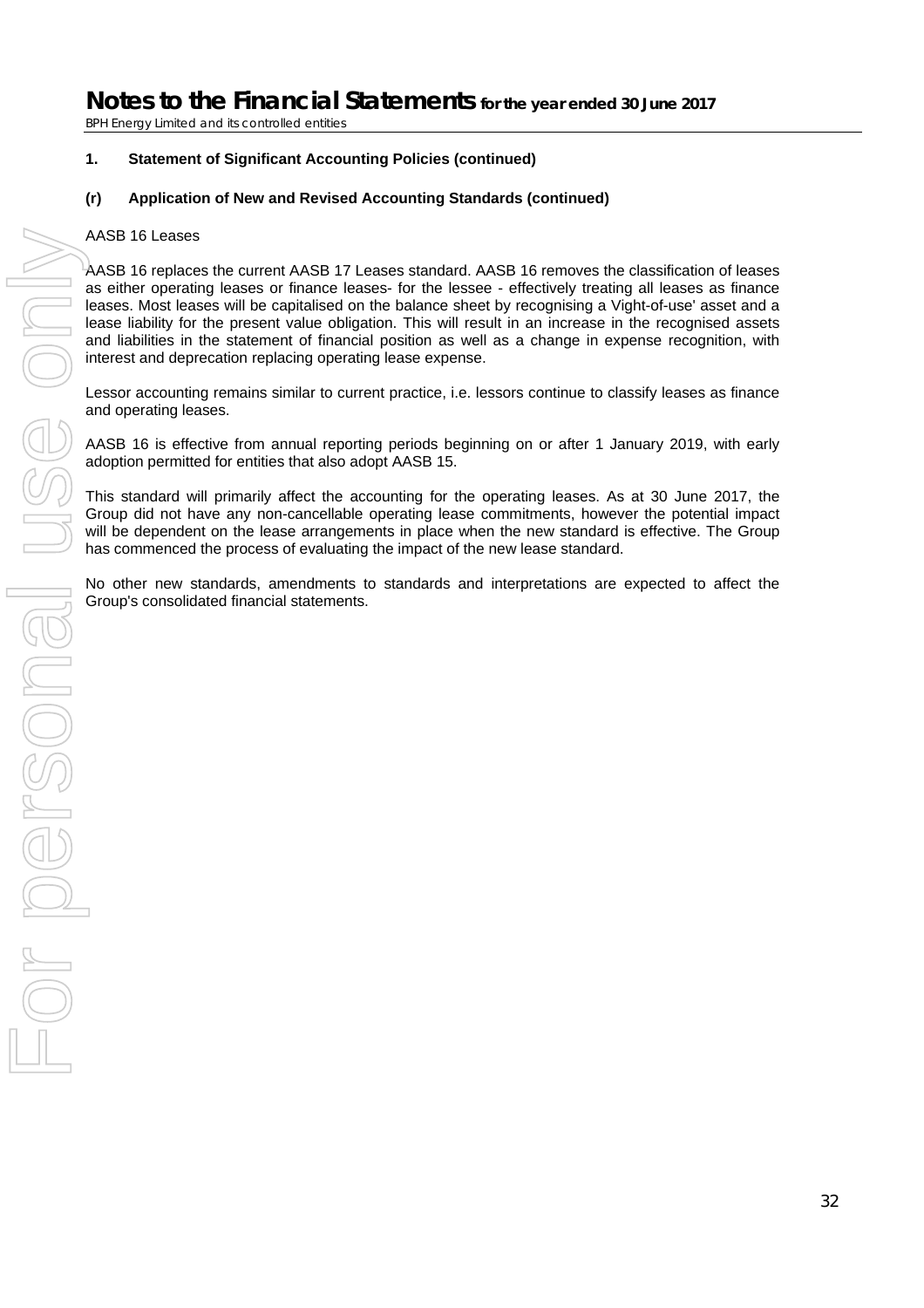# **Notes to the Financial Statements for the year ended 30 June 2017**

BPH Energy Limited and its controlled entities

|    |                                                  |              | <b>Consolidated</b> |
|----|--------------------------------------------------|--------------|---------------------|
|    |                                                  | 2017<br>\$   | 2016<br>\$          |
| 2. | <b>Revenue</b>                                   |              |                     |
|    | Revenue                                          |              |                     |
|    | Interest revenue: other entities                 | 213,219      | 181,292             |
|    | Interest revenue : cash accounts                 | 3,706        | 466                 |
|    |                                                  | 216,925      | 181,758             |
|    | Other income                                     |              |                     |
|    | ATO refund                                       |              | 3,000               |
|    |                                                  | $\mathbf{r}$ | 3,000               |
|    | Write back of loan                               |              |                     |
|    | Write back of loan no longer                     |              |                     |
|    | payable                                          | 61,312       |                     |
|    |                                                  | 61,312       |                     |
| 3. | Expenses Included in loss for the year           |              |                     |
|    | Depreciation                                     | 22           | 72                  |
|    | Employee costs                                   |              |                     |
|    | - Director fees                                  | 123,058      | 106,246             |
|    | - Share based payments other than directors      | 193          | 3,057               |
|    | - Share based payments to directors              | 5,680        | 14,000              |
|    | Total employee costs                             | 128,931      | 123,303             |
|    | Impairment charge                                |              |                     |
|    | Intangibles                                      | 72,454       |                     |
|    |                                                  | 72,454       |                     |
|    |                                                  |              |                     |
|    | Fair value loss on reclassification of associate |              |                     |
|    | Fair value loss                                  | 16,323,563   |                     |
|    | Reclassification of revaluation reserve in       |              |                     |
|    | relation to associate                            | (15,015,000) |                     |
|    |                                                  | 1,308,563    |                     |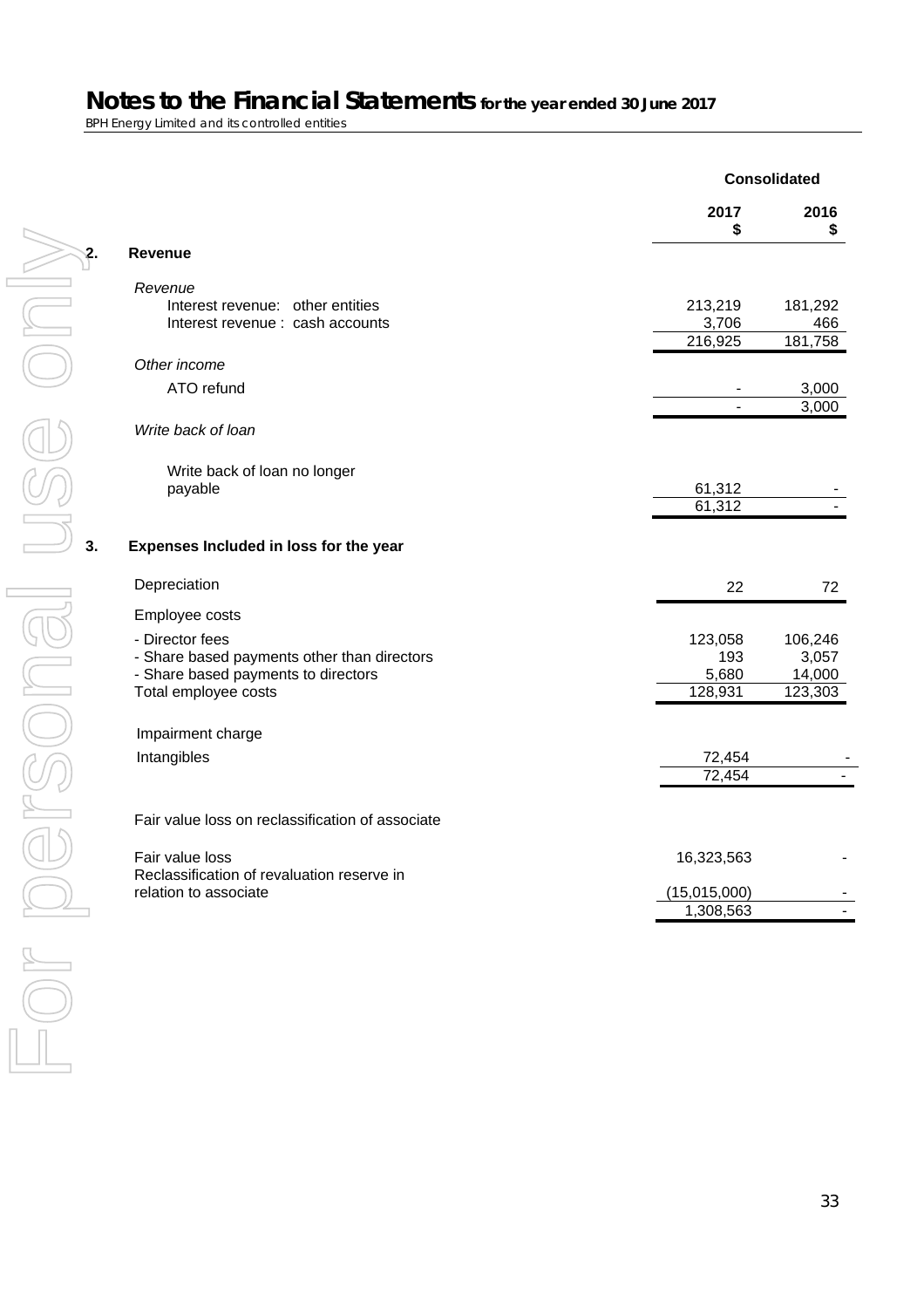#### **4. Key Management Personnel Compensation**

Names and positions held of economic and parent entity key management personnel in office at any time during the financial year are:

| D L Breeze -     | <b>Executive Chairman and Managing Director</b> |
|------------------|-------------------------------------------------|
|                  | Company Secretary (appointed 23 November 2016)  |
| $T$ Fontaine $-$ | Non Executive Director                          |
| A Huston -       | Non Executive Director (appointed 26 June 2017) |
| $G$ Gilbert $-$  | Non Executive Director (resigned 1 June 2017)   |
| $B$ Whan $-$     | Non-Executive Director (resigned 26 June 2017)  |
| D Ambrosini -    | Company Secretary (resigned 23 November 2016)   |

|                              |           | <b>Consolidated</b> |  |
|------------------------------|-----------|---------------------|--|
|                              | 2017<br>S | 2016<br>S           |  |
| Short term employee benefits | 123,052   | 106,246             |  |
| Consulting fee               | 98,000    | 98,000              |  |
| Share based payments         | 5,680     | 14,000              |  |
|                              | 226,732   | 218,246             |  |

Included in trade and other payables is current and former director and consulting fee accruals of \$1,220,767 (30 June 2016: \$1,151,613).

| <b>Director</b>                        | <b>Amount owing</b><br>30 June 2017 \$ |
|----------------------------------------|----------------------------------------|
| David Breeze                           | 716,558                                |
| <b>Thomas Fontaine</b>                 | 43,207                                 |
| <b>Tony Huston</b>                     | 411                                    |
| Directors who have previously resigned | 460.591                                |
| Balance owing at 30 June 2017          | 1,220,767                              |

Key management personnel remuneration has been included in the Remuneration Report section of the Directors Report.

|    |                                                       |                | <b>Consolidated</b> |
|----|-------------------------------------------------------|----------------|---------------------|
|    |                                                       | 2017<br>\$     | 2016<br>\$          |
| 5. | <b>Auditors' remuneration</b>                         |                |                     |
|    | Remuneration of the auditor of the parent entity for: |                |                     |
|    | - auditing or reviewing the financial report          |                |                     |
|    | <b>HLB Mann Judd</b>                                  | 24,000         | 16,000              |
|    | Nexia Perth Audit Services                            | $\blacksquare$ | 10,525              |
|    |                                                       | 24,000         | 26,525              |
|    |                                                       |                |                     |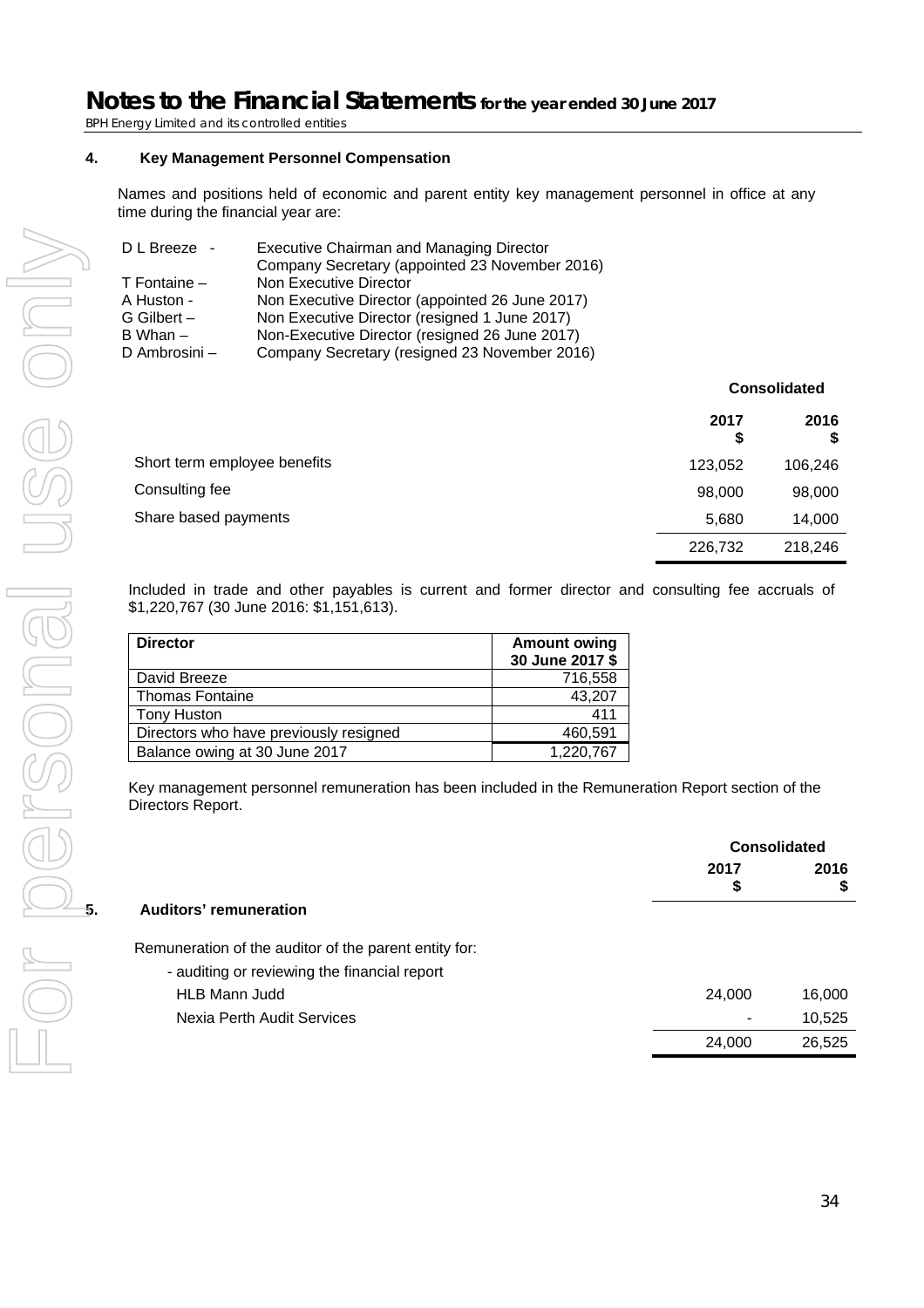# **Notes to the Financial Statements for the year ended 30 June 2017**

BPH Energy Limited and its controlled entities

# **6. Earnings per share**

|                                                                                                                         |               | <b>Consolidated</b> |
|-------------------------------------------------------------------------------------------------------------------------|---------------|---------------------|
|                                                                                                                         | 2017          | 2016                |
|                                                                                                                         | \$            | \$                  |
| Total loss per share attributable to ordinary equity holders of the Company                                             | (2,508,646)   | (509, 458)          |
| Loss used in the calculation of basic loss per share and diluted loss per share                                         | (2,508,646)   | (509,458)           |
| For basic and diluted loss per share (cents per share)                                                                  |               |                     |
| From continuing operations                                                                                              | (0.59)        | (0.22)              |
| Total basic loss per share and diluted loss per share                                                                   | (0.59)        | (0.22)              |
|                                                                                                                         | <b>Number</b> | <b>Number</b>       |
| Weighted average number of ordinary shares outstanding during the year used<br>in calculating basic EPS and diluted EPS | 426,024,411   | 235,766,727         |

 The Company's potential ordinary shares, being its options granted, are not considered dilutive as the conversion of these options will result in a decreased net loss per share.

|    |                                                                                                                                                            | <b>Consolidated</b> |            |
|----|------------------------------------------------------------------------------------------------------------------------------------------------------------|---------------------|------------|
|    |                                                                                                                                                            | 2017<br>\$          | 2016<br>\$ |
| 7. | <b>Cash and cash equivalents</b>                                                                                                                           |                     |            |
|    | Cash at Bank and in hand                                                                                                                                   | 613,658             | 103,172    |
|    | Short-term bank deposits                                                                                                                                   |                     | 8,476      |
|    |                                                                                                                                                            | 613,658             | 111,648    |
|    | Cash at bank earns interest at floating rates based on daily bank deposit<br>rates.                                                                        |                     |            |
|    | <b>Reconciliation of cash</b>                                                                                                                              |                     |            |
|    | Cash at the end of the financial year as shown in the statement of cash<br>flows is reconciled to items in the statement of financial position as follows: |                     |            |
| J  | Cash and cash equivalents                                                                                                                                  | 613,658             | 111,648    |
| 8. | <b>Trade and other receivables</b>                                                                                                                         |                     |            |
|    | Current                                                                                                                                                    |                     |            |
|    | Other receivables                                                                                                                                          | 25,059              | 8,155      |
|    |                                                                                                                                                            | 25,059              | 8,155      |
| 9. | <b>Other Assets</b>                                                                                                                                        |                     |            |
|    | Current                                                                                                                                                    |                     |            |
|    | Prepaid insurance                                                                                                                                          | 17,960              | 24,417     |
|    |                                                                                                                                                            | 17,960              | 24,417     |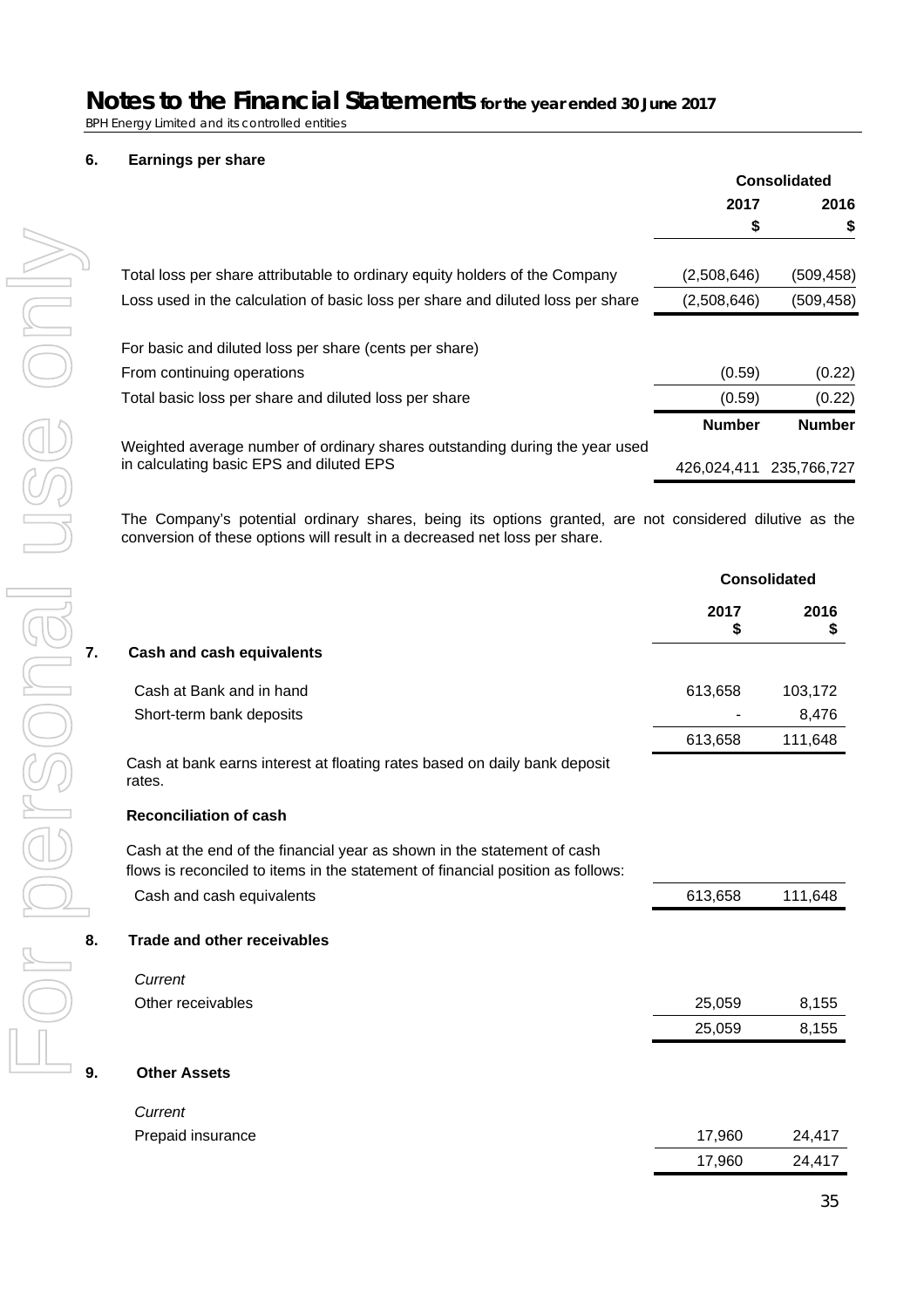# **Notes to the Financial Statements for the year ended 30 June 2017**

BPH Energy Limited and its controlled entities

#### **10. Financial Assets**

|                                                              | <b>Consolidated</b> |            |
|--------------------------------------------------------------|---------------------|------------|
|                                                              | 2017<br>S           | 2016<br>\$ |
| Current                                                      |                     |            |
| Unsecured loans to other entities:                           |                     |            |
| <b>Grandbridge Limited</b>                                   |                     | 55,645     |
| <b>MEC Resources Ltd</b>                                     | 2,494               | 2,494      |
| <b>Advent Energy Ltd</b>                                     | 162,564             | 39,486     |
|                                                              | 165,058             | 97,625     |
| Non - current                                                |                     |            |
| Secured Loans to other entities: (a)                         |                     |            |
| Cortical Dynamics Limited ("Cortical")                       | 1,906,409           | 1,738,359  |
| Molecular Discovery Systems Limited ("MDS")                  |                     | 502,000    |
| Available for sale financial assets at fair value:           |                     |            |
| Investments in unlisted entities - Cortical Dynamics Limited | 148,949             | 48,949     |
| Investments in unlisted entities - Advent Energy Ltd (b)     | 3,009,001           |            |
|                                                              | 5,064,359           | 2,289,308  |
| Loan receivables are stated net of the following provisions: |                     |            |
| Cortical Dynamics Limited ("Cortical")                       |                     |            |
| Gross receivable                                             | 2,400,579           | 2,232,529  |
| Less provision                                               | (494.170)           | (494.170)  |
|                                                              | 1,906,409           | 1,738,359  |
| Molecular Discovery Systems Limited ("MDS")                  |                     |            |
| Gross receivable                                             | 1,141.637           | ,1,092,200 |
| Less provision                                               | (1, 141, 637)       | (590, 200) |
|                                                              |                     | 502,000    |

#### (a) Secured loans

These loans are secured by a charge over all of the assets and undertakings of each entity and interest bearing. Subject to the conditions of the agreement the Company has the right to conversion to satisfy the debt on or before the termination date.

The Company has a convertible loan agreement with MDS at an interest rate of 7.69% per annum. The loan is for a maximum amount of \$500,000 and is to be used for short term working capital requirements. Subject to MDS being admitted to the Official List of ASX ("Official List"), BPH Energy has a right of conversion to satisfy the debt on or before the termination date, being 26 November 2018. As at reporting date the loan had been drawn down by an amount of \$547,167, including capitalised interest (2016: \$502,000). Interest charged on the loan for the period was \$45,166 (2016: \$28,341). During the reporting period the Company recognised a loan provision of \$551,167 resulting in the loan being fully provided for at period end.

The Company has two convertible loan agreements with Cortical. One loan is for a maximum amount of \$500,000 at an interest rate of 8.16% per annum and is to be used for short term working capital requirements. Subject to Cortical being admitted to the Official List BPH Energy has a right of conversion to satisfy the debt on or before the termination date, being 19 November 2018. As at reporting date the loan had been drawn down by an amount of \$584,411, including capitalised interest (2016: \$533,561). Interest charged on the loan for the period was \$50,850.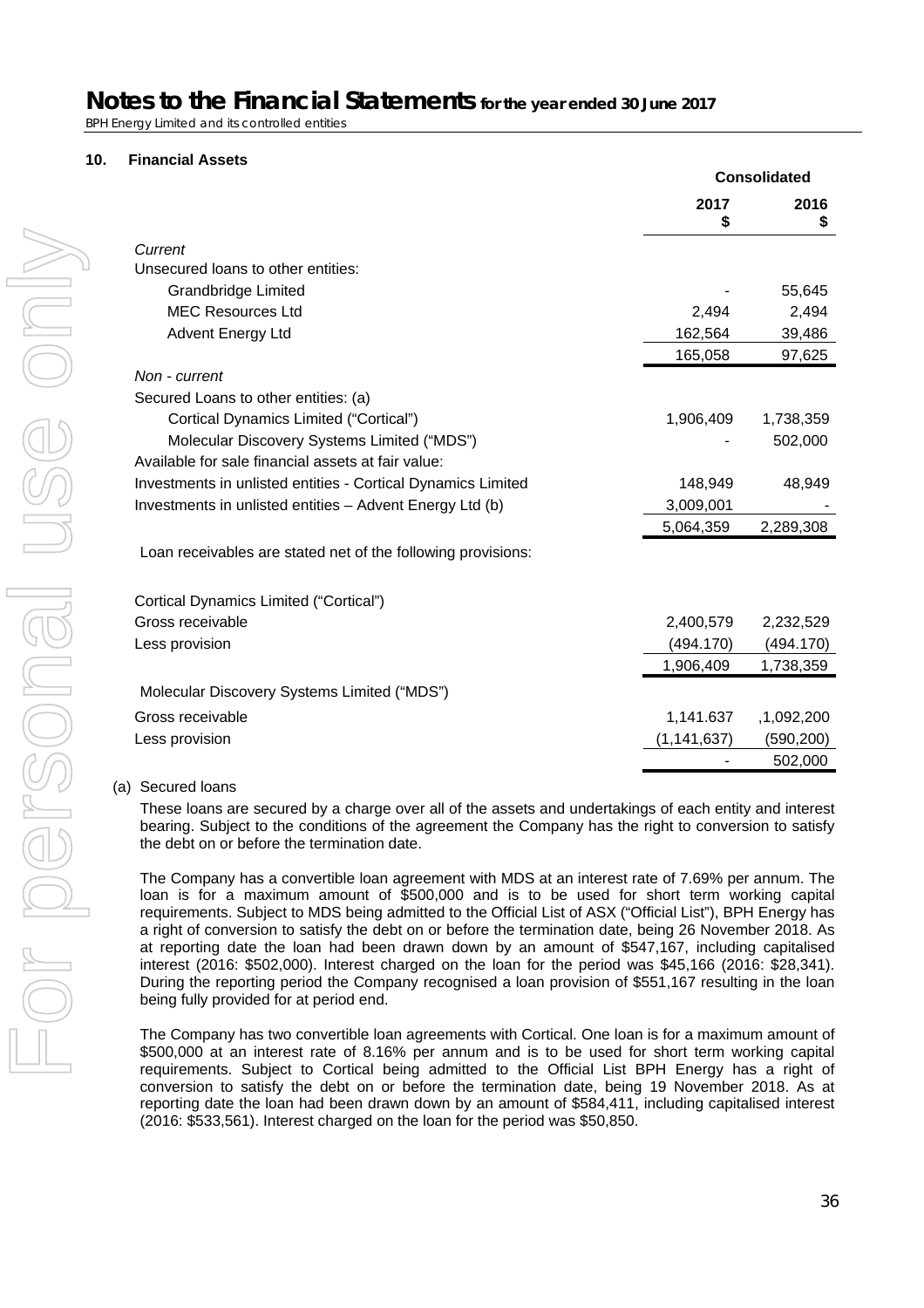# **10. Financial Assets (continued)**

# (a) Secured loans (continued)

On 28th February 2012 BPH Energy entered into a second convertible loan agreement with Cortical. The facility is for an amount of \$1,000,000 at an interest rate of 9.4% per annum and has an annual interest rate of 9.40%. The loan will be used for short term working capital requirements and funding further development of the BAR monitor. BPH Energy has a right of conversion to satisfy the debt on or before the termination date, being 28 February 2019. As at reporting date the loan had been drawn down by an amount of \$1,322,078, including capitalised interest (2016: \$1,204,878). Interest charged on the loan for the period was \$117,201.

longer exercised significant influence over Advent and it ceased to be treated as an associate entity from that date. In particular, the Company was not involved in the operational decision making of Advent and did not have access to its operational and financial records. The discontinuation of equity accounting for this associate triggered a re-assessment of the fair value of the investment in Advent as required by accounting standards resulting in a fair value loss expense of \$1,308,563 (2016: \$Nil). Advent's carrying value of its exploration assets in its 30 June 2017 audited financial statements was over \$28 million.

Advent and its subsidiaries have reported current commitments for its exploration permits of \$20,522,500 over the next 12 months. To assist in meeting these commitments, both MEC and Advent have stated they are continually seeking and reviewing potential sources of both equity and debt funding. Advent has stated it is currently in negotiations with a number of parties on the terms of investment and its management has confidence that a suitable outcome will be achieved however there is no certainty at this stage that those discussions will result in further funding being made available.

(b) As of 1 January 2017 a (b) As of 1 January 2017 a judgement was made that company no trainly the ode or to be<br>the termination data, being 28 February 2019. As at a report of company on the state, the despite of Company In relation to Advent's exploration commitments (which include Asset Energy Pty Ltd) completing 200km of 2D seismic and geotechnical studies within the PEP 11 area by 12 August 2016 Advent's wholly owned subsidiary, Asset Energy Pty Ltd, lodged an application in respect of Petroleum Exploration Permit 11 ("PEP11") with the National Offshore Petroleum Titles Administrator ("NOPTA") prior to 30 June 2016 to vary a condition of PEP11, suspend the years 2 and 3 work commitments and request a subsequent extension of the PEP11 permit term. NOPTA is currently assessing the application. This application and those made by Advents for EP386 may not be approved. In addition to the 2D seismic commitment, Advent is committed to drill an exploration well and perform a seismic survey by the end of March 2018 for EP 386.

Asset Energy Pty Ltd has invested over \$25 million in the PEP11 title in recent history, and, along with its JV partner Bounty Oil and Gas NL, is committed to continuing to explore for and ultimately exploit any petroleum accumulations which may be identified in this title area. Other projects may impact the ability of Advent to raise funds.

The application to vary a condition of the title and suspend the years 2 and 3 work commitments was prepared following discussions with NOPTA, however a decision has not been received by Asset Energy from NOPTA. The above conditions indicate the uncertainty that may affect the ability of the Group to realise the carrying value of its investment in Advent in the ordinary course of business. The valuation is dependent on approvals for variations and extension to work programs being approved by government.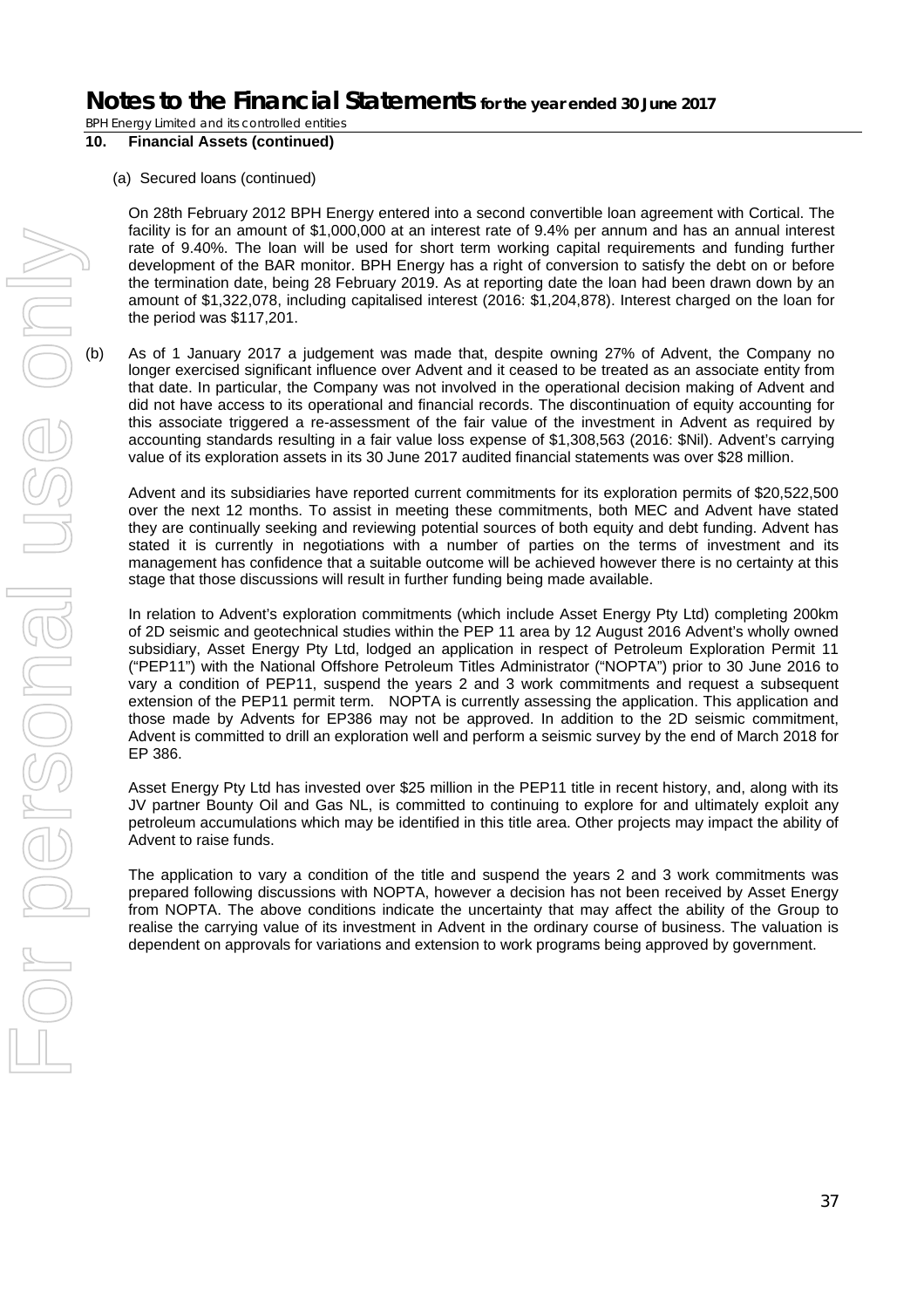# **Notes to the Financial Statements for the year ended 30 June 2017**

BPH Energy Limited and its controlled entities

#### **11. Intangible assets**

|     |                                                                                                                                                       |                                    |      |                                |                            | <b>Consolidated</b> |
|-----|-------------------------------------------------------------------------------------------------------------------------------------------------------|------------------------------------|------|--------------------------------|----------------------------|---------------------|
|     |                                                                                                                                                       |                                    |      |                                | 2017<br>\$                 | 2016<br>\$          |
|     | Patent costs capitalised:                                                                                                                             |                                    |      |                                |                            |                     |
|     | Cost                                                                                                                                                  |                                    |      |                                | 72,454                     | 72,454              |
|     | Accumulated amortisation and impairment                                                                                                               |                                    |      |                                | (72, 454)                  |                     |
|     | Net carrying value                                                                                                                                    |                                    |      |                                |                            | 72,454              |
|     | Total intangibles                                                                                                                                     |                                    |      |                                |                            | 72,454              |
|     | Patent costs include all costs associated with the filing and maintenance of the<br>patents for the Company's technologies.                           |                                    |      |                                |                            |                     |
| 12. | <b>Property, Plant and Equipment</b>                                                                                                                  |                                    |      |                                |                            |                     |
|     | Plant and equipment.                                                                                                                                  |                                    |      |                                |                            |                     |
|     | At cost                                                                                                                                               |                                    |      |                                | 41,486                     | 41,486              |
|     | Accumulated depreciation                                                                                                                              |                                    |      |                                | (41, 486)                  | (41, 464)           |
|     | <b>Total Property, Plant and Equipment</b>                                                                                                            |                                    |      |                                |                            | 22                  |
|     | (a) Movements in Carrying Amounts                                                                                                                     |                                    |      |                                |                            |                     |
|     | Movements in the carrying amounts for each class of property, plant<br>and equipment between the beginning and the end of the current financial year: |                                    |      |                                |                            |                     |
|     | Balance at the beginning of the year                                                                                                                  |                                    |      |                                | 22                         | 94                  |
|     | Depreciation expense                                                                                                                                  |                                    |      |                                | (22)                       | (72)                |
|     | Carrying amount at the end of the year                                                                                                                |                                    |      |                                |                            | 22                  |
| 13. | Investments accounted for using the equity method                                                                                                     |                                    |      |                                |                            |                     |
|     | Investments in associates are accounted for in the consolidated financial statements using the equity method of<br>accounting.                        |                                    |      |                                |                            |                     |
|     | <b>Name of Entity</b>                                                                                                                                 | <b>Country of</b><br>Incorporation |      | <b>Ownership Interest</b><br>% | <b>Principal Activity</b>  |                     |
|     |                                                                                                                                                       |                                    | 2017 | 2016                           |                            |                     |
|     | Molecular Discovery Systems Limited                                                                                                                   | Australia                          | 20%  | 20%                            | <b>Biomedical Research</b> |                     |

# **13. Investments accounted for using the equity method**

| <b>Name of Entity</b>                      | <b>Country of</b><br>Incorporation | <b>Ownership Interest</b><br>% |      | <b>Principal Activity</b>  |
|--------------------------------------------|------------------------------------|--------------------------------|------|----------------------------|
|                                            |                                    | 2017                           | 2016 |                            |
| <b>Molecular Discovery Systems Limited</b> | Australia                          | <b>20%</b>                     | 20%  | <b>Biomedical Research</b> |

As of 1 January 2017 a judgement was made that, despite owning 27% of Advent, the Company no longer exercised significant influence over Advent and it ceased to be treated as an associate entity from that date. In to its operational and financial records.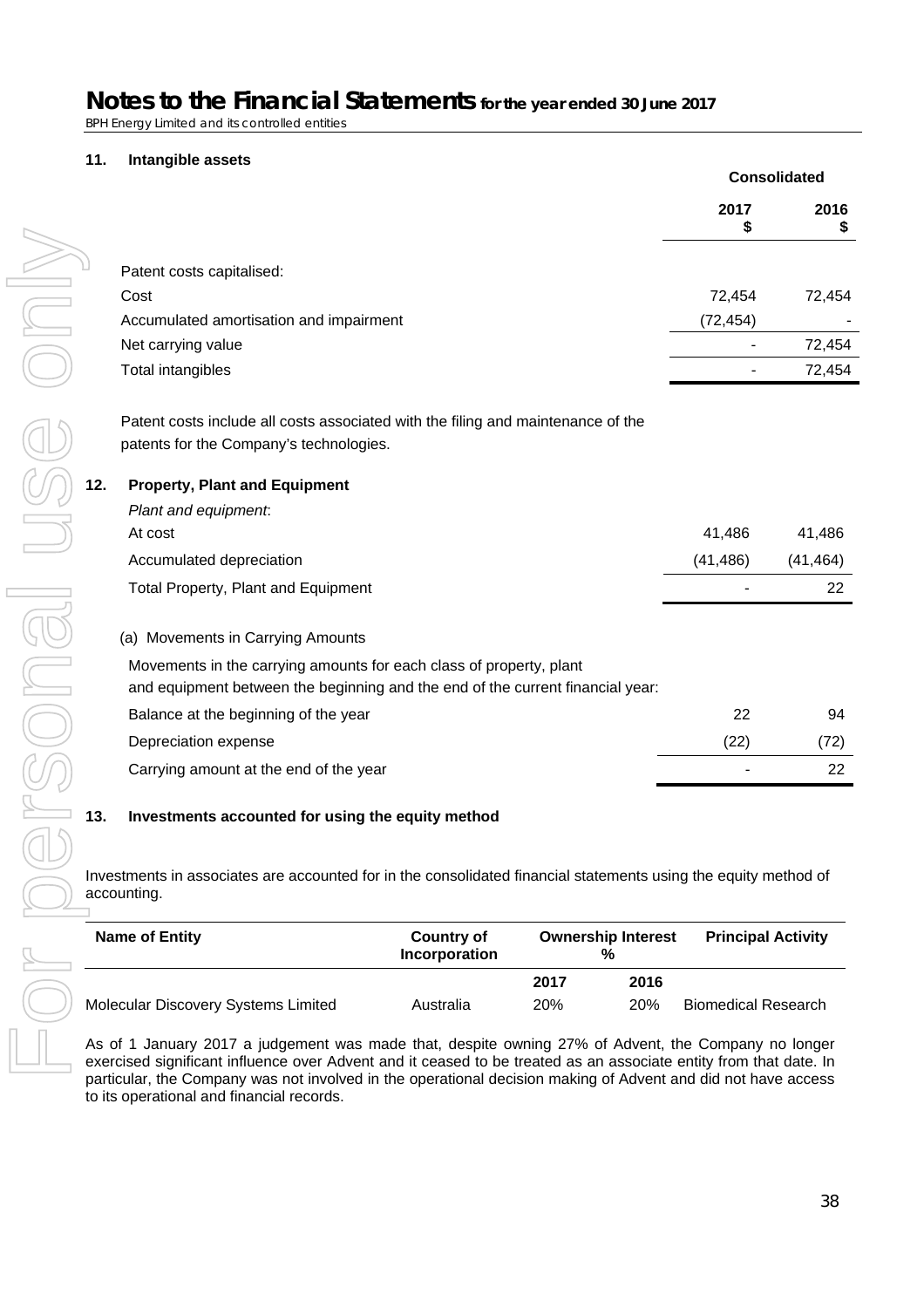# **Notes to the Financial Statements for the year ended 30 June 2017**

BPH Energy Limited and its controlled entities

|     |                                                                                                                                                       | <b>Consolidated</b> |            |
|-----|-------------------------------------------------------------------------------------------------------------------------------------------------------|---------------------|------------|
|     |                                                                                                                                                       | 2017<br>\$          | 2016<br>\$ |
| 13. | Investments accounted for using the equity method (continued)                                                                                         |                     |            |
|     | <b>Shares in Associates</b>                                                                                                                           |                     |            |
|     | <b>Advent Energy Limited</b>                                                                                                                          |                     | 19,380,613 |
|     | Molecular Discovery Systems Limited                                                                                                                   | 493,047             | 535,353    |
|     |                                                                                                                                                       | 493,047             | 19,915,966 |
|     | (a) Movements in Carrying Amounts                                                                                                                     |                     |            |
|     | Movements in the carrying amounts for each class of property, plant<br>and equipment between the beginning and the end of the current financial year: |                     |            |
|     | <b>Advent Energy Limited:</b>                                                                                                                         |                     |            |
|     | Balance at the beginning of the year                                                                                                                  | 19,380,613          | 19,511,430 |
|     | Transfer to financial assets                                                                                                                          | (19, 332, 564)      |            |
|     | Share of associate loss for the year                                                                                                                  | (48, 049)           | (130, 817) |
|     | Balance at end of the year                                                                                                                            |                     | 19,380,613 |
|     | Molecular Discovery Systems Limited:                                                                                                                  |                     |            |
|     | Balance at the beginning of the year                                                                                                                  | 535,353             | 566,323    |
|     | Share of associate loss for the year                                                                                                                  | (42, 306)           | (30, 970)  |
|     | Balance at end of the year                                                                                                                            | 493,047             | 535,353    |

#### *Valuation processes*

The directors informally assess the fair value of its investments annually. A formal assessment is performed as necessary by obtaining an external independent valuation report.

The fair value of the Group's investment in MDS is supported by a capital raising completed in MDS in January 2016 at \$0.02 per share, together with on-going operational activities of that entity.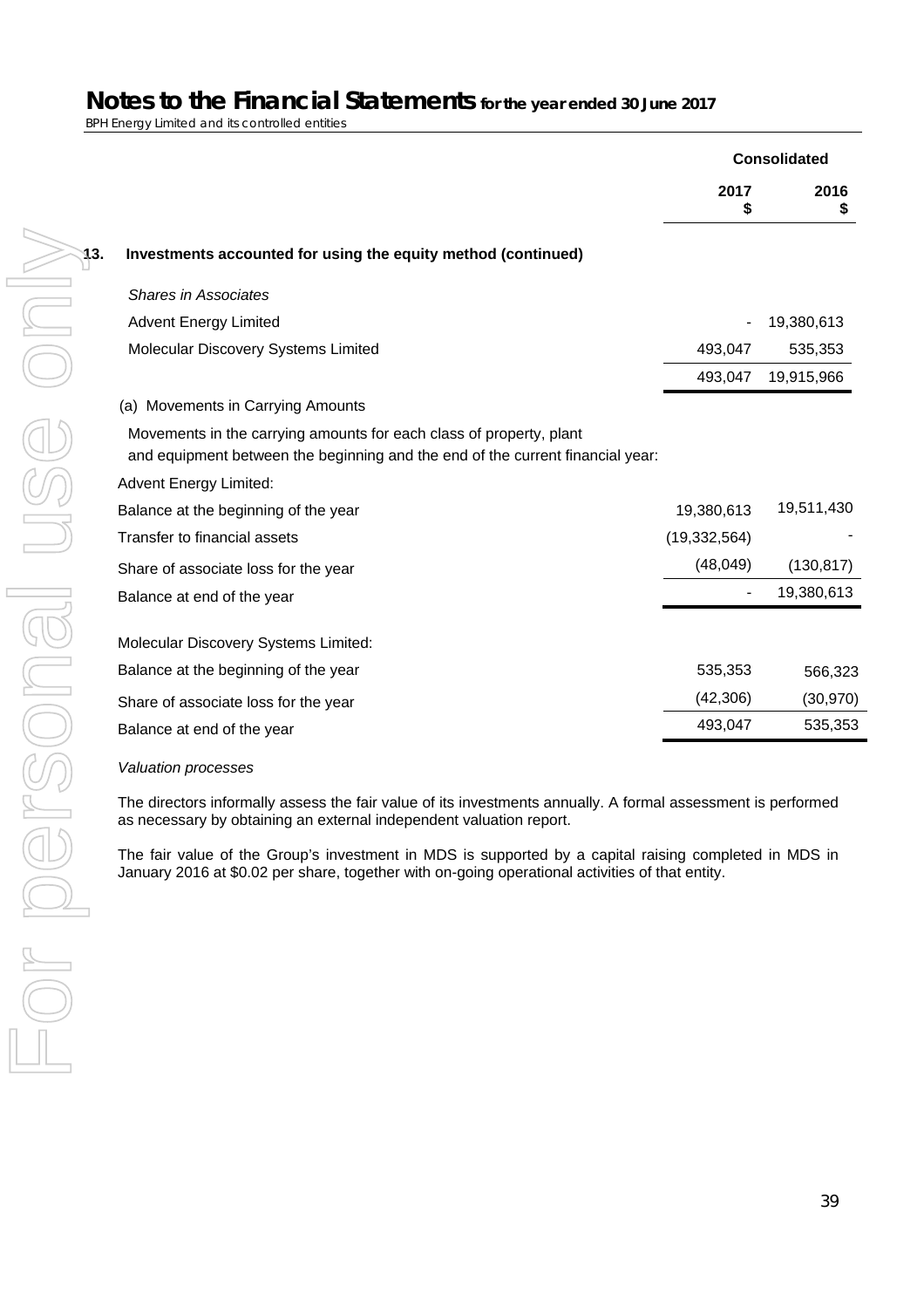#### **13. Investments accounted for using the equity method (continued)**

#### (a) Summarised financial information of associates

As of 1 January 2017 a judgement was made that, despite owning 27% of Advent, the Company no longer exercised significant influence over Advent and it ceased to be treated as an associate entity from that date. In particular, the Company was not involved in the operational decision making of Advent and did not have access to its operational and financial records.

The results of its associates aggregated assets (including goodwill) and liabilities, including the Group's share of net assets and net loss for the period are as follows.

|                                       | <b>Total of Associate</b>       |                                         |                                      |                                              |                 | <b>Reconciliation to the Carrying Amount</b> |                                                            |                                                    |                         |                 |                                  |                                                                   |
|---------------------------------------|---------------------------------|-----------------------------------------|--------------------------------------|----------------------------------------------|-----------------|----------------------------------------------|------------------------------------------------------------|----------------------------------------------------|-------------------------|-----------------|----------------------------------|-------------------------------------------------------------------|
|                                       | <b>Current</b><br><b>Assets</b> | Non-<br><b>Current</b><br><b>Assets</b> | <b>Current</b><br><b>Liabilities</b> | Non-<br><b>Current</b><br><b>Liabilities</b> | <b>Revenues</b> | Loss for<br>the Year                         | <b>Total</b><br>Compre-<br>hensive<br>Loss for<br>the Year | <b>Net Assets</b><br><b>of</b><br><b>Associate</b> | Ownership<br>Interest % | <b>Goodwill</b> | <b>Other</b><br>Adjust-<br>ments | Carrying<br><b>Amount of</b><br>the<br>Group's<br><b>Interest</b> |
| 2017                                  |                                 |                                         |                                      |                                              |                 |                                              |                                                            |                                                    |                         |                 |                                  |                                                                   |
| Molecular<br>Discovery<br>Systems Ltd | 1,475                           | 179,129                                 | 851,356                              | 556,632                                      | 62              | (211, 527)                                   | (211, 527)                                                 | (245, 476)                                         | 20                      | 1,487,291       | (748, 768)                       | 493,047                                                           |
|                                       | 1,475                           | 179,129                                 | 851,356                              | 556,632                                      | 62              | (211, 527)                                   | (211, 527)                                                 | (245, 476)                                         | 20                      | 1,487,291       | (748, 768)                       | 493,047                                                           |
| 2016                                  |                                 |                                         |                                      |                                              |                 |                                              |                                                            |                                                    |                         |                 |                                  |                                                                   |
| Molecular<br>Discovery<br>Systems Ltd | 30,525                          | 312,003                                 | 1,358,382                            | $\overline{\phantom{a}}$                     | 173             | (154, 837)                                   | (154, 837)                                                 | (203, 170)                                         | 20                      | 1,487,291       | (748, 768)                       | 535,353                                                           |
|                                       | 30,525                          | 312,003                                 | 1,358,382                            | $\overline{\phantom{a}}$                     | 173             | (154, 837)                                   | (154, 837)                                                 | (203, 170)                                         | 20                      | 1,487,291       | (748, 768)                       | 535,353                                                           |
| Advent<br>Energy Ltd                  | 110,131                         | 28,055,584                              | 5,351,194                            | $\overline{\phantom{a}}$                     | 1,708           | (483, 134)                                   | (483, 134)                                                 | 6,169,046                                          | 27.04                   | ۰.              | 13,211,567                       | 19,380,613                                                        |
|                                       | 110,131                         | 28,055,584                              | 5,351,194                            | $\sim$                                       | 1,708           | (483, 134)                                   | (483, 134)                                                 | 6,169,046                                          | 27.04                   |                 | $-13,211,567$                    | 19,380,613                                                        |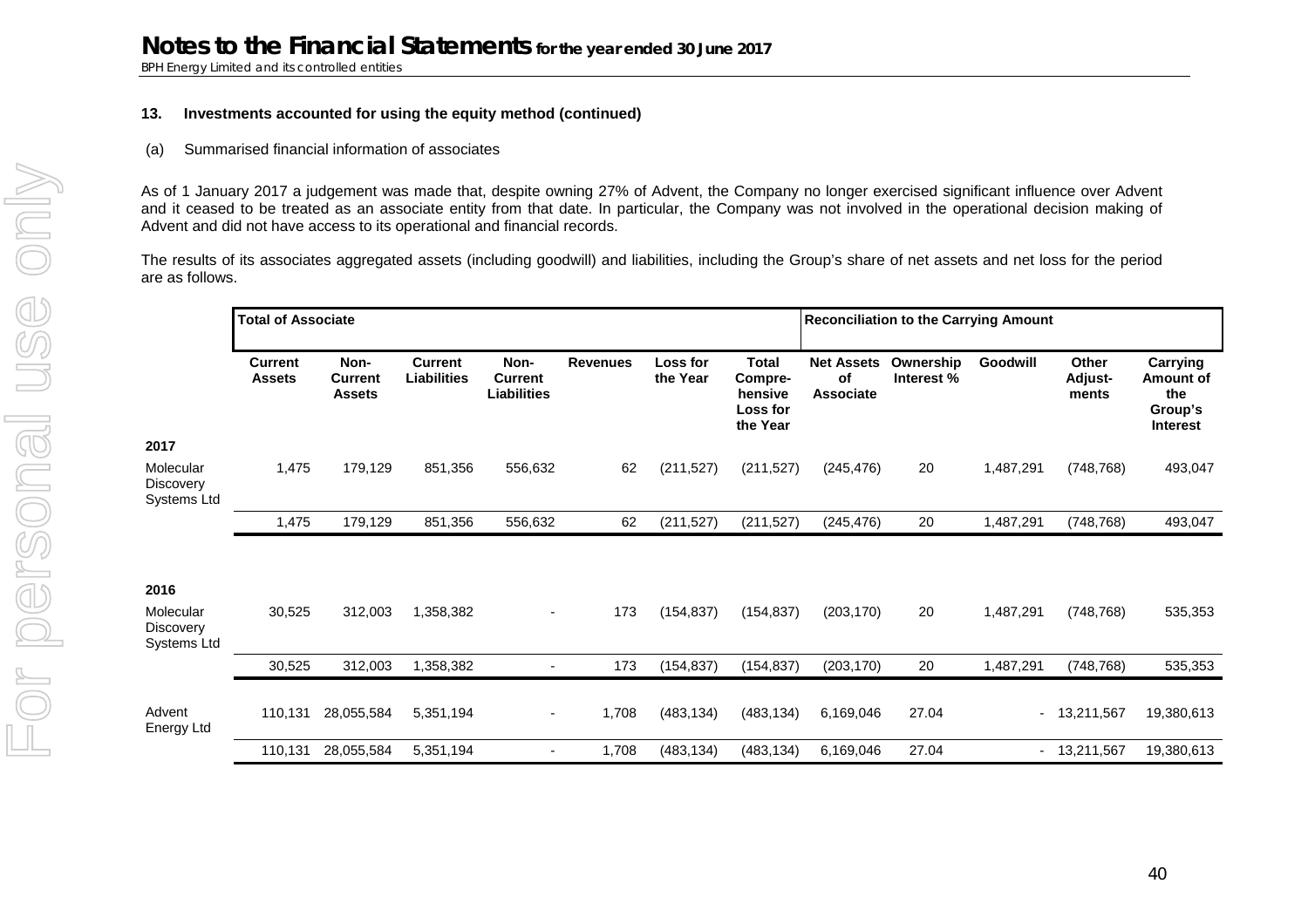# **Notes to the Financial Statements for the year ended 30 June 2017**

BPH Energy Limited and its controlled entities

|     |                                                                                                                                                | <b>Consolidated</b> |            |
|-----|------------------------------------------------------------------------------------------------------------------------------------------------|---------------------|------------|
|     |                                                                                                                                                | 2017<br>\$          | 2016<br>\$ |
| 14. | <b>Income Tax Expense</b>                                                                                                                      |                     |            |
|     | (a) The prima facie tax on loss from operations before<br>income tax is reconciled to the income tax as follows:<br>Accounting loss before tax | (2,544,301)         | (511, 446) |
|     | Prima facie tax payable on loss from operations<br>before income tax at 27.5% (2016: 30%)<br>Add tax effect of:                                | (699, 683)          | (153, 434) |
|     | Non-deductible expenses                                                                                                                        |                     | 57,788     |
|     | Tax benefit of revenue losses and temporary<br>differences not recognised                                                                      | 699,683             | 95,646     |
|     | Income tax expense recognised                                                                                                                  |                     |            |
|     | (b) Tax losses                                                                                                                                 |                     |            |
|     | Unused tax losses for which no deferred tax asset has<br>been recognised                                                                       | 9,640,079           | 8,466,212  |
|     | Potential tax benefit @27.5% (2016: 30%)                                                                                                       | 2,651,022           | 2,539,864  |
| 15. | <b>Trade and Other Payables</b>                                                                                                                |                     |            |
|     | Current                                                                                                                                        |                     |            |
|     | Trade payables                                                                                                                                 | 33,823              | 28,594     |
|     | Sundry payables and accrued expenses                                                                                                           | 1,251,087           | 1,189,154  |
|     |                                                                                                                                                | 1,284,910           | 1,217,748  |
|     | Trade payables are non-interest bearing and normally settled<br>within 60 days                                                                 |                     |            |
| 16. | <b>Financial Liabilities</b>                                                                                                                   |                     |            |
|     | Current                                                                                                                                        |                     |            |
|     | Borrowings - unsecured                                                                                                                         | 621,451             | 987,818    |
| ⊒   |                                                                                                                                                | 621,451             | 987,818    |
|     | Non-Current                                                                                                                                    |                     |            |
|     | Borrowings - unsecured                                                                                                                         | 86,451              |            |
|     |                                                                                                                                                | 86,451              |            |
|     | Current borrowings are non-interest bearing. Non-<br>current borrowings include interest accrued at                                            |                     |            |

8.97% per annum. Non-current borrowings will not be called upon for repayment until the Company is financially independent.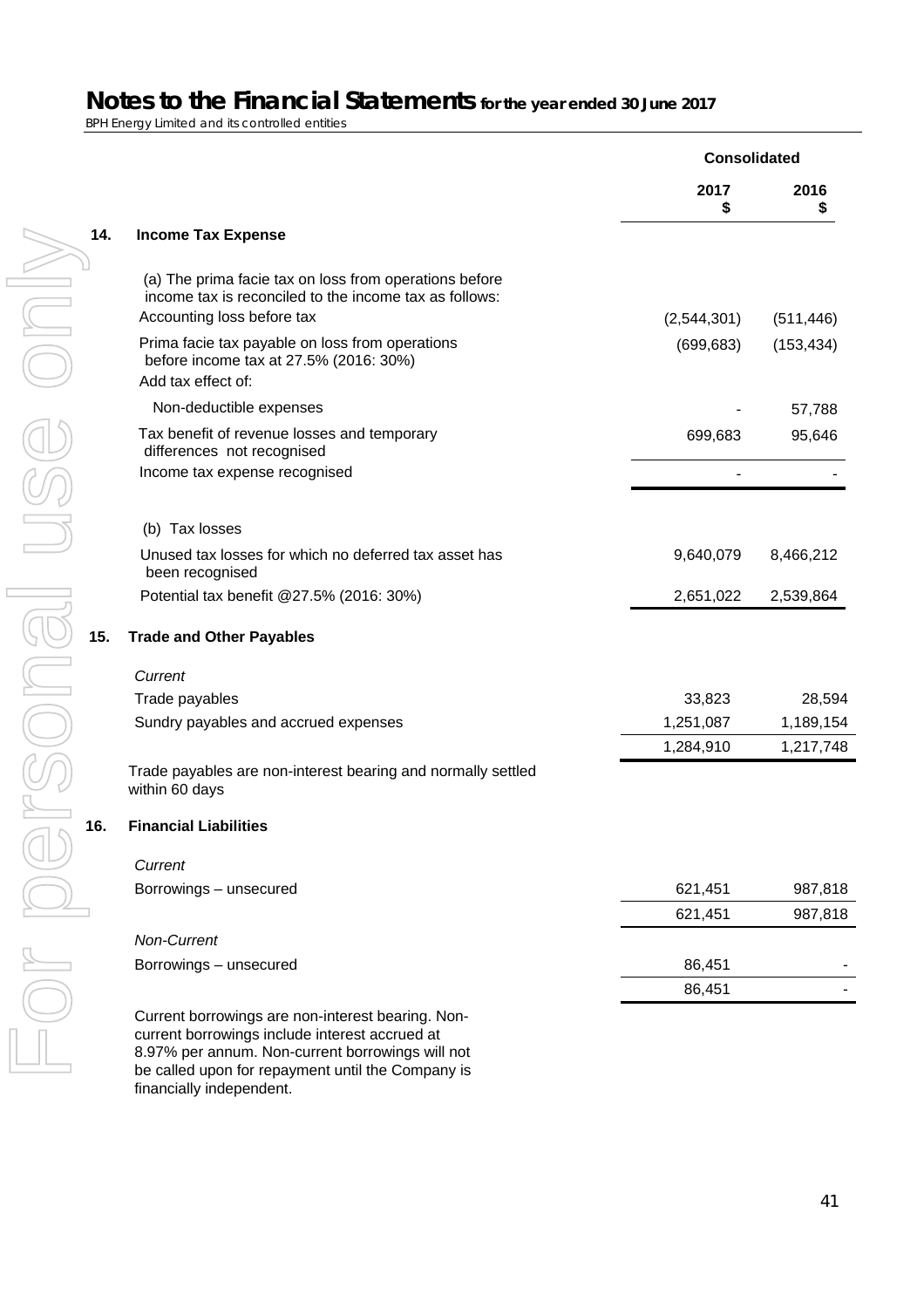# **Notes to the Financial Statements for the year ended 30 June 2017**

BPH Energy Limited and its controlled entities

|     |                                                                                         |            |              | <b>Consolidated</b>   |                       |
|-----|-----------------------------------------------------------------------------------------|------------|--------------|-----------------------|-----------------------|
|     |                                                                                         |            |              | 2017<br>S             | 2016<br>\$            |
| 17. | <b>Issued Capital</b>                                                                   |            |              |                       |                       |
|     | 588,702,017 (2016: 235,766,727) fully paid ordinary shares                              |            |              | 43,454,632            | 41,828,904            |
|     | The Company has no authorised capital and the issued shares do not<br>have a par value. |            |              |                       |                       |
|     | <b>Ordinary Shares</b><br>(a)                                                           |            | Consolidated |                       | <b>Consolidated</b>   |
|     |                                                                                         | 2017<br>\$ | 2016<br>\$   | 2017<br><b>Number</b> | 2016<br><b>Number</b> |
|     | At the beginning of reporting period                                                    | 41,828,904 | 41,759,904   | 235,766,727           | 235,766,727           |
|     | Shares issued for cash                                                                  | 1,425,462  |              | 277,390,265           |                       |
|     | Shares issued at closure of Share<br>Purchase Plan                                      | (69,000)   | 69,000       |                       |                       |
|     | Share issue costs                                                                       | (112, 772) |              |                       |                       |
|     | Shares issued in lieu of consulting<br>fees                                             | 87,000     |              | 16,537,290            |                       |

Shares issued as set-off against loans payable 295,038 - 59,007,735 At reporting date **43,454,632** 41,828,904 588,702,017 235,766,727

Fully paid ordinary shares carry one vote per share and carry the right to dividends. The market price of the Company's ordinary shares at 30 June 2017 was 0.2 cents per share.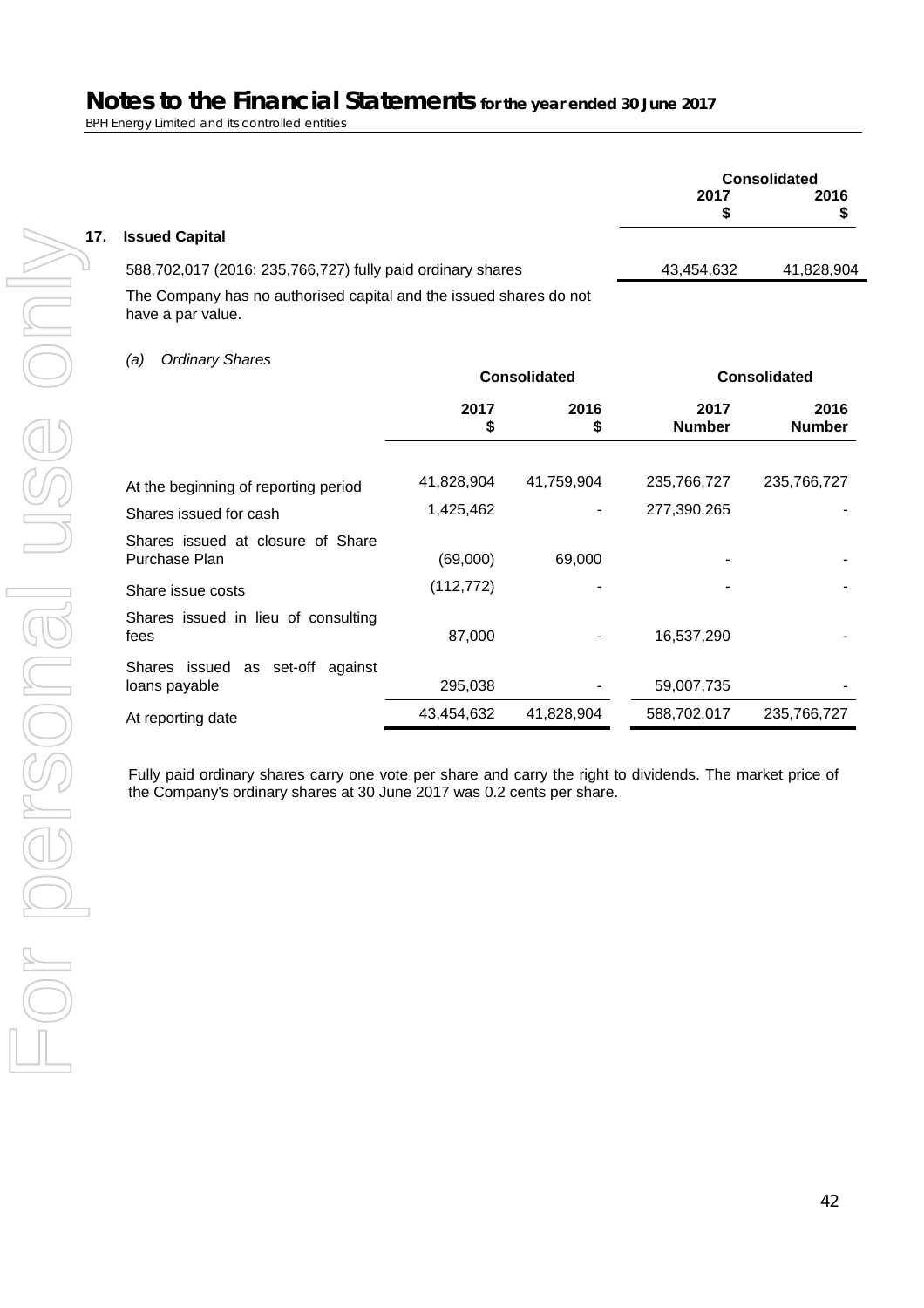#### **17. Issued Capital (continued)**

#### *(b) Options*

There were 15,042,500 options on issue at the end of the year:

| <b>Total number</b> | <b>Exercise price</b> | Expiry date      |
|---------------------|-----------------------|------------------|
| 1,075,000           | \$0.080               | 30 June 2018     |
| 967,500             | \$0.02                | 31 March 2020    |
| 9,000,000           | \$0.02                | 31 March 2020    |
| 2,000,000           | \$0.02                | 30 November 2020 |
| 2,000,000           | \$0.02                | 30 November 2021 |
| 15,042,500          |                       |                  |

There were no options exercised during the year (2016: Nil). The holders of options do not have the right, by virtue of the option, to participate in any share issue or interest issue of any other body corporate or registered scheme.

#### *(c) Capital risk management*

The Group's and the parent entity's objectives when managing capital are to safeguard their ability to continue as a going concern, so that they may continue to provide returns for shareholders and benefits for other stakeholders.

The focus of the Group's capital risk management is the current working capital position against the requirements of the Group to meet corporate overheads. The Group's strategy is to ensure appropriate liquidity is maintained to meet anticipated operating requirements, with a view to initiating appropriate capital raisings as required.

The working capital position of the Group at 30 June 2017 and 30 June 2016 are as follows:

|                                          |             | <b>Consolidated</b> |
|------------------------------------------|-------------|---------------------|
|                                          | 2017<br>\$  | 2016<br>S           |
| Cash and cash equivalents                | 613,658     | 111,648             |
| Other current assets                     | 17,960      | 24,417              |
| Trade receivables and financial assets   | 190,117     | 105,750             |
| Trade payables and financial liabilities | (1,906,361) | (2,205,566)         |
| Net working capital position             | (1,084,626) | (1,963,751)         |

Refer to Note 1 for further details of the Group's financial position and plans to manage the working capital deficit at 30 June 2017.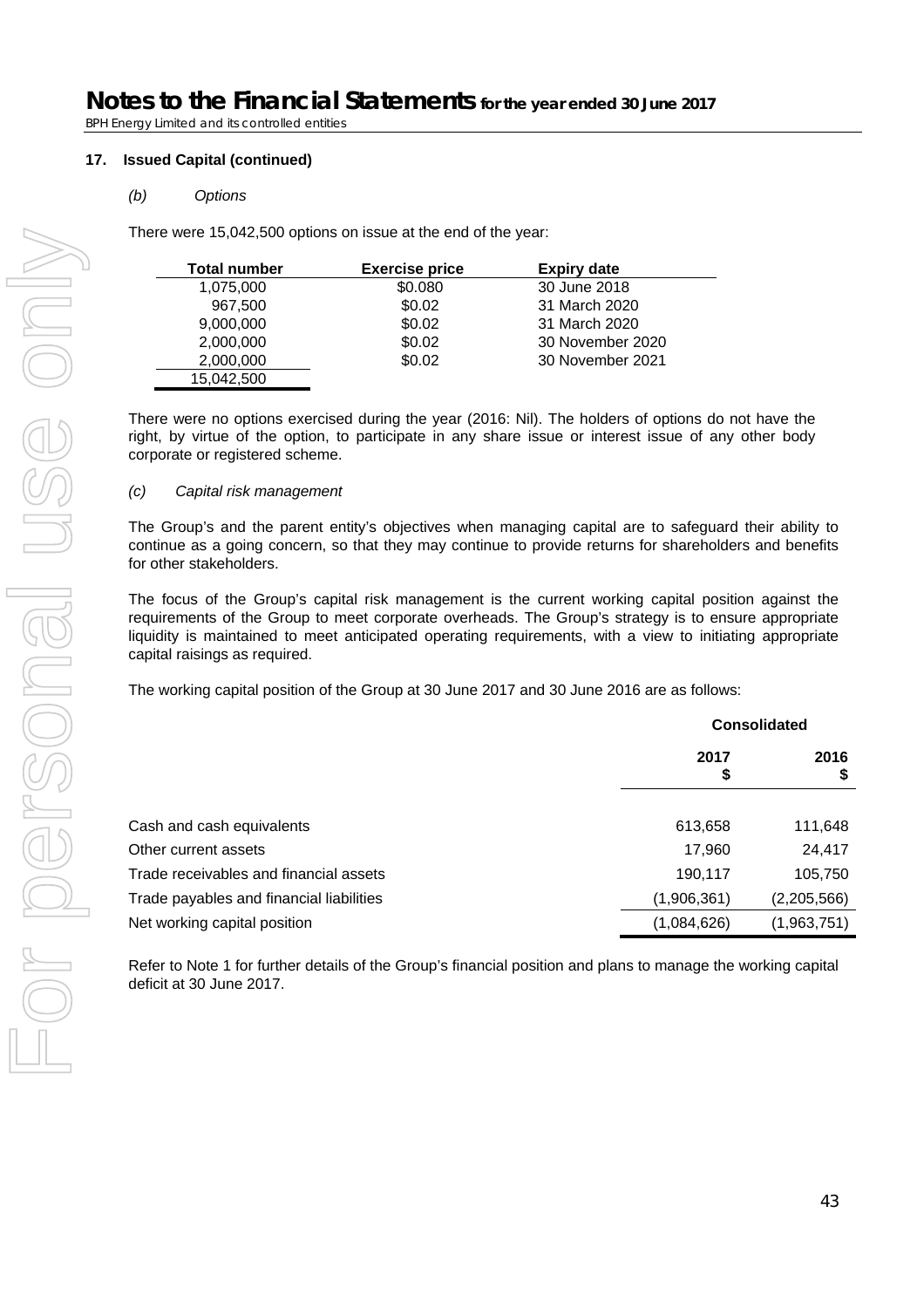# **Notes to the Financial Statements for the year ended 30 June 2017**

BPH Energy Limited and its controlled entities

|     |                                               |                                  |                                                                                                                                                                                                                                                                                                                                                                                                                                     |                                    |                                | <b>Consolidated</b> |
|-----|-----------------------------------------------|----------------------------------|-------------------------------------------------------------------------------------------------------------------------------------------------------------------------------------------------------------------------------------------------------------------------------------------------------------------------------------------------------------------------------------------------------------------------------------|------------------------------------|--------------------------------|---------------------|
|     |                                               |                                  |                                                                                                                                                                                                                                                                                                                                                                                                                                     |                                    | 2017<br>\$                     | 2016<br>\$          |
| 18. | <b>Reserves</b>                               |                                  |                                                                                                                                                                                                                                                                                                                                                                                                                                     |                                    |                                |                     |
|     |                                               | Options Reserve (a)              |                                                                                                                                                                                                                                                                                                                                                                                                                                     |                                    | 492,580                        | 486,707             |
|     |                                               | Asset Revaluation Reserve (b)    |                                                                                                                                                                                                                                                                                                                                                                                                                                     |                                    |                                | 15,015,000          |
|     | (a)                                           | <b>Option Reserve</b>            |                                                                                                                                                                                                                                                                                                                                                                                                                                     |                                    | 492,580                        | 15,501,707          |
|     |                                               |                                  |                                                                                                                                                                                                                                                                                                                                                                                                                                     |                                    |                                |                     |
|     |                                               |                                  | The option reserve records items recognised as expenses on the<br>valuation of director and employee share options.                                                                                                                                                                                                                                                                                                                 |                                    |                                |                     |
|     |                                               | Opening balance                  |                                                                                                                                                                                                                                                                                                                                                                                                                                     |                                    | 486,707                        | 469,650             |
|     |                                               | Share based payments             |                                                                                                                                                                                                                                                                                                                                                                                                                                     |                                    | 5,873                          | 17,057              |
|     |                                               | Closing balance                  |                                                                                                                                                                                                                                                                                                                                                                                                                                     |                                    | 492,580                        | 486,707             |
|     | (b)                                           | <b>Asset Revaluation Reserve</b> |                                                                                                                                                                                                                                                                                                                                                                                                                                     |                                    |                                |                     |
|     |                                               | investments to fair value.       | The asset revaluation reserve records the revaluation of available for sale                                                                                                                                                                                                                                                                                                                                                         |                                    |                                |                     |
|     |                                               | Opening balance                  |                                                                                                                                                                                                                                                                                                                                                                                                                                     |                                    | 15,015,000                     | 15,015,000          |
|     |                                               |                                  | Fair value adjustment to reclassify associate to available for sale                                                                                                                                                                                                                                                                                                                                                                 |                                    |                                |                     |
|     | investment                                    |                                  |                                                                                                                                                                                                                                                                                                                                                                                                                                     |                                    | (15,015,000)                   |                     |
|     |                                               | Closing balance                  |                                                                                                                                                                                                                                                                                                                                                                                                                                     |                                    |                                | 15,015,000          |
| 19. |                                               | <b>Controlled Entities</b>       | The \$15,015,000 reduction in the revaluation reserve relates to the fair valuation of Advent on discontinuation of<br>being equity accounted as an associate. This amount has been recognised in other comprehensive income in<br>the Statement of profit or Loss and Other Comprehensive income.                                                                                                                                  |                                    |                                |                     |
|     | <b>Name of Entity</b>                         |                                  | <b>Principal Activity</b>                                                                                                                                                                                                                                                                                                                                                                                                           | <b>Country of</b><br>Incorporation | <b>Ownership Interest</b><br>% |                     |
|     |                                               |                                  |                                                                                                                                                                                                                                                                                                                                                                                                                                     |                                    | 2017                           | 2016                |
|     | <b>Parent Entity</b><br><b>BPH Energy Ltd</b> |                                  | Investment                                                                                                                                                                                                                                                                                                                                                                                                                          | Australia                          |                                |                     |
|     |                                               |                                  |                                                                                                                                                                                                                                                                                                                                                                                                                                     |                                    |                                |                     |
|     | <b>Subsidiaries</b>                           | Diagnostic Array Systems Pty Ltd | <b>BioMedical Research</b>                                                                                                                                                                                                                                                                                                                                                                                                          | Australia                          | 51.82                          | 51.82               |
|     |                                               |                                  | Balances and transactions between the Company and its subsidiaries, which are related parties of the<br>Company, have been eliminated on consolidation and not disclosed in this note. Details of transactions<br>between the Group and other related entities are disclosed below.                                                                                                                                                 |                                    |                                |                     |
|     |                                               |                                  | BPH owns 51.82% equity interest in Diagnostic Array Systems Pty Ltd ("DAS") and consequentially<br>controls more than half of the voting power of those shares. Mr David Breeze is the Chairman of both<br>entities. BPH therefore has control over the financial and operating policies of DAS. DAS is controlled by<br>the Group and is consolidated in these financial statements. DAS's loss for the year was \$74,003 of which |                                    |                                |                     |

# **19. Controlled Entities**

| Name of Entity                                          | <b>Principal Activity</b>  | Country of<br>Incorporation | <b>Ownership Interest</b><br>% |       |
|---------------------------------------------------------|----------------------------|-----------------------------|--------------------------------|-------|
|                                                         |                            |                             | 2017                           | 2016  |
| <b>Parent Entity</b><br><b>BPH Energy Ltd</b>           | Investment                 | Australia                   |                                |       |
| <b>Subsidiaries</b><br>Diagnostic Array Systems Pty Ltd | <b>BioMedical Research</b> | Australia                   | 51.82                          | 51.82 |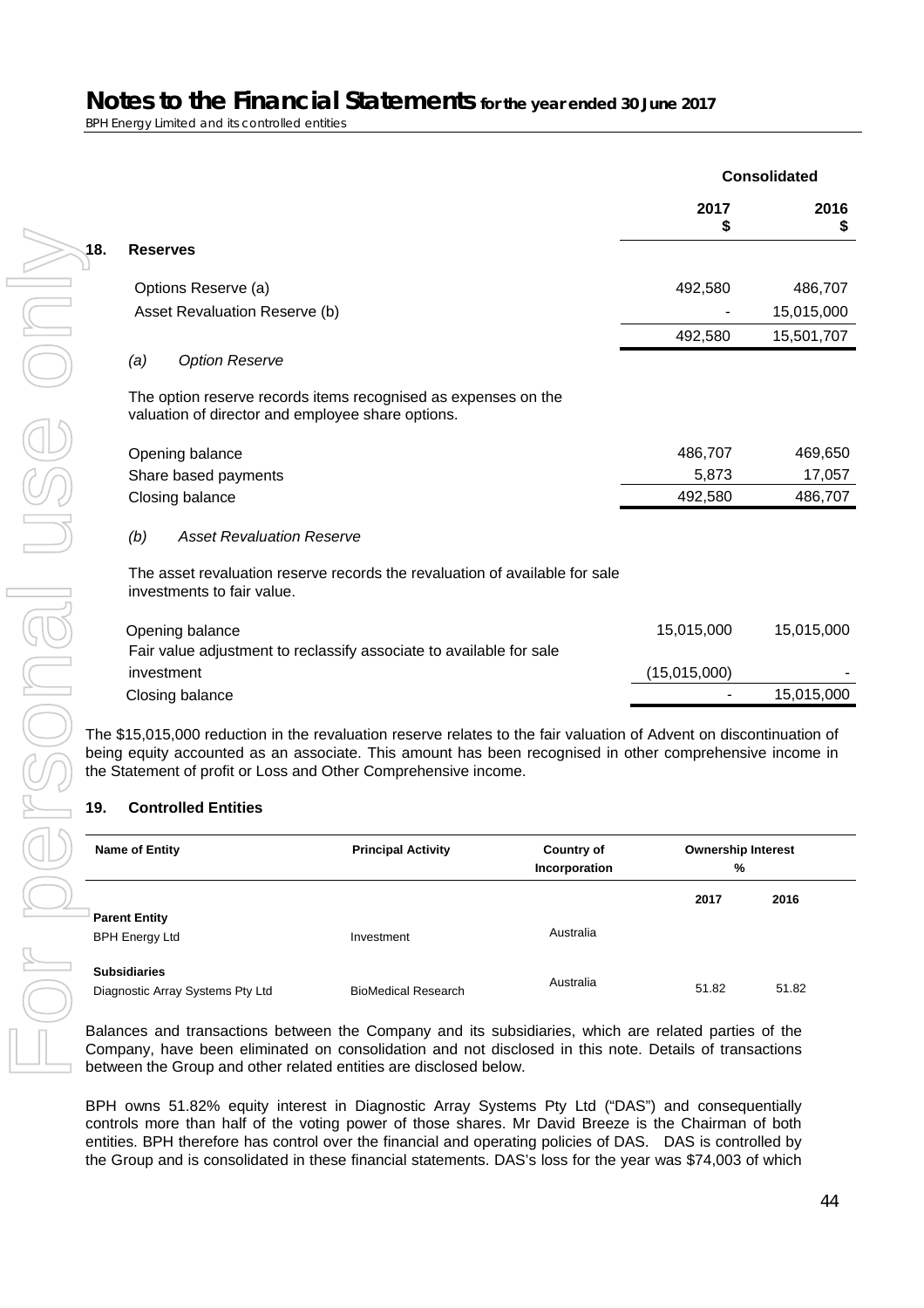# **Notes to the Financial Statements for the year ended 30 June 2017**

BPH Energy Limited and its controlled entities

\$35,654 was attributable to minority interests. DAS's total assets at year-end were \$1,004 and total liabilities \$362,650, and net equity (\$361,646).

|     |                                                                                                                                                                                                                                                                                                                                                                                  | <b>Consolidated</b> |            |
|-----|----------------------------------------------------------------------------------------------------------------------------------------------------------------------------------------------------------------------------------------------------------------------------------------------------------------------------------------------------------------------------------|---------------------|------------|
|     |                                                                                                                                                                                                                                                                                                                                                                                  | 2017<br>\$          | 2016       |
| 20. | <b>Cash Flow Information</b>                                                                                                                                                                                                                                                                                                                                                     |                     |            |
| (a) | Reconciliation of Cash Flow from Operations with Profit after income tax:                                                                                                                                                                                                                                                                                                        |                     |            |
|     | Operating loss after income tax<br>Non-cash items:                                                                                                                                                                                                                                                                                                                               | (2,544,301)         | (511, 446) |
|     | Depreciation and amortisation                                                                                                                                                                                                                                                                                                                                                    | 22                  | 72         |
|     | Interest revenue on loans                                                                                                                                                                                                                                                                                                                                                        | (213, 219)          | (181, 283) |
|     | Write back of loan                                                                                                                                                                                                                                                                                                                                                               | (61, 312)           |            |
|     | Fair value loss on reclassification as associate                                                                                                                                                                                                                                                                                                                                 | 1,308,563           |            |
|     | Impairment charge                                                                                                                                                                                                                                                                                                                                                                | 72,454              |            |
|     | Share based payment expense                                                                                                                                                                                                                                                                                                                                                      | 5,873               | 17,057     |
|     | Intercompany recharges                                                                                                                                                                                                                                                                                                                                                           |                     | 59,473     |
|     | Provision against loans                                                                                                                                                                                                                                                                                                                                                          | 551,167             |            |
|     | Interest expense on loans                                                                                                                                                                                                                                                                                                                                                        | 26,545              | 10,530     |
|     | Share of Associates' losses                                                                                                                                                                                                                                                                                                                                                      | 90,355              | 161,787    |
|     | Shares issued in lieu of third party fees                                                                                                                                                                                                                                                                                                                                        | 87,000              |            |
|     | Changes in net assets and liabilities,                                                                                                                                                                                                                                                                                                                                           |                     |            |
|     | Decrease in other assets                                                                                                                                                                                                                                                                                                                                                         | 6,457               | 2,896      |
|     | (Increase) in trade and other receivables                                                                                                                                                                                                                                                                                                                                        | (16, 904)           |            |
|     | Increase in trade payables and accruals                                                                                                                                                                                                                                                                                                                                          | 169,620             | 222,308    |
|     | Net cash (used in) operating activities                                                                                                                                                                                                                                                                                                                                          | (517, 680)          | (218, 606) |
| (b) | <b>Financing Facilities</b>                                                                                                                                                                                                                                                                                                                                                      |                     |            |
|     | Credit card facility (limit)                                                                                                                                                                                                                                                                                                                                                     | 20,000              | 20,000     |
| 21. | <b>Subsequent Events</b>                                                                                                                                                                                                                                                                                                                                                         |                     |            |
|     | On 1 September 2017 the Company announced that it had received a writ from MEC in the amount of \$270,000<br>plus interest and costs. The Company had previously announced on 4 July 2017 that BPH is entitled to payment<br>on demand of \$388,050 from MEC and intends to defend the claim from MEC and counterclaim to recover<br>\$388,050 plus interest and costs from MEC. |                     |            |
|     | There are no matters or circumstances that have arisen since the end of the financial year other than disclosed<br>elsewhere in this report that have significantly affected, or may significantly affect, the operations of the<br>company, the results of those operations, or the state of affairs of the company in future financial years.                                  |                     |            |

#### **21. Subsequent Events**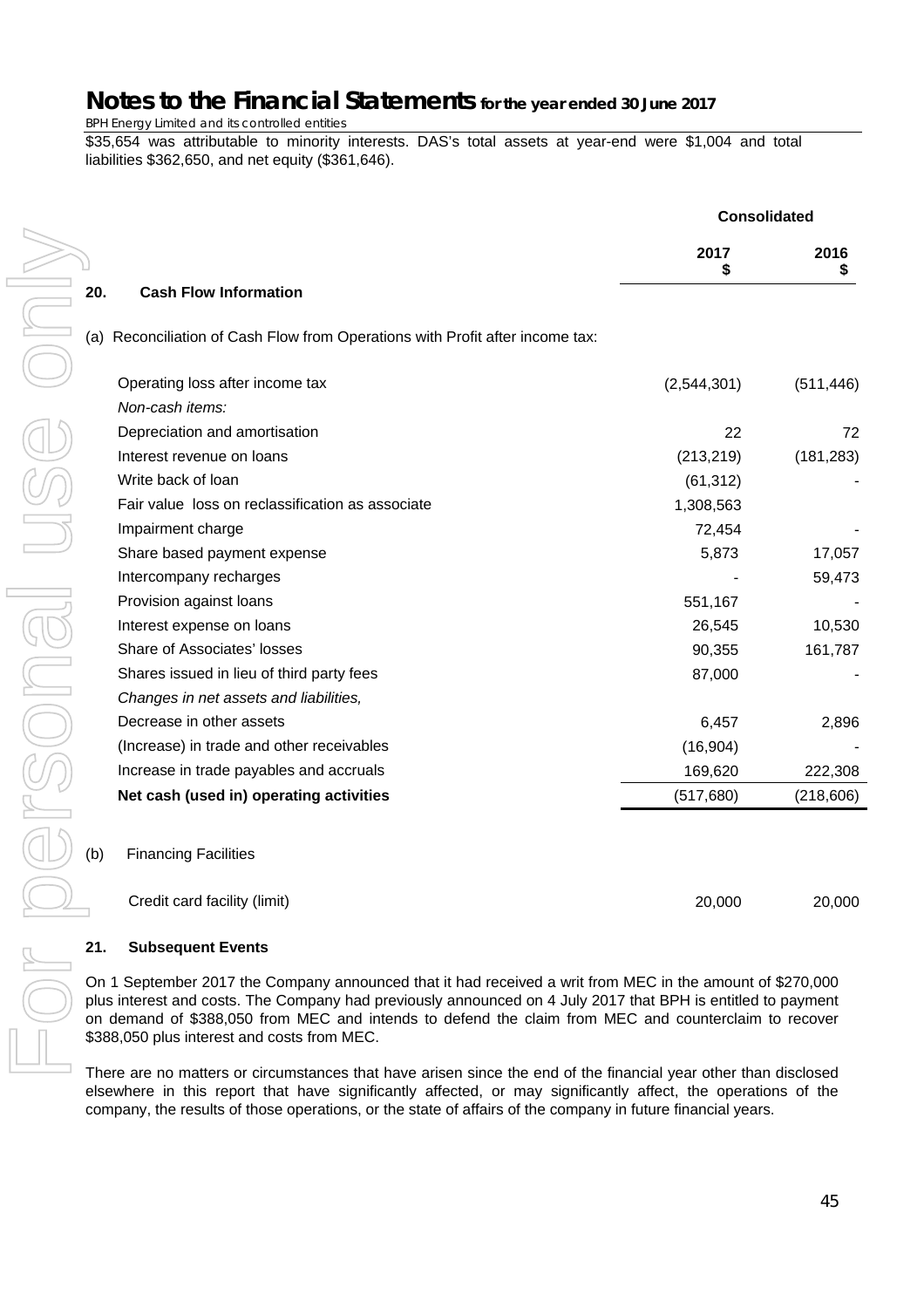#### **22. Financial Risk Management**

#### **a)** Financial Risk Management

The Group's financial instruments consist mainly of deposits with banks, investments, accounts receivable and payable, and loans to and from subsidiaries. The main purpose of non-derivative financial instruments is to raise finance for Group operations policies.

The main risks the Group is exposed to through its financial instruments are interest rate risk, liquidity risk, credit risk and equity price risk.

#### *Interest rate risk*

Interest rate risk is managed with a mixture of fixed and floating rate financial assets. The Group's financial liabilities are currently not exposed to interest rate risk as the Group has no interest bearing financial liabilities.

#### *Liquidity risk*

The Group manages liquidity risk by maintaining adequate reserves, by continuously monitoring forecast and actual cash flows.

#### *Credit risk*

The maximum exposure to credit risk, excluding the value of any collateral or other security, at balance date to recognised financial assets, is the carrying amount, net of any provisions for impairment of those assets, as disclosed in the statement of financial position and notes to the financial statements.

#### *Equity price risk*

The Group is exposed to equity price risk through its shareholdings in publicly listed entities. Material investments are managed on an individual basis.

#### *Foreign currency risk*

The Group is not exposed to any material risks in relation to fluctuations in foreign exchange rates.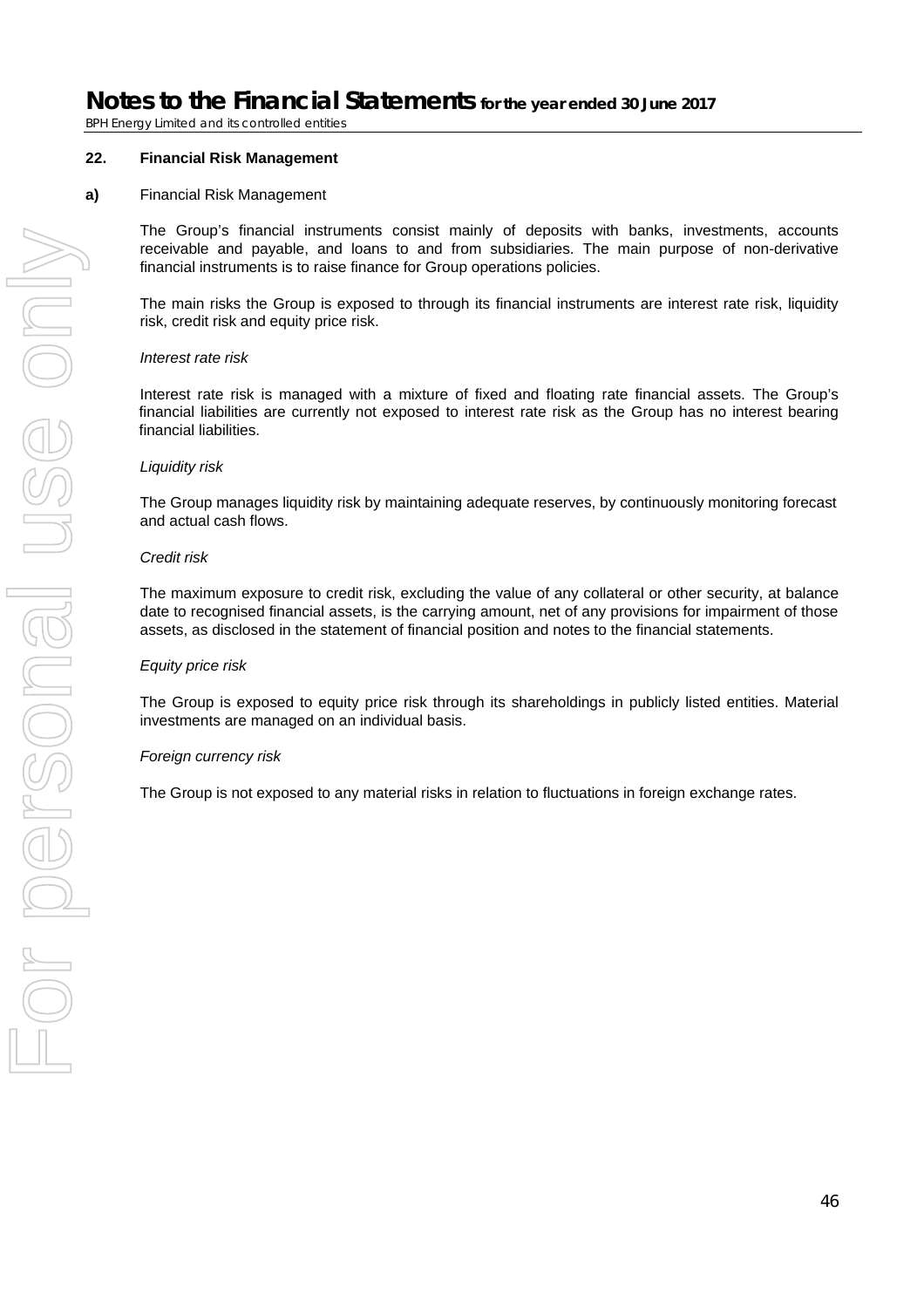# **22. Financial Risk Management (continued)**

# **b)** Financial Instruments

#### *Interest rate risk*

The Group's exposure to interest rate risk, which is the risk that a financial instrument's value will fluctuate as a result of changes in market interest rates and the effective weighted average interest rates on classes of financial assets and financial liabilities with floating rates, based on contractual maturities, is as follows:

|                              | Weighted<br><b>Effective</b><br><b>Interest</b> | <b>Floating</b><br><b>Interest</b><br>Rate | <b>Fixed</b><br><b>Interest</b><br>Rate | <b>Fixed</b><br><b>Interest</b><br>Rate | Non-<br><b>Interest</b><br><b>Bearing</b> | Total     |
|------------------------------|-------------------------------------------------|--------------------------------------------|-----------------------------------------|-----------------------------------------|-------------------------------------------|-----------|
| 2017 Consolidated            | Rate<br>%                                       | \$                                         | 1 Year or<br>less                       | 1 to 5<br>Years                         | \$                                        | \$        |
| <b>Assets</b>                |                                                 |                                            |                                         |                                         |                                           |           |
| Cash and cash equivalents    | 0.60                                            | 613,658                                    |                                         |                                         | $\blacksquare$                            | 613,658   |
| Trade and other receivables  |                                                 |                                            |                                         |                                         | 25,059                                    | 25,059    |
| <b>Financial assets</b>      | 9.66                                            |                                            |                                         | 1,906,409                               | 3,323,008                                 | 5,229,417 |
|                              |                                                 | 613,658                                    |                                         | 1,906,409                               | 3,348,067                                 | 5,868,134 |
| Liabilities                  |                                                 |                                            |                                         |                                         |                                           |           |
| Trade and sundry payables    |                                                 |                                            |                                         |                                         | 1,284,910                                 | 1,284,910 |
| <b>Financial liabilities</b> | 8.97                                            |                                            | ٠                                       | 86,451                                  | 621,451                                   | 707,902   |
|                              |                                                 |                                            |                                         | 86,451                                  | 1,906,361                                 | 1,992,812 |

|                              | Weighted<br><b>Effective</b><br><b>Interest</b> | <b>Floating</b><br><b>Interest</b><br>Rate | <b>Fixed</b><br><b>Interest</b><br>Rate | <b>Fixed</b><br><b>Interest</b><br>Rate | Non-<br><b>Interest</b><br><b>Bearing</b> | Total     |
|------------------------------|-------------------------------------------------|--------------------------------------------|-----------------------------------------|-----------------------------------------|-------------------------------------------|-----------|
|                              | Rate<br>%                                       | \$                                         | 1 Year or<br>less                       | 1 to $5$<br>Years                       | \$                                        | \$        |
| 2016 Consolidated            |                                                 |                                            |                                         |                                         |                                           |           |
| <b>Assets</b>                |                                                 |                                            |                                         |                                         |                                           |           |
| Cash and cash equivalents    | .009                                            | 111,648                                    |                                         |                                         | $\blacksquare$                            | 111,648   |
| Trade and other receivables  |                                                 |                                            |                                         | -                                       | 8,155                                     | 8,155     |
| Financial assets             | 8.58                                            |                                            | 2,240,359                               |                                         | 97,625                                    | 2,337,984 |
|                              |                                                 | 111,648                                    | 2,240,359                               | -                                       | 105,780                                   | 2,457,787 |
| <b>Liabilities</b>           |                                                 |                                            |                                         |                                         |                                           |           |
| Trade and sundry payables    |                                                 |                                            |                                         | $\blacksquare$                          | 1,217,748                                 | 1,217,748 |
| <b>Financial liabilities</b> | 8.97                                            |                                            | 285,392                                 | -                                       | 702,426                                   | 987,818   |
|                              |                                                 |                                            | 285,392                                 |                                         | 1,920,174                                 | 2,205,566 |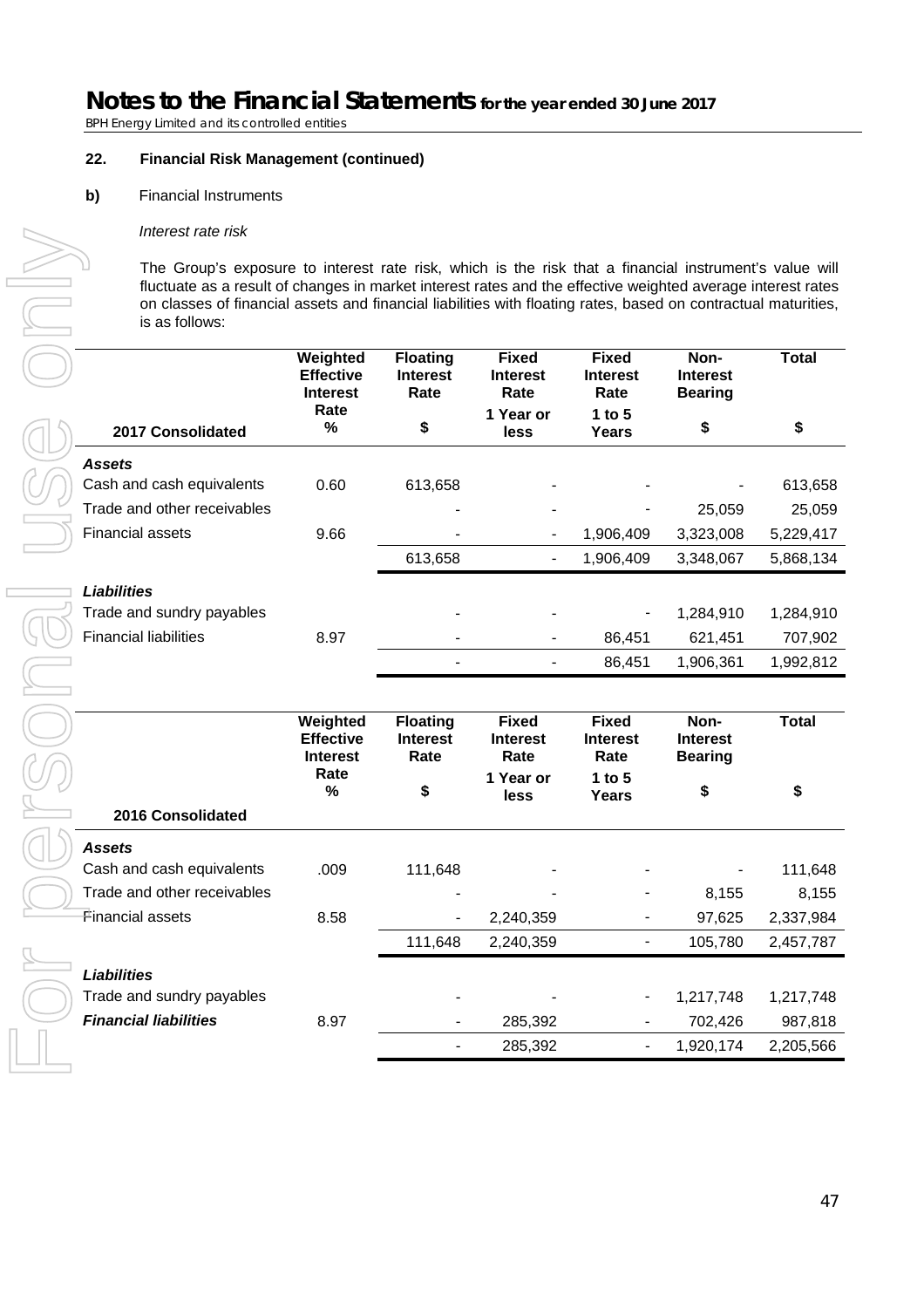# **22. Financial Risk Management (continued)**

b) Financial Instruments (continued)

#### *Fair Values*

The fair values of:

- Term receivables are determined by discounting the cash flows, at the market interest rates of similar securities, to their present value.
- Other loans and amounts due are determined by discounting the cash flows, at market interest rates of similar borrowings to their present value.
- For unlisted investments where there is no organised financial market, the fair value has been based on valuation techniques incorporating non-market data prepared by independent valuers.

No financial assets and financial liabilities are readily traded on organised markets in standardised form.

|                                       |                    | <b>Consolidated</b> |                    | <b>Consolidated</b> |  |
|---------------------------------------|--------------------|---------------------|--------------------|---------------------|--|
|                                       |                    | 2017                |                    | 2016                |  |
|                                       | Carrying<br>Amount | <b>Fair Value</b>   | Carrying<br>Amount | <b>Fair Value</b>   |  |
|                                       | \$                 | \$                  | \$                 | \$                  |  |
| <b>Financial Assets</b>               |                    |                     |                    |                     |  |
| Available-for-sale financial assets   | 3,157,950          | 3,157,950           | 48,949             | 48,949              |  |
| Loans and trade and other receivables | 2,071,467          | 2,071,467           | 2,337,984          | 2,337,984           |  |
|                                       | 5,229,417          | 5,229,417           | 2,386,933          | 2,386,933           |  |
| <i><b>Financial Liabilities</b></i>   |                    |                     |                    |                     |  |
| Other loans and amounts due           | 707,902            | 707,902             | 987,818            | 987,818             |  |
| Trade payables                        | 1,284,910          | 1,284,910           | 1,217,748          | 1,217,748           |  |
|                                       | 1,992,812          | 1,992,812           | 2,205,566          | 2,205,566           |  |

#### *Sensitivity Analysis – Interest Rate Risk*

The Group has performed sensitivity analysis relating to its exposure to interest rate risk at balance date. This sensitivity analysis demonstrates the effect on the current year results and equity which could result from a change in these risks. The effect on profit and equity as a result of changes in the variable interest rate, with all other variables remaining constant would be as follows:

|                                       |       | <b>Consolidated</b> |
|---------------------------------------|-------|---------------------|
|                                       | 2017  | 2016                |
|                                       | S     |                     |
| Change in loss                        |       |                     |
| - Increase in interest rate 1%        | 5.341 | 621                 |
| $-$ Decrease in interest rate by 0.5% | (267) | (310)               |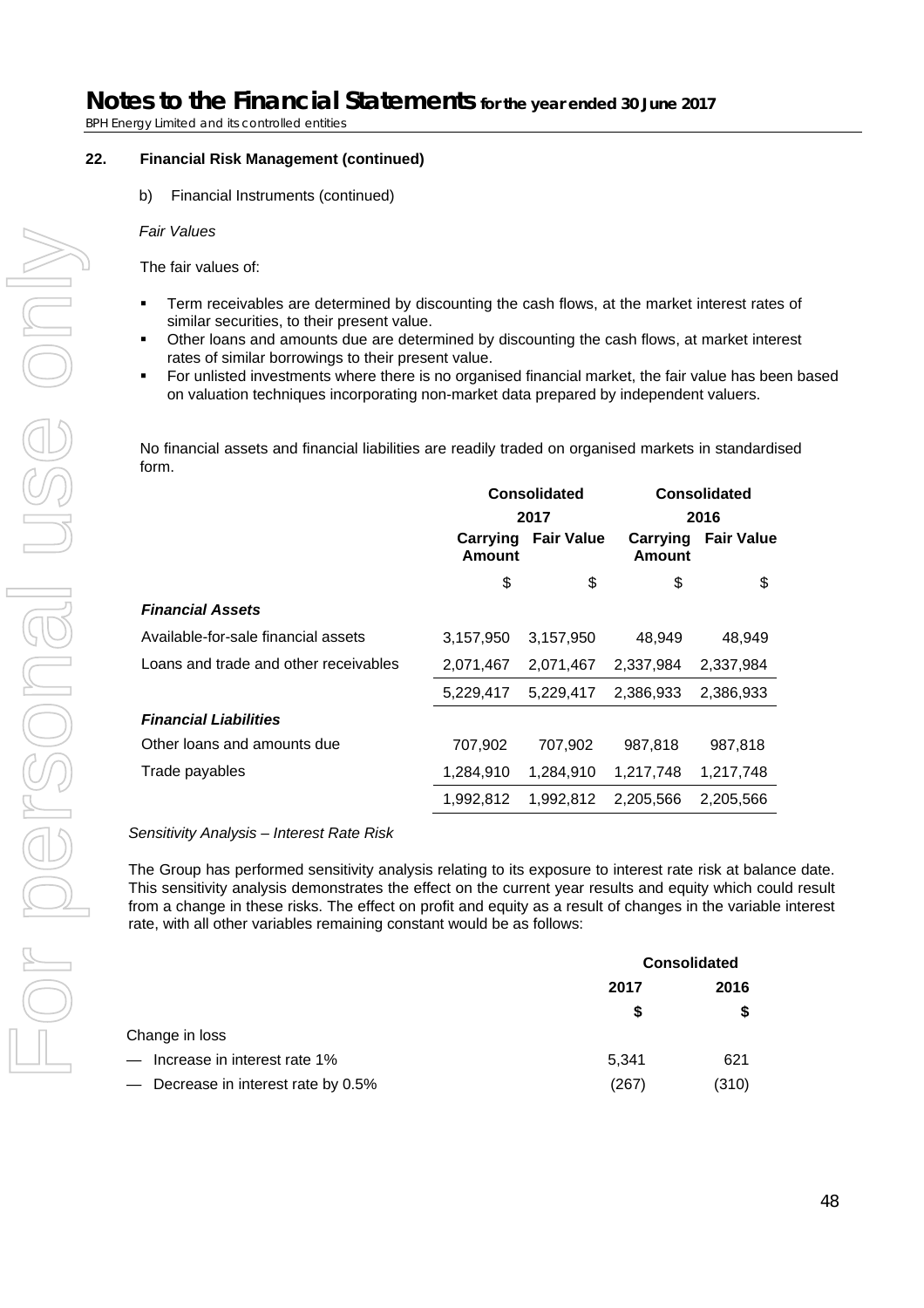#### **22. Financial Risk Management (continued)**

#### b) Financial Instruments (continued)

#### *Liquidity risk*

The Group manages liquidity risk by maintaining adequate reserves and borrowing facilities, by continuously monitoring forecast and actual cash flows, and by matching the maturity profiles of financial assets and liabilities.

Liquidity is the risk that the Company will encounter difficulty in meeting the obligations associated with its financial liabilities that are settled by delivering cash or another financial asset.

 The following are the contractual maturities at the end of the reporting period of consolidated financial liabilities.

# **Contractual cash flows**

| 30 June 2017                                | Carrying<br>amount   | Total                | 2 mths<br>or less | 2-12 mths 1-2 years 2-5 years |                  |    |
|---------------------------------------------|----------------------|----------------------|-------------------|-------------------------------|------------------|----|
| <b>Financial liabilities</b>                | \$                   | \$                   |                   |                               |                  | S. |
| Trade and other payables<br>Unsecured loans | 1,284,910            | 1.284.910            | 32.938            | 1.251.972                     |                  |    |
|                                             | 707.902<br>1,992,812 | 707.902<br>1,992,812 | 32.938            | 621.451<br>1.873.423          | 86.451<br>86,451 |    |

#### **Contractual cash flows**

| 30 June 2016                 | Carrying<br>amount | Total     | 2 mths<br>or less | 2-12 mths $-1$ -2 years 2-5 years |   |    |
|------------------------------|--------------------|-----------|-------------------|-----------------------------------|---|----|
| <b>Financial liabilities</b> | S                  | \$.       | S                 | \$                                |   | S. |
| Trade and other payables     | 1,217,748          | 1,217,748 |                   | 1,217,748                         | - |    |
| Unsecured loans              | 987.818            | 987.818   |                   | 987.818                           | - |    |
|                              | 2,205,566          | 2,205,566 |                   | 1,922,669                         |   |    |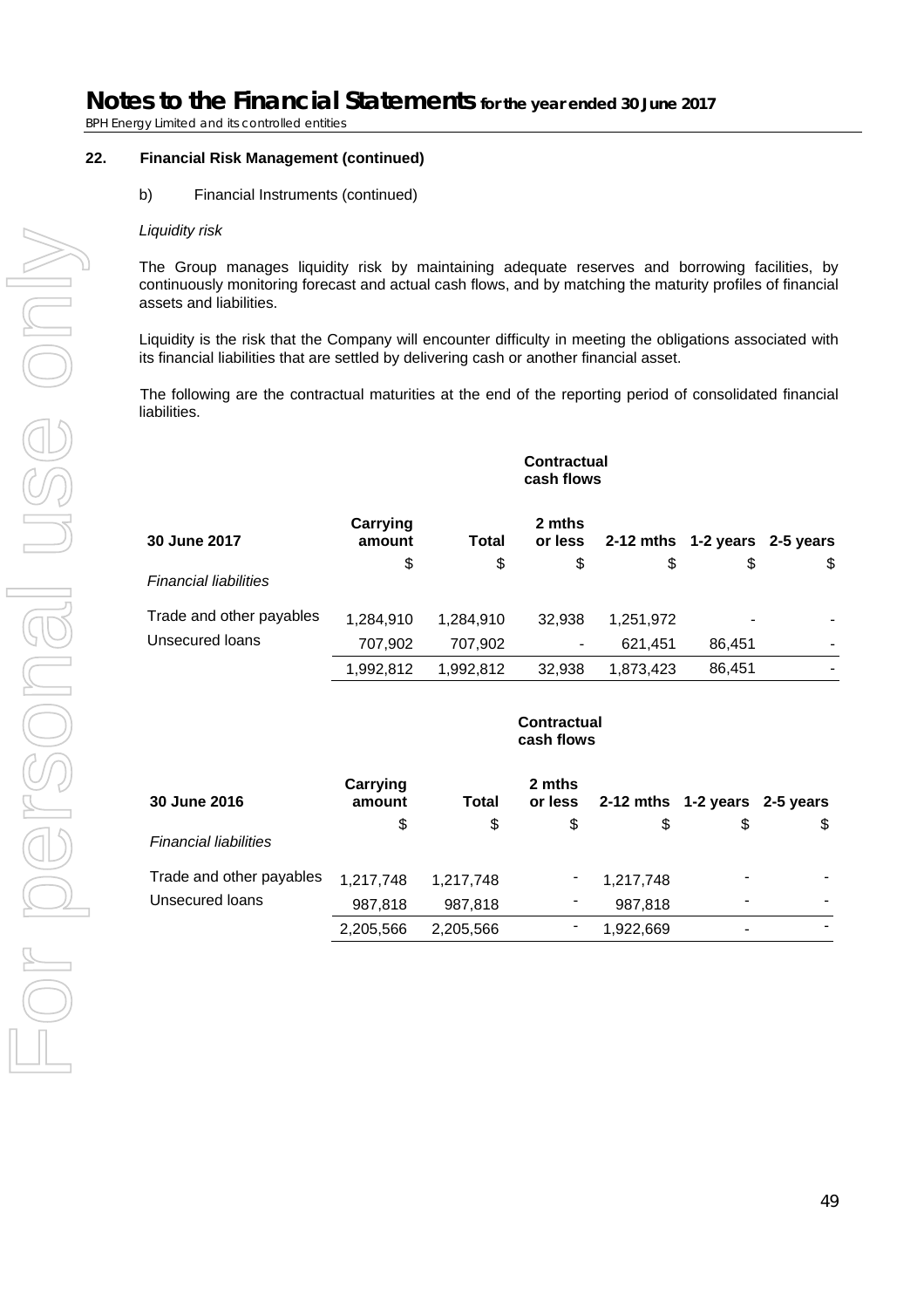# **22. Financial Risk Management (continued)**

(c) Fair value measurements recognised in the statement of financial position

The following table provides an analysis of consolidated financial instruments that are measured subsequent to initial recognition at fair value, grouped into levels 1 to 3 based on the degree to which the fair value is observable.

- Level 1 fair value measurements are those derived from quoted prices (unadjusted) in active markets for identical assets or liabilities.
- Level 2 fair value measurements are those derived from inputs other than quoted prices included within Level 1 that are observable for the asset or liability, either directly (i.e. as prices) or indirectly (i.e. derived from prices).
- Level 3 fair value measurements are those derived from valuation techniques that include inputs for the asset or liability that are not based on observable market data (unobservable inputs).

There were no transfers between and of the levels for recurring fair value measurements during the year.

Specific valuation techniques used to value financial instruments include:

 For unlisted investments where there is no organised financial market, the fair value has been based on valuation techniques incorporating non-market data prepared by independent valuers.

| Level 2<br>3,009,001<br>3,009,001 | Level 3<br>148,949<br>148,949 | <b>Total</b><br>3,157,950<br>3,157,950 |
|-----------------------------------|-------------------------------|----------------------------------------|
|                                   |                               |                                        |
|                                   |                               |                                        |
|                                   |                               |                                        |
|                                   |                               |                                        |
| \$                                | S                             | \$                                     |
| Level 2                           | Level 3                       | <b>Total</b>                           |
|                                   |                               |                                        |
|                                   |                               | 48,949                                 |
|                                   |                               | 48,949                                 |
|                                   |                               | 48,949<br>48,949                       |

Reconciliation of fair value measurements of financial assets

|                                                                   | $2017($ \$) | $2016($ \$) |
|-------------------------------------------------------------------|-------------|-------------|
|                                                                   | Level 3     | Level 3     |
| Opening balance                                                   | 48.949      | 48.949      |
| Shares acquired during the year                                   | 100,000     |             |
| Transferred from equity accounted investments - Advent Energy Ltd | 3,009,001   |             |
| Closing balance                                                   | 3,157,950   | 48.949      |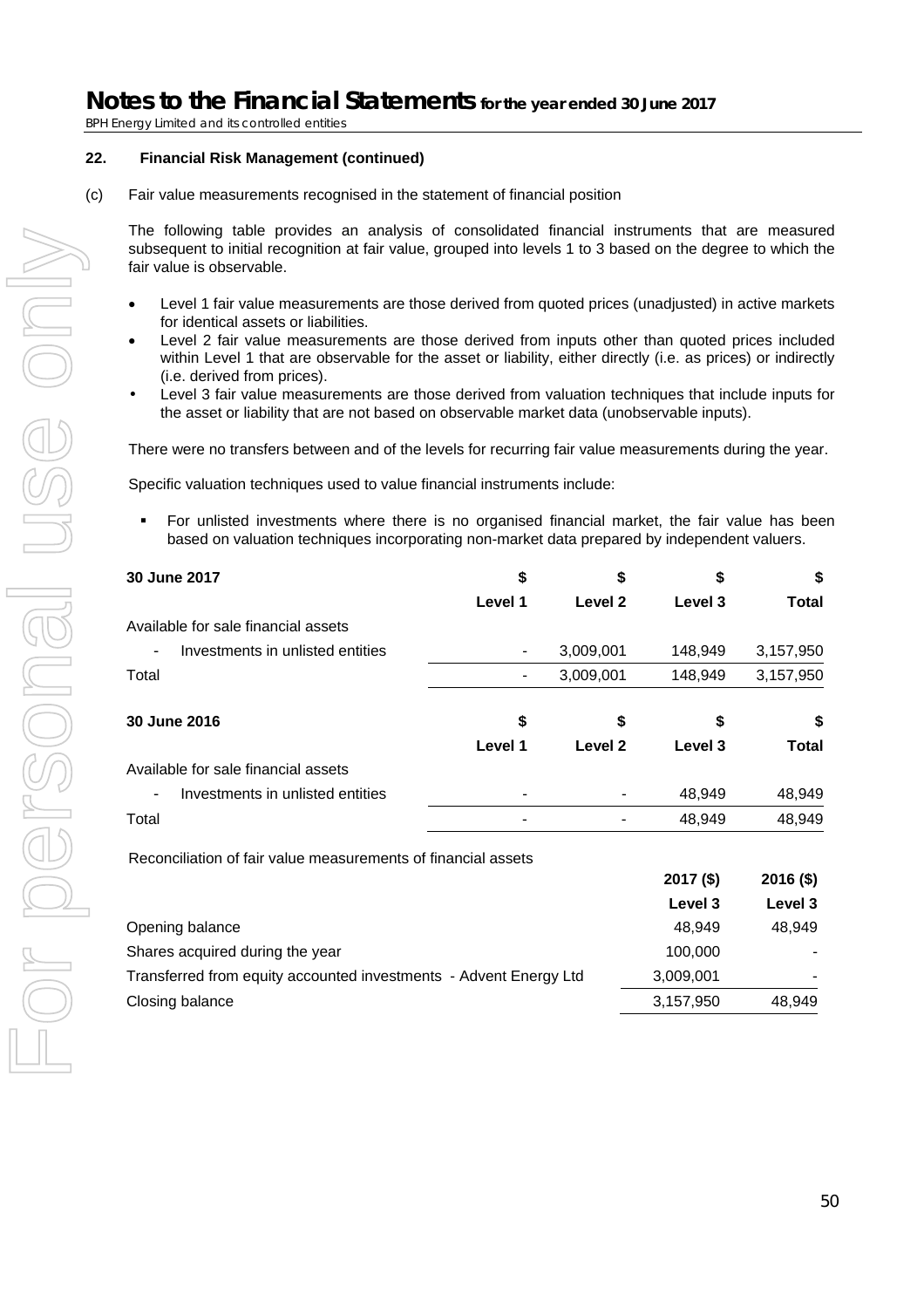#### **23. Related Party Transactions**

#### *(a) Equity interests in controlled entities*

Details of the percentage of ordinary shares held in controlled entities are disclosed in Note 19 to the financial statements.

#### *(b) Directors' remuneration*

Details of directors' remuneration and retirement benefits are located in the Directors Report and Note 4.

#### $(c)$  Directors' equity holdings

|                                                                                                              |                       | <b>Parent</b>         |
|--------------------------------------------------------------------------------------------------------------|-----------------------|-----------------------|
|                                                                                                              | 2017<br><b>Number</b> | 2016<br><b>Number</b> |
| Held as at the date of this report by directors and<br>their director-related entities in BPH Energy Limited |                       |                       |
| <b>Ordinary Shares</b>                                                                                       | 83,015,470            | 24,007,735            |
| Share options                                                                                                | 2,000,000             | 4,000,000             |
|                                                                                                              |                       |                       |

Refer to the Remuneration Report in the Directors' Report for details of options granted to directors.

#### *(d) Directors*

The Company has an agreement with Trandcorp Pty Limited on normal commercial terms procuring the services of David Breeze to provide product development services for \$98,000 (2016: \$98,000).

#### *(e) Director related entities*

Grandbridge Limited ("Grandbridge") has a common Managing Director, Mr David Breeze, and is therefore a related party of the Company. During the period Grandbridge charged the Company \$252,595 in administration and service fees. At balance date \$624,966 (2016: \$563,578) was payable to Grandbridge. Grandbridge received \$10,370 during the period for management services in relation to a share placement. Grandbridge's 100% subsidiary, Grandbridge Securities Limited, received \$8,750 in respect of the underwriting of a share issue.

David Breeze was a Director of MEC from April 2005 and was removed from the ASIC register by MEC directors on 23 November 2016. He has neither resigned or nor removed by shareholders and disputes the actions taken by the directors of MEC. During the year the Company recognised an interest expense of \$26,545 on a liability to MMR.

#### *(f) Receivables, payables and transactions with associates*

MDS is a related party of the Company. Refer to Notes 10 and 13 for the Company's investment and loan receivables. During the period the Company charged MDS \$45,166 in loan interest. In addition, a loan receivable exists between the consolidated entity and MDS of \$594,200 (2016:\$590,200). This amount is unsecured, non-interest bearing and repayable on demand. The Company has raised a provision against the full amount of this loan. The provision can be reversed upon payment of the loan.

Advent Energy is a related party of the Company. Refer to Notes 10 and 13 for the Company's investment and loan receivables.

#### *(g) Other Interests*

Cortical is a related party of the Company. Refer to Note 10 for the Company's investment and loan receivables. During the period the Company charged Cortical \$168,051 in loan interest.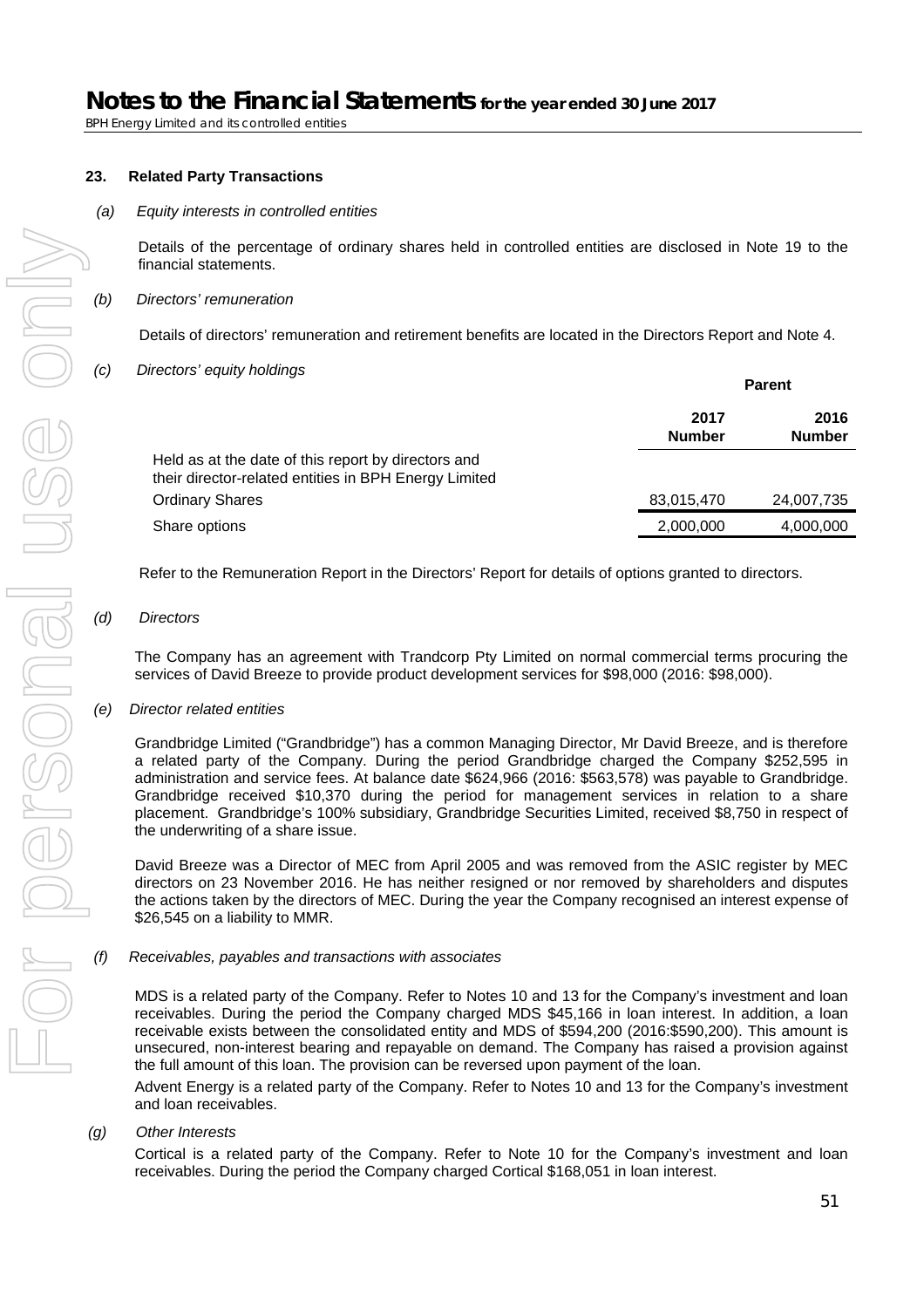#### **24. Share-Based Payments**

The following share-based payment arrangements existed at 30 June 2017:

| Total      | <b>Grant Date</b> |                          | Fair                      |                    |
|------------|-------------------|--------------------------|---------------------------|--------------------|
| number     |                   | <b>Exercise</b><br>price | value at<br>grant<br>date | <b>Expiry date</b> |
| 1,075,000  | 1 July 2013       | \$0.080                  | \$0.0013                  | 30 June 2018       |
| 967.500    | 2 April 2015      | \$0.020                  | \$0.0004                  | 31 March 2020      |
| 9,000,000  | 20 April 2015     | \$0.020                  | \$0.0030                  | 31 March 2020      |
| 2,000,000  | 27 November 2015  | \$0.020                  | \$0,0070                  | 30 November 2020   |
| 2,000,000  | 23 November 2016  | \$0.020                  | \$0.0030                  | 30 November 2021   |
| 15,042,500 |                   |                          |                           |                    |

All options granted to key management personnel are to purchase ordinary shares in BPH Energy Limited, which confer a right of one ordinary share for every option held.

During the year, 2,000,000 options were issued. The options were issued on 23 November 2016 and expire on 30 November 2021 with a strike price of \$0.02.

The fair value of the options granted is estimated as at the date of grant using a Black-Scholes model taking into account the terms and conditions upon which the options were granted. The following table lists the inputs to the model used.

| Fair value at grant date   | \$0.003 |
|----------------------------|---------|
| Share price at grant date  | \$0.007 |
| Exercise price             | \$0.02  |
| <b>Expected volatility</b> | 75%     |
| <b>Expected life</b>       | 5 years |
| <b>Expected dividends</b>  | Nil     |
| Risk-free interest rate    | 2.5%    |
| Valuation                  | \$5.680 |

The total value of these options was \$5,680 at the date that they were granted.

|                                          | <b>Consolidated Group</b>   |                                                              |                             |                                                             |
|------------------------------------------|-----------------------------|--------------------------------------------------------------|-----------------------------|-------------------------------------------------------------|
|                                          | 2017                        |                                                              | 2016                        |                                                             |
|                                          | Number of<br><b>Options</b> | Weighted<br>Average<br><b>Exercise</b><br><b>Price</b><br>\$ | Number of<br><b>Options</b> | Weighted<br>Average<br><b>Exercise</b><br><b>Price</b><br>S |
| Outstanding at the beginning of the year | 13,042,500                  | 0.02                                                         | 11,367,500                  | 0.02                                                        |
| Granted                                  | 2,000,000                   | 0.02                                                         | 2,000,000                   | 0.02                                                        |
| Expired                                  |                             | $\overline{\phantom{a}}$                                     | (325,000)                   | 0.16                                                        |
| Outstanding at year-end                  | 15,042,500                  | 0.02                                                         | 13.042.500                  | 0.03                                                        |
| Exercisable at year-end                  | 15.042.500                  | 0.02                                                         | 12,039,167                  | 0.02                                                        |

No options were exercised during the year ended 30 June 2017 (2016: Nil).

Included under employee benefits expense in the profit and loss is \$5,873 for share based expense (2016: \$17,057) of which \$5,680 (2016: \$14,000) relates to options granted to directors, and relates, in full, to equity.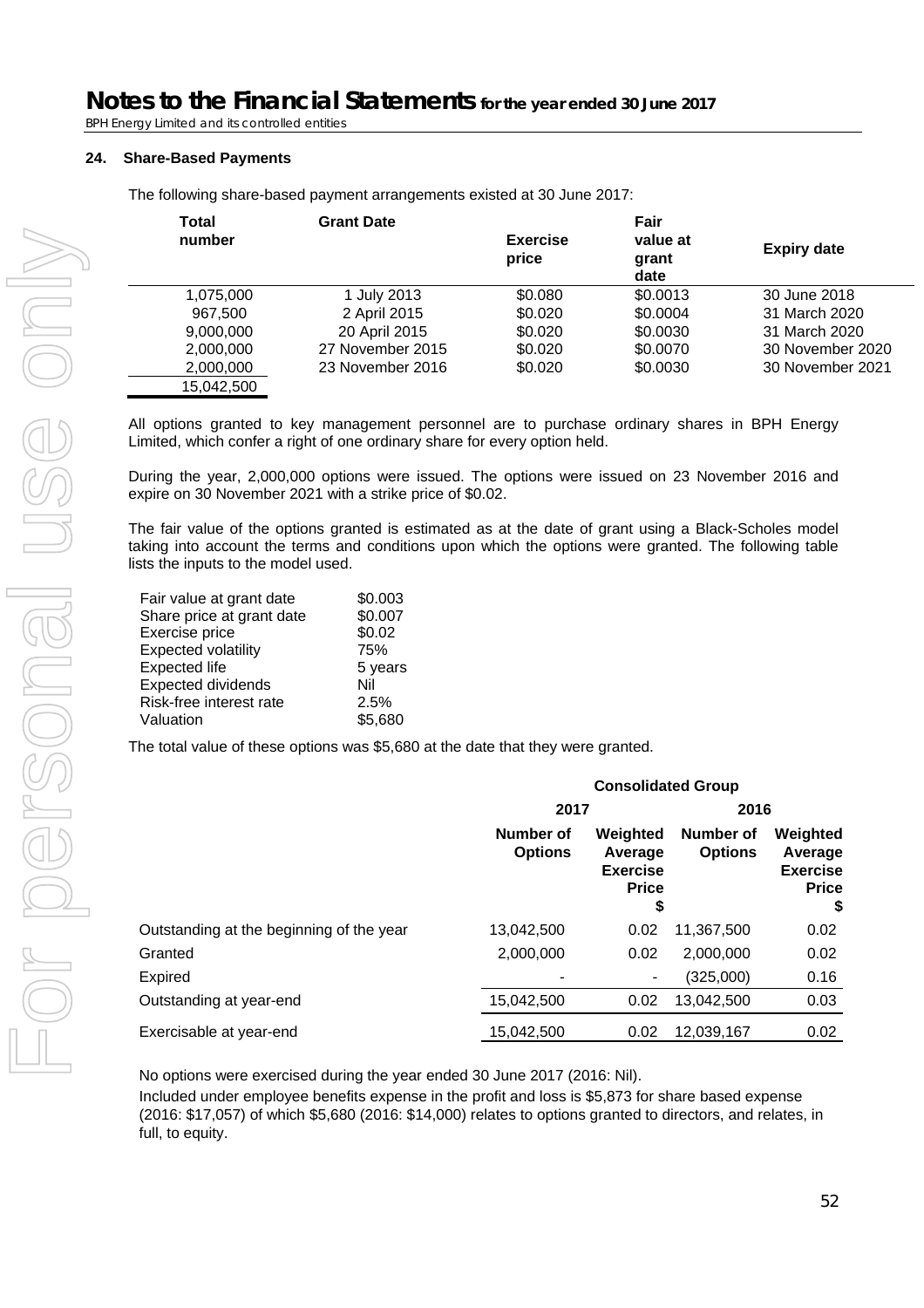#### **25. Commitments and Contingencies**

At reporting date there are no capital commitments other than those of an associate disclosed in Note 10.

The Company is a party to the following legal actions.

#### MEC Resources Ltd (ASX: MMR) Writ – Defence and Counterclaim

The Company has received a writ from MEC Resources Ltd (ASX: MMR) for an amount of \$270,000 plus interest and costs. BPH has previously advised the ASX on 4 July 2017 that BPH is entitled to payment on demand of \$388,050 from MMR .BPH will defend any claim from MMR and counterclaim to recover from MMR the sum of \$388,050 plus interest and costs.

#### **Statutory Demand**

The company has received a statutory demand from Deborah Ambrosini, a former Director of the company for an amount of \$117,481 .The Company disputes this position and intends to have the statutory demand set aside. The company has advised Mrs Ambrosini that the conditions precedent for payment has not occurred and that any Directors fees are not due and owing.

#### **Statutory Demand**

The company has received a statutory demand from Goh Hock, a former Director of the company for an amount of \$145,832 .The Company disputes this position and intends to have the statutory demand set aside. The company has advised Hock Goh that the conditions precedent for payment has not occurred and that any Directors fees are not due and owing.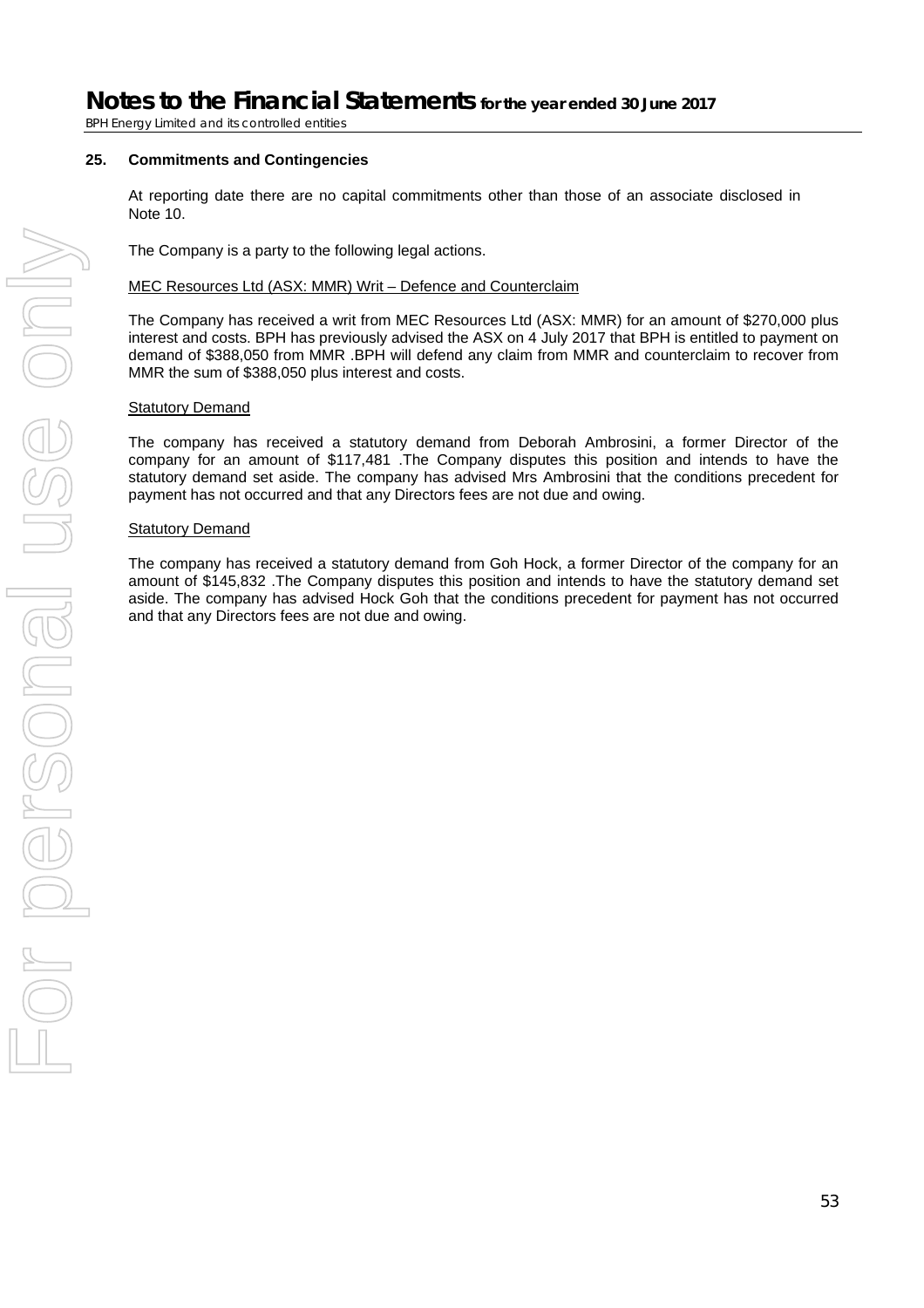# **Notes to the Financial Statements for the year ended 30 June 2017**

BPH Energy Limited and its controlled entities

|     |                                  |                | <b>Parent</b>  |
|-----|----------------------------------|----------------|----------------|
|     |                                  | 2017<br>\$     | 2016<br>\$     |
| 26. | <b>Parent Entity Disclosures</b> |                |                |
|     | <b>Financial Position</b>        |                |                |
|     | <b>Assets</b>                    |                |                |
|     | <b>Current assets</b>            | 820,732        | 241,292        |
|     | Non-current assets               | 5,490,849      | 23,218,574     |
|     | <b>Total asset</b>               | 6,311,581      | 23,459,866     |
|     | <b>Liabilities</b>               |                |                |
|     | <b>Current liabilities</b>       | 1,838,801      | 2,102,742      |
|     | Non-current liabilities          | 86,451         |                |
|     | <b>Total liabilities</b>         | 1,925,252      | 2,102,742      |
|     | <b>Equity</b>                    |                |                |
|     | <b>Issued Capital</b>            | 43,454,632     | 41,828,904     |
|     | <b>Accumulated losses</b>        | (39, 560, 883) | (35, 973, 487) |
|     | <b>Option Reserve</b>            | 492,580        | 486,707        |
|     | <b>Asset Revaluation Reserve</b> |                | 15,015,000     |
|     | Total equity                     | 4,386,329      | 21,357,124     |
|     | <b>Financial Performance</b>     |                |                |
|     | (Loss) after tax for the year    | (3,587,396)    | (507, 321)     |
|     | Other comprehensive income       |                |                |
|     | Total comprehensive loss         | (3,587,396)    | (507, 321)     |
|     |                                  |                |                |

#### **27. Operating Segment**

Operating segments have been identified on the basis of internal reports of the Company that are regularly reviewed by the chief operating decision maker in order to allocate resources to the segments and to assess their performance. The chief operating decision maker has been identified as the Board of Directors. On a regular basis, the board receives financial information on the consolidated entity on a basis similar to the financial statements presented in the financial report, to manage and allocate their resources.

The consolidated entity's only operating segment is investments. The consolidated entity holds investments in two principal industries and these are biotechnology, and oil and gas exploration and development, as disclosed in Note 13.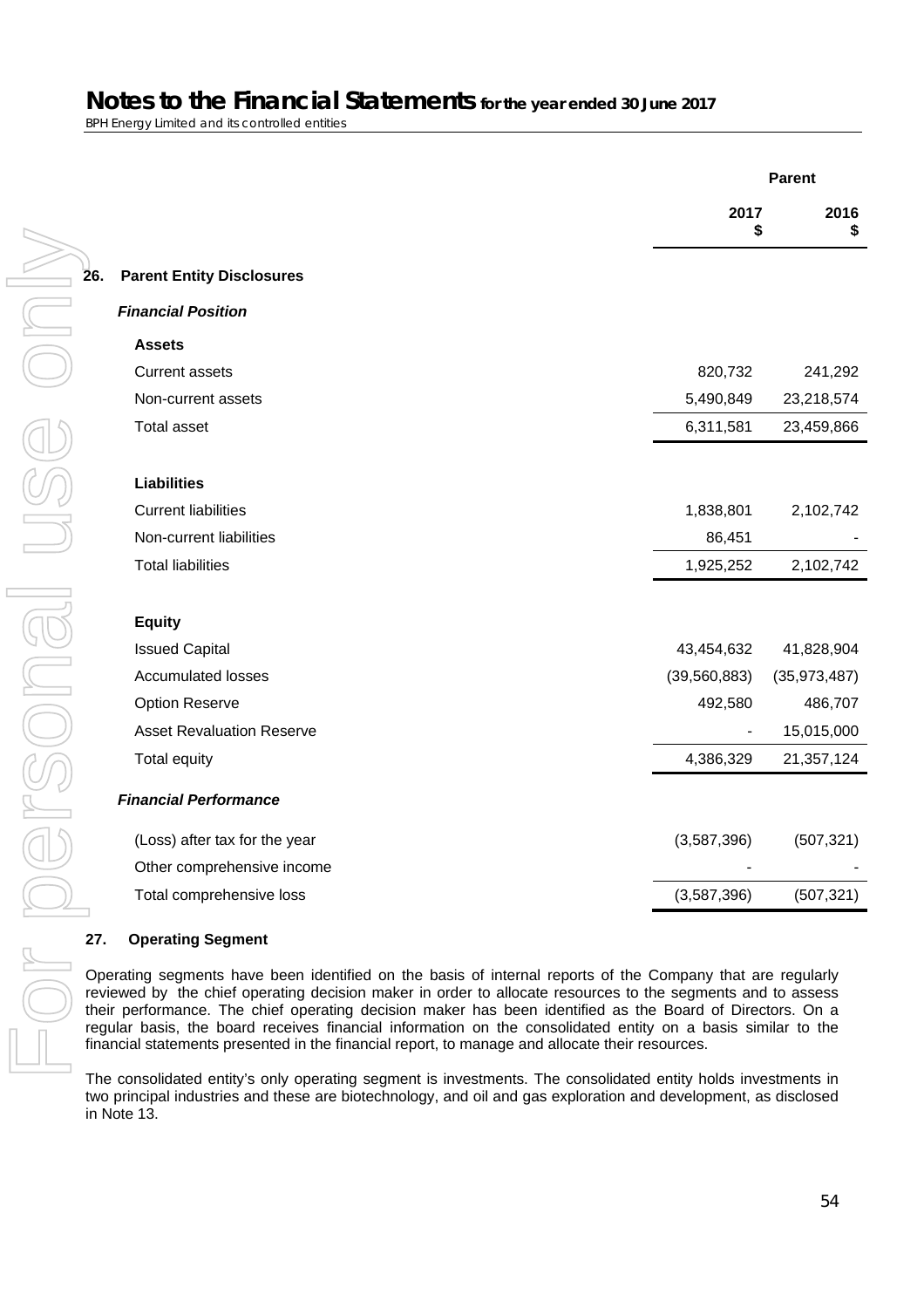The directors of the Company declare that:

- 1. the financial statements and notes, as set out on pages 17 to 54 are in accordance with the Corporations Act 2001 and:
	- (a) comply with Accounting Standards and the Corporations Regulations 2001 and other mandatory professional reporting requirements;

(b) give a true and fair view of the financial position as at 30 June 2017 and of the performance for the year ended on that date of the consolidated entity;

- 2. in the Directors' opinion, there are reasonable grounds to believe that the Company will be able to pay its debts as and when they become due and payable:
- 3. the financial statements and notes comply with International Financial Reporting Standards as disclosed in Note 1.
- 4. the directors have been given the declarations required by S295A of the Corporations Act 2001

Signed in accordance with a resolution of the directors made pursuant to S295(5) of the Corporations Act 2001.

David Breeze Executive Chairman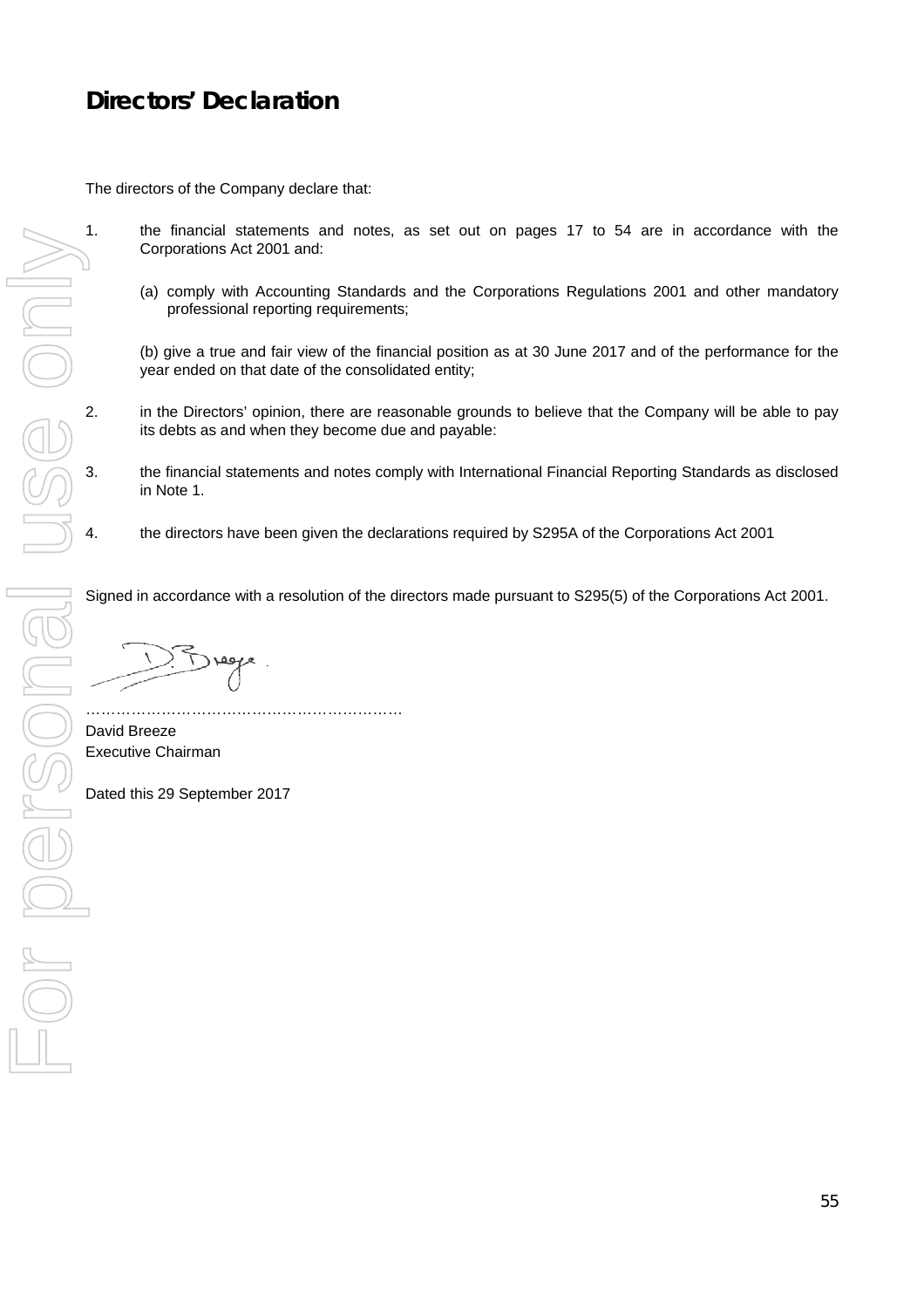

Accountants | Business and Financial Advisers

# **INDEPENDENT AUDITOR'S REPORT**

To the members of BPH Limited

#### **Report on the Audit of the Financial Report**

#### *Opinion*

We have audited the financial report of BPH Limited ("the Company") and its controlled entities ("the consolidated entity"), which comprises the consolidated statement of financial position as at 30 June 2017, the consolidated statement of comprehensive income, the consolidated statement of changes in equity and the consolidated statement of cash flows for the year then ended, notes to the financial statements, including a summary of significant accounting policies, and the directors' declaration.

In our opinion, the accompanying financial report of the consolidated entity is in accordance with the *Corporations Act 2001*, including:

- a) giving a true and fair view of the consolidated entity's financial position as at 30 June 2017 and of its financial performance for the year then ended; and
- b) complying with Australian Accounting Standards and the *Corporations Regulations 2001*.

#### *Basis for opinion*

We conducted our audit in accordance with Australian Auditing Standards. Our responsibilities under those standards are further described in the *Auditor's Responsibilities for the Audit of the Financial Report* section of our report. We are independent of the consolidated entity in accordance with the auditor independence requirements of the *Corporations Act 2001* and the ethical requirements of the Accounting Professional and Ethical Standards Board's APES 110 *Code of Ethics for Professional Accountants* ("the Code") that are relevant to our audit of the financial report in Australia. We have also fulfilled our other ethical responsibilities in accordance with the Code.

We believe that the audit evidence we have obtained is sufficient and appropriate to provide a basis for our opinion.

#### *Material uncertainty related to going concern*

We draw attention to Note 1 in the financial report, which indicates the existence of a material uncertainty that may cast significant doubt on the consolidated entity's ability to continue as a going concern. Our opinion is not modified in respect of this matter.

#### *Key audit matters*

Key audit matters are those matters that, in our professional judgement, were of most significance in our audit of the financial report of the current period. These matters were addressed in the context of our audit of the financial report as a whole, and in forming our opinion thereon, and we do not provide a separate opinion on these matters. In addition to the matter described in the *Material Uncertainty Related to Going Concern*, we have determined the matters described below to be the key audit matters to be communicated in our report**.**

#### **HLB Mann Judd (WA Partnership) ABN 22 193 232 714**

Level 4 130 Stirling Street Perth WA 6000 | PO Box 8124 Perth BC WA 6849 | Telephone +61 (08) 9227 7500 | Fax +61 (08) 9227 7533 Email: mailbox@hlbwa.com.au | Website: www.hlb.com.au Liability limited by a scheme approved under Professional Standards Legislation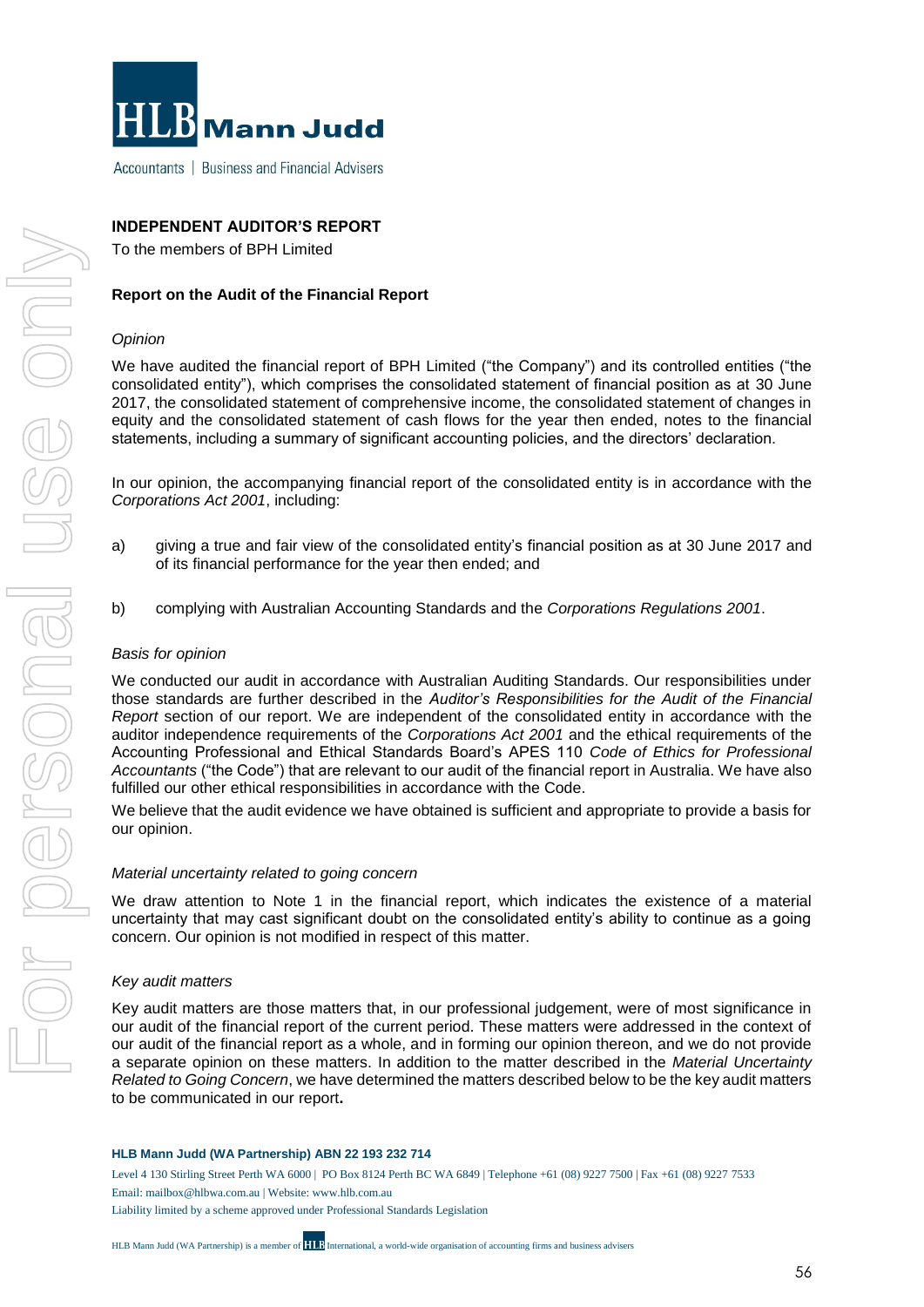

# **Key Audit Matter How our audit addressed the key audit matter**

# **Valuation of financial assets**

Note 10 in the financial report

The consolidated entity has financial assets of loan receivables totalling \$2,071,467, financial assets and available for sale financial assets at fair value of \$3,157,950 at balance date. The consolidated entity recorded a provision against its loan receivables of \$551,167.

We considered this to be a key audit matter as it is important to users' understanding of the financial statements as a whole and involves judgement in relation to the determination of fair value.

Our procedures included but were not limited to the following:

- We considered the ability of the other party to repay its loan with the consolidated entity to determine if any additional provisions were required.
- We assessed the consolidated entity's valuation of individual investment holdings. Where readily observable data was available, we sourced that independently.
- For investments where there was less or little observable market data, including level 2 and 3 holdings as disclosed in note 22, we obtained and assessed other relevant valuation data.
- We assessed the appropriateness of the disclosures included in the relevant notes to the financial report.

# **Loss of significant influence in Advent Energy**

Notes 3 and 10 in the financial report

During the year the consolidated entity lost significant influence over Advent Energy Limited and it ceased to be treated as an associate. The discontinuation of equity accounting for this associate triggered a re-assessment of the fair value of the investment in Advent as required by accounting standards resulting in a fair value loss on reclassification of \$1,308,563 after accounting for the extinguishment of the related asset revaluation reserve

This was considered a significant event for the consolidated entity. Accounting for this reclassification is complex and involves judgement in relation to the determination of fair value.

Our procedures included but were not limited to the following:

- We examined the available facts to determine if the consolidated entity still had significant influence over Advent Energy Limited.
- We examined the accounting for the reclassification from associate to available for sale financial assets with regards to the relevant accounting standards.
- We considered the estimation of the fair value in relation level 2 and 3 inputs as disclosed in note 22 and we considered and assessed other relevant valuation data.
- We assessed the appropriateness of the disclosures included in the relevant notes to the financial report.

*Information other than the financial report and auditor's report thereon*

The directors are responsible for the other information. The other information comprises the information included in the consolidated entity's annual report for the year ended 30 June 2017, but does not include the financial report and our auditor's report thereon.

Our opinion on the financial report does not cover the other information and accordingly we do not express any form of assurance conclusion thereon.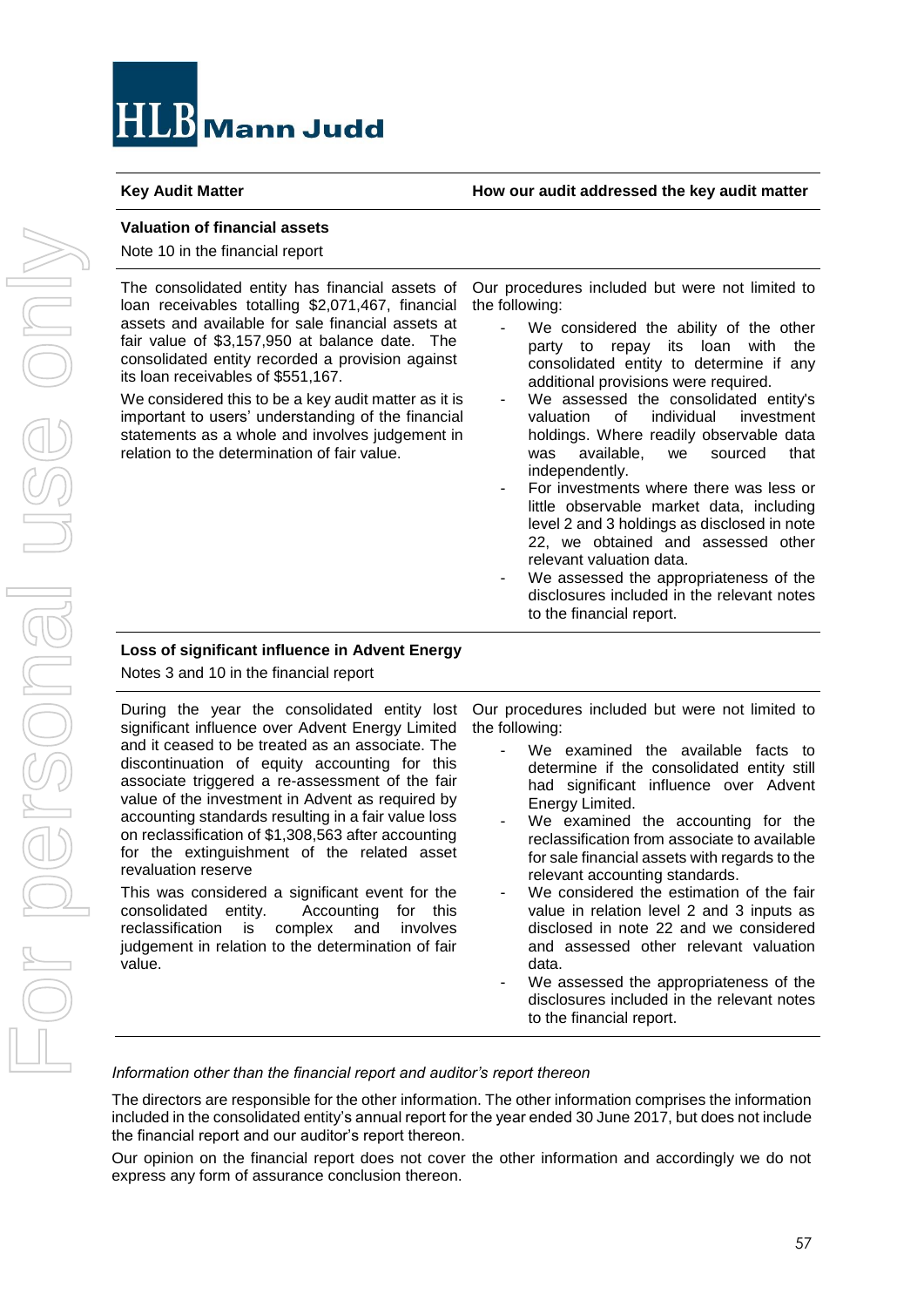

In connection with our audit of the financial report, our responsibility is to read the other information and, in doing so, consider whether the other information is materially inconsistent with the financial report or our knowledge obtained in the audit or otherwise appears to be materially misstated.

If, based on the work we have performed, we conclude that there is a material misstatement of this other information, we are required to report that fact. We have nothing to report in this regard.

#### *Responsibilities of the directors for the financial report*

The directors of the Company are responsible for the preparation of the financial report that gives a true and fair view in accordance with Australian Accounting Standards and the *Corporations Act 2001* and for such internal control as the directors determine is necessary to enable the preparation of the financial report that gives a true and fair view and is free from material misstatement, whether due to fraud or error.

In preparing the financial report, the directors are responsible for assessing the ability of the consolidated entity to continue as a going concern, disclosing, as applicable, matters related to going concern and using the going concern basis of accounting unless the directors either intend to liquidate the consolidated entity or to cease operations, or have no realistic alternative but to do so.

#### *Auditor's responsibilities for the audit of the financial report*

Our objectives are to obtain reasonable assurance about whether the financial report as a whole is free from material misstatement, whether due to fraud or error, and to issue an auditor's report that includes our opinion. Reasonable assurance is a high level of assurance, but is not a guarantee that an audit conducted in accordance with Australian Auditing Standards will always detect a material misstatement when it exists. Misstatements can arise from fraud or error and are considered material if, individually or in the aggregate, they could reasonably be expected to influence the economic decisions of users taken on the basis of this financial report.

As part of an audit in accordance with the Australian Auditing Standards, we exercise professional judgement and maintain professional scepticism throughout the audit. We also:

- Identify and assess the risks of material misstatement of the financial report, whether due to fraud or error, design and perform audit procedures responsive to those risks, and obtain audit evidence that is sufficient and appropriate to provide a basis for our opinion. The risk of not detecting a material misstatement resulting from fraud is higher than for one resulting from error, as fraud may involve collusion, forgery, intentional omissions, misrepresentations, or the override of internal control.
- Obtain an understanding of internal control relevant to the audit in order to design audit procedures that are appropriate in the circumstances, but not for the purpose of expressing an opinion on the effectiveness of the consolidated entity's internal control.
- Evaluate the appropriateness of accounting policies used and the reasonableness of accounting estimates and related disclosures made by the directors.
- Conclude on the appropriateness of the directors' use of the going concern basis of accounting and, based on the audit evidence obtained, whether a material uncertainty exists related to events or conditions that may cast significant doubt on the consolidated entity's ability to continue as a going concern. If we conclude that a material uncertainty exists, we are required to draw attention in our auditor's report to the related disclosures in the financial report or, if such disclosures are inadequate, to modify our opinion. Our conclusions are based on the audit evidence obtained up to the date of our auditor's report. However, future events or conditions may cause the consolidated entity to cease to continue as a going concern.
- Evaluate the overall presentation, structure and content of the financial report, including the disclosures, and whether the financial report represents the underlying transactions and events in a manner that achieves fair presentation.

We communicate with the directors regarding, among other matters, the planned scope and timing of the audit and significant audit findings, including any significant deficiencies in internal control that we identify during our audit.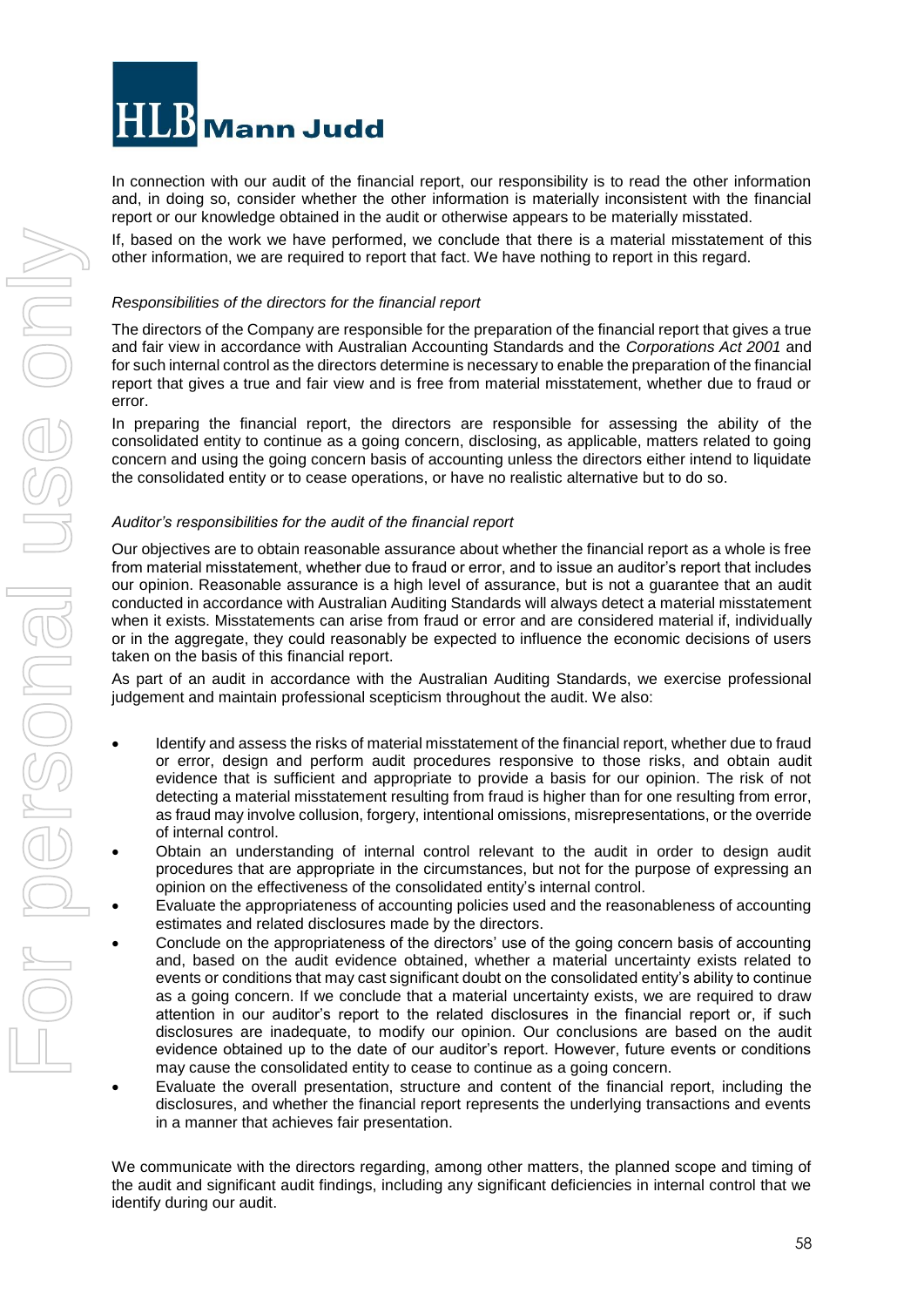

We also provide the directors with a statement that we have complied with relevant ethical requirements regarding independence, and to communicate with them all relationships and other matters that may reasonably be thought to bear on our independence, and where applicable, related safeguards.

From the matters communicated with the directors, we determine those matters that were of most significance in the audit of the financial report of the current period and are therefore the key audit matters. We describe these matters in our auditor's report unless law or regulation precludes public disclosure about the matter or when, in extremely rare circumstances, we determine that a matter should not be communicated in our report because the adverse consequences of doing so would reasonably be expected to outweigh the public interest benefits of such communication.

# **Report on the Remuneration Report**

#### *Opinion on the remuneration report*

We have audited the remuneration report included in the directors' report for the year ended 30 June 2017.

In our opinion, the remuneration report of BPH Limited for the year ended 30 June 2017 complies with section 300A of the *Corporations Act 2001*.

#### *Responsibilities*

The directors of the Company are responsible for the preparation and presentation of the remuneration report in accordance with section 300A of the *Corporations Act 2001*. Our responsibility is to express an opinion on the remuneration report, based on our audit conducted in accordance with Australian Auditing Standards.

HLB Mann Judd

**HLB Mann Judd Chartered Accountants**

**Perth, Western Australia 29 September 2017**

 $BNV_{\gamma}/$ 

**B G McVeigh Partner**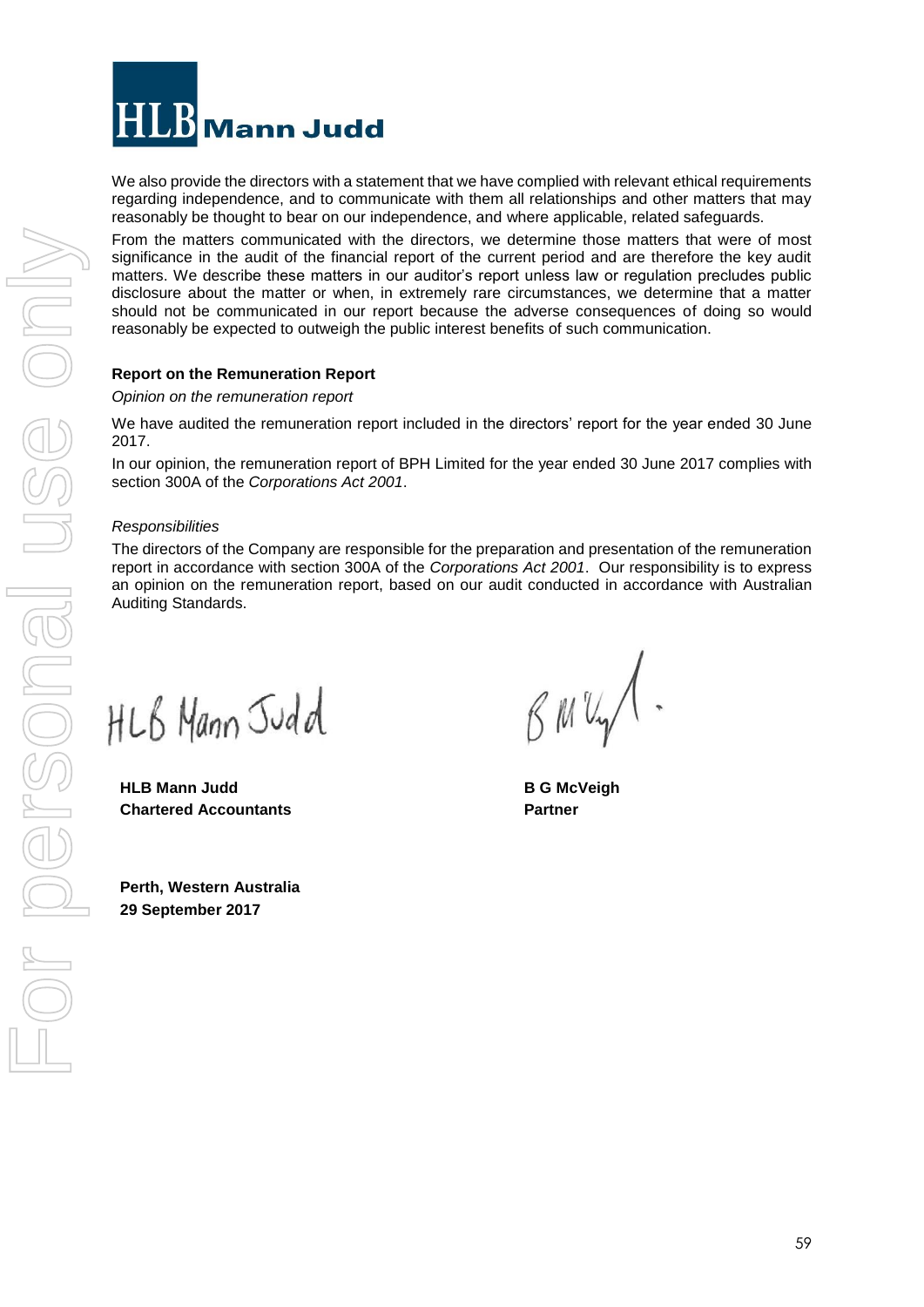Additional information required by Australian Securities Exchange Limited and not shown elsewhere in this report as follows.

The information is stated as at 19 September 2017.

The name of the shareholder who has lodged a substantial shareholder notice with ASX is:

| <b>Shareholder</b>                                          | <b>Shares</b> | %     |
|-------------------------------------------------------------|---------------|-------|
| David Breeze, Trandcorp Pty Limited, Grandbridge<br>Limited | 77,669,486    | 13.19 |

# **2. (a) Distribution of Shareholders**

| <b>Range of Holding</b> | <b>Shareholders</b> | <b>Number Ordinary</b><br><b>Shares</b> | %     |
|-------------------------|---------------------|-----------------------------------------|-------|
| $1 - 1,000$             | 165,742             | 0.03%                                   | 412   |
| $1,001 - 5,000$         | 1,353,403           | 0.23%                                   | 421   |
| $5,001 - 10,000$        | 2,554,117           | 0.43%                                   | 325   |
| $10,001 - 100,000$      | 34,159,468          | 5.80%                                   | 871   |
| 100,001 and over        | 550,469,287         | 93.51%                                  | 609   |
|                         | 588,702,017         | 100%                                    | 2,638 |

# **(b) Distribution of Unlisted Option Holders**

| <b>Range of Holding</b> | <b>Option Holders</b> | <b>Number of Options</b> | %      |
|-------------------------|-----------------------|--------------------------|--------|
|                         |                       |                          |        |
| 10,001 to 100,000       | 2                     | 142,500                  | 0.01   |
| 100,001 and over        | 10                    | 14,900,000               | 99.99  |
|                         | 11                    | 15,042,500               | 100.00 |

The number of shareholders holding unmarketable parcels was 2,283.

#### **3. Voting Rights - Shares**

All ordinary shares issued by BPH Energy Limited carry one vote per share without restriction.

#### **4. Voting Rights - Options**

The holders of employee options do not have the right to vote.

#### **5. Restricted Securities**

There are no restricted securities on issue.